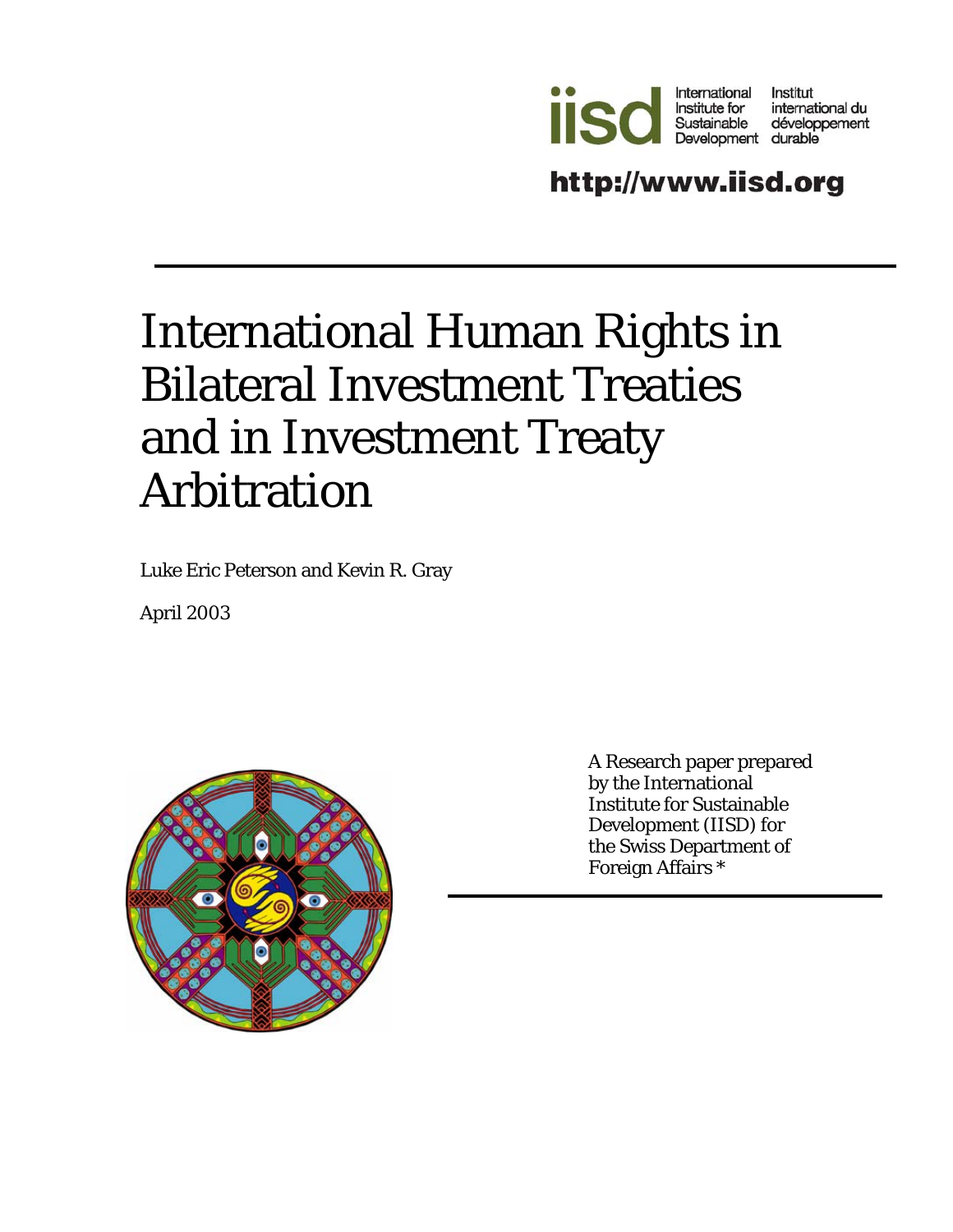© 2005 International Institute for Sustainable Development (IISD)

Published by the International Institute for Sustainable Development

The International Institute for Sustainable Development contributes to sustainable development by advancing policy recommendations on international trade and investment, economic policy, climate change, measurement and assessment, and natural resources management. Through the Internet, we report on international negotiations and share knowledge gained through collaborative projects with global partners, resulting in more rigorous research, capacity building in developing countries and better dialogue between North and South.

IISD's vision is better living for all—sustainably; its mission is to champion innovation, enabling societies to live sustainably. IISD is registered as a charitable organization in Canada and has 501(c)(3) status in the United States. IISD receives core operating support from the Government of Canada, provided through the Canadian International Development Agency (CIDA), the International Development Research Centre (IDRC) and Environment Canada; and from the Province of Manitoba. The institute receives project funding from numerous governments inside and outside Canada, United Nations agencies, foundations and the private sector.

International Institute for Sustainable Development 161 Portage Avenue East, 6th Floor Winnipeg, Manitoba Canada R3B 0Y4 Tel: +1 (204) 958-7700 Fax: +1 (204) 958-7710

E-mail: info@iisd.ca Web site: http://www.iisd.org/

**\* Please note that the Swiss Department of Foreign Affairs has neither approved nor endorsed the arguments and conclusions contained in this paper.**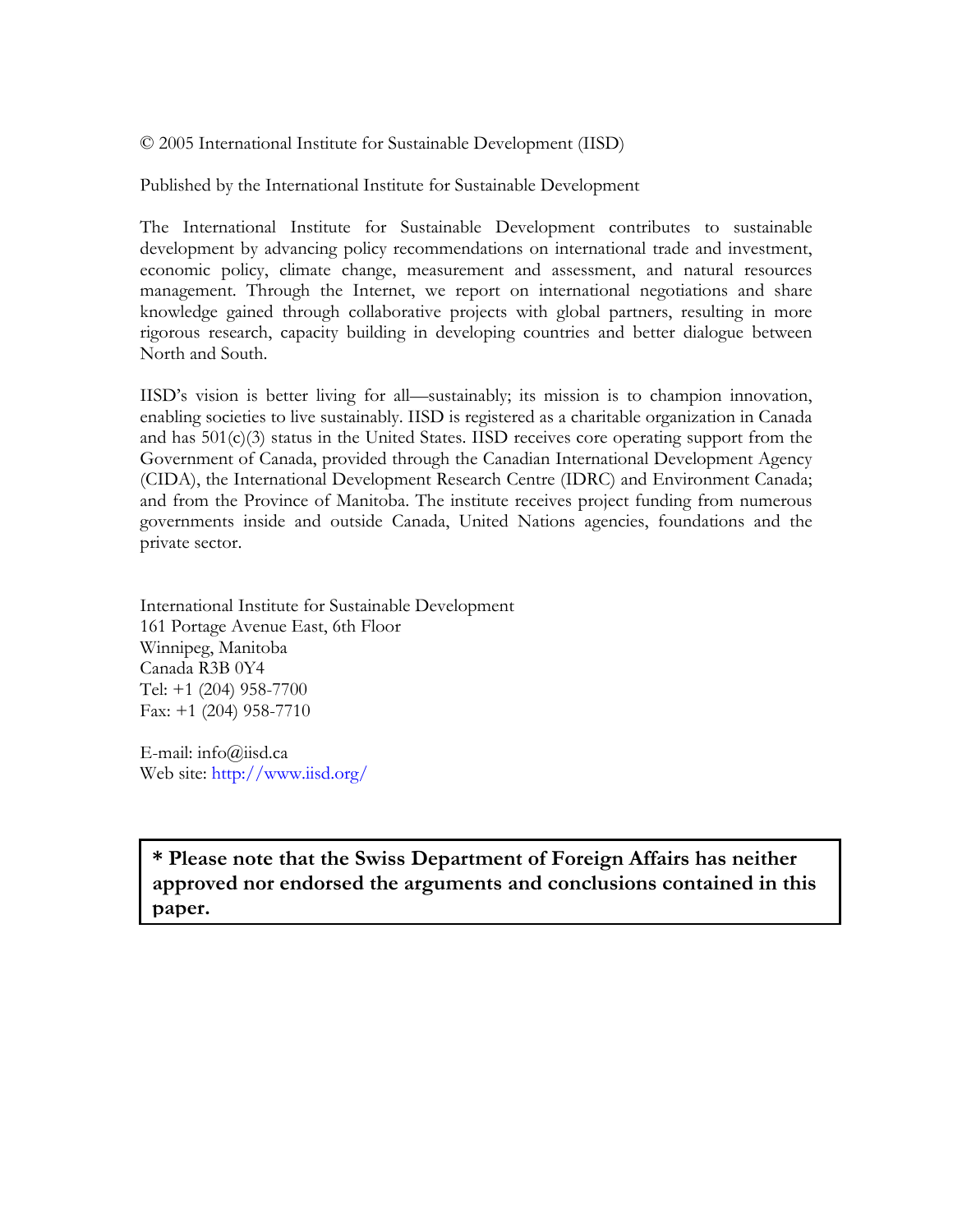## **Executive Summary**

A key innovation in many Bilateral Investment Treaties (BITS) has been the inclusion of provisions for investor-state dispute settlement. In recent years, the number of investor-state disputes has risen sharply, as investors are recognizing that a wide variety of host state measures may be subjected to arbitral scrutiny. Recent cases under the investment chapter of the North American Free Trade Agreement (NAFTA) first raised the specter that sensitive regulations related to human health, environmental protection or public safety might be challenged in this manner. Investors are also increasingly using BITs to challenge host state treatment of investments throughout the developing world. Emerging cases include disputes over: the regulation of water & sewage concessions; tax treatment of investors in the natural resources sector; and challenges to environmental regulation.

Although dispute settlement under these BITs is less transparent and more diffuse than under the NAFTA, available evidence suggests that investors have not yet sought to formally challenge government regulations which are explicitly human-rights-inspired. However, there is evidence that investment treaty arbitration has been *threatened* against the South African Government in relation to its policy efforts to promote greater racial diversity in management and ownership positions in the South African economy. Certainly, there is significant scope for foreign investors to challenge human rights inspired measures imposed by host states. Host states which face such disputes should note that the arbitration process will often permit them to advert to their other international legal obligations, notably international human rights treaties, in an effort to defend against investor claims. Investment treaty arbitrators will often enjoy the legal ability to take these human rights obligations of host states into account, as they interpret the host state's obligations to foreign investors. The area where these issues could first be examined by Tribunals may be in relation to disputes in the water services sector. As is explained in section 5, host states may enjoy the ability to justify certain non-discriminatory treatment of foreign investors, by pointing to the host state's obligations to ensure that its citizens enjoy an internationally recognized right to water.

In a different vein, the extent to which investment treaty arbitration permits obligations to be placed upon investors in the realm of human rights and human security is much less clear. BITs do not include substantive human rights which might be claimed by citizens of the host state; nor do these treaties impose any responsibilities upon investors to respect minimum human rights standards. Because investment tribunals have a limited jurisdiction – i.e. to arbitrate *investment* disputes – they will have slim powers to consider the human rights record of an investor. However, it is clear, that if the investor's conduct rose to the level where it violated (or was complicit in the host state violation) of certain core human rights, then tribunals would need to consider such violations of so-called peremptory norms of international law.

The ability to monitor the full human rights impacts of emerging investment treaty arbitration is hindered by various shortcomings of this process. Some reform of these treaties, including greater transparency, is necessary at a minimum, as disputes are now implicating a broad range of public policy measures in host states. As is noted in section 6, if investment tribunals will be expected to take account of a broader range of human right and human security externalities related to investment, this might require further changes to the substantive and procedural rules of existing (and future) investment treaties.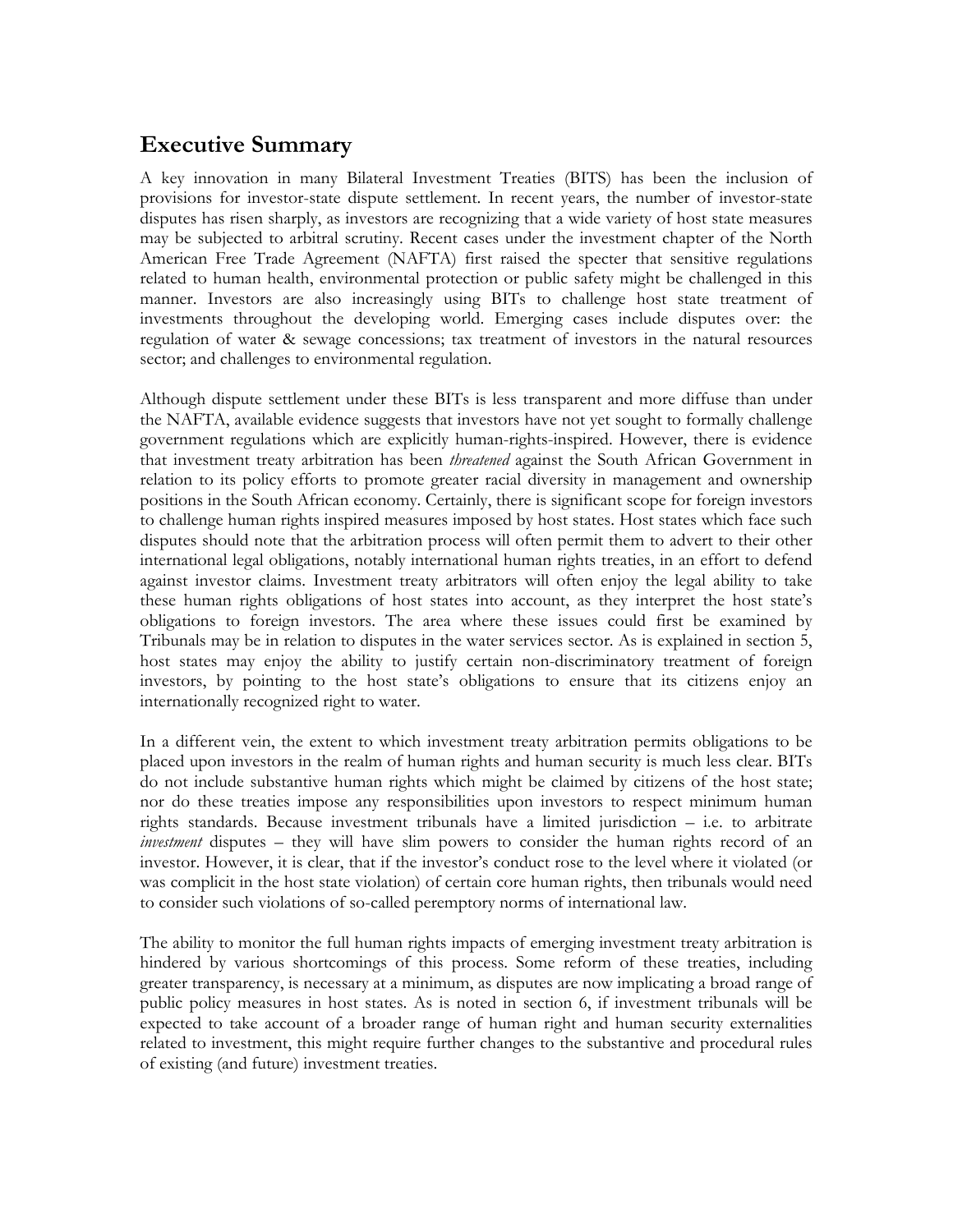#### **Table of Contents**

| 1.                                                                                       |  |
|------------------------------------------------------------------------------------------|--|
| 2.                                                                                       |  |
| 2.1                                                                                      |  |
| 2.2                                                                                      |  |
| 2.2.1                                                                                    |  |
| 2.2.2                                                                                    |  |
| 2.2.3                                                                                    |  |
| 2.2.4                                                                                    |  |
| 3.                                                                                       |  |
| 3.1                                                                                      |  |
| 3.2                                                                                      |  |
| 3.3                                                                                      |  |
| Complicity among Investors and Host States in Human Rights Abuses 16<br>4.               |  |
| Limited Relevance of Human Rights Norms to Such Arbitrations  16<br>4.1                  |  |
| 4.2<br>Disputes Which Implicate Peremptory Norms of International Law  18                |  |
| Scope for Non-Parties to an Arbitration to Raise Human Rights Concerns20<br>4.3          |  |
| When Host States Defend Treatment of Investors on Human Rights Grounds 22<br>5.          |  |
|                                                                                          |  |
| Known Investment Arbitrations Related to Water & Sewage Concessions26<br>5.2             |  |
| 5.3                                                                                      |  |
| Human Rights Obligations Underlying a State's Exercise of its Police Powers  30<br>5.3.1 |  |
| Human Rights Obligations Used to Mitigate the Level of Damages Owed30<br>5.3.2           |  |
|                                                                                          |  |
|                                                                                          |  |
| 6.1                                                                                      |  |
| 6.2                                                                                      |  |
|                                                                                          |  |
|                                                                                          |  |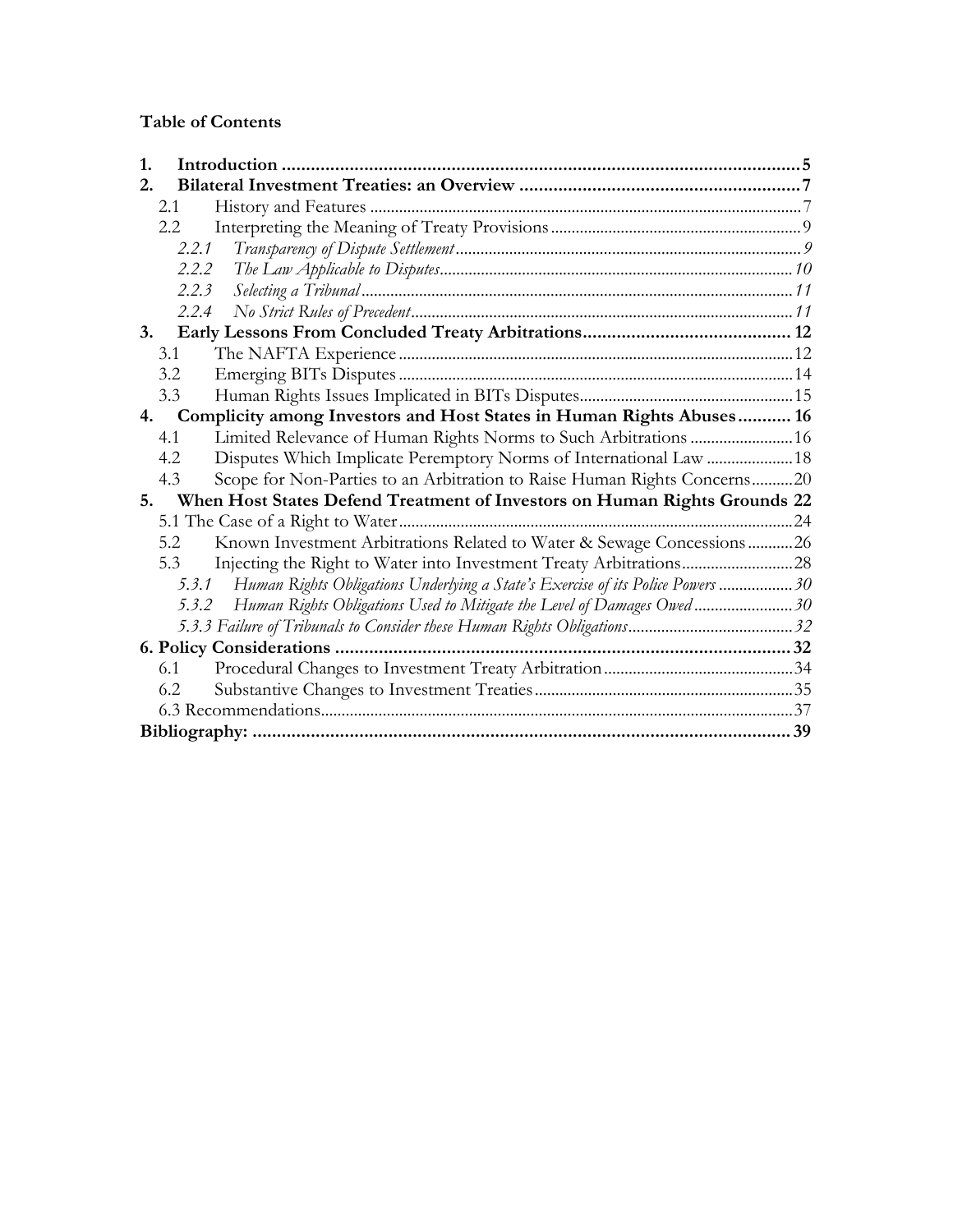# 1. Introduction<sup>1</sup>

Despite periodic efforts to codify the international rules governing flows of foreign direct investment in a single multilateral instrument, these rules continue to exist in a bewildering patchwork of bilateral and regional treaties which have proliferated since the late 1950s. As flows of FDI have increased markedly over time, and most nations have hastened to devise strategies for attracting such investment, these investment treaties have been signed with ever-greater frequency in recent years.

However, it has only been in the past two decades that foreign investors have begun to make use of these treaties: by invoking the dispute settlement mechanisms contained within the treaties. By using the treaties to challenge a wide range of measures and policies put into place by host state authorities, these emerging investor-state arbitrations may also raise unanticipated and sometimes sensitive questions to be resolved. While a number of the most controversial disputes initiated by investors have challenged environmental or public health measures which harm investor interests, scenarios can also be seen where human rights and human security issues may be implicated in investment treaty disputes between investors and host states.

At times, host states may wish to regulate the economy, including foreign investors embedded therein, in a manner which seeks to *promote or protect* certain human rights interests. Examples could range from a state's efforts to use its police powers to protect citizens from having their right to free speech interfered with by foreign investors, to policy measures designed to operationalize the progressive realization of economic & social rights, such as the right to food, the right to health, or the right to water. Where bilateral investment treaties are in place, foreign investors will often enjoy the ability to challenge these human-rights inspired measures through international arbitration.

While the arbitration of investment disputes has surged over the past few years, as yet, there are no *known* investment treaty arbitrations which have seen Tribunals explicitly grapple with the role of human rights which a host state may have international obligations to respect.<sup>2</sup> A first opportunity may present itself as a series of controversial disputes centered upon the privatization of water and sewage concessions are arbitrated pursuant to BITs in Latin America. Section five of this paper illustrates how these cases could pit investor rights against the efforts of developing countries to promote the right to water. It will be suggested

<sup>1</sup> 1 This paper was prepared for IISD by Luke Eric Peterson, with legal consultancy provided by Kevin R. Gray, Fellow in Human Rights Law and International Law, British Institute for International and Comparative Law. Special gratitude is owed to several reviewers of earlier versions of this paper: Simon Walker, Office of the United Nations High Commissioner for Human Rights; Diana Bronson, International Centre for Human Rights and Democratic Development; Antonio Parra, Deputy-Secretary General, International Centre for Settlement of Investment Disputes (ICSID); Howard Mann, Senior International Law Advisor, IISD. Institutional affiliations are for identification purposes only. All comments were provided in the personal capacities of these individuals, and they bear no responsibility for the contents of the final product. Personal thanks are also owed to Marie-Andrée Somers for support and advice related to this research project. 2 Although states will often have domestic human rights obligations (for instance in constitutions and bills of rights), these are not the focus of this paper. Such domestic obligations will obviously differ from country-tocountry, whereas the international human rights treaties discussed here will often have been adhered to by numerous nations.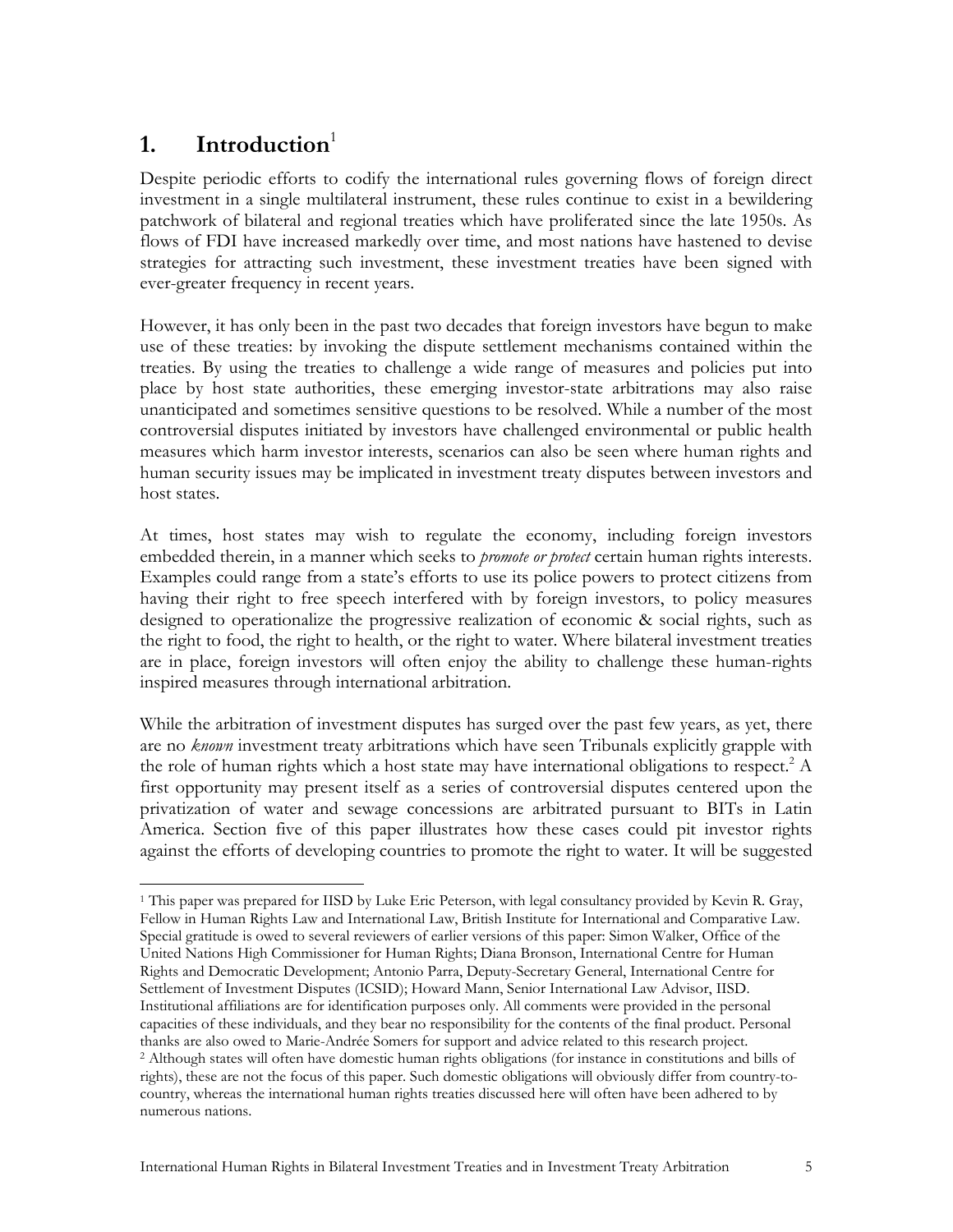that the scope for host governments to defend their treatment of foreign investors on human-rights inspired grounds may be significant in cases such as these. As will be seen, the applicable law for such arbitrations will often include rules of international law, and although states have yet to test whether this includes international human rights treaties, section 5 argues that it is almost certainly the case. Indeed, further research is urgently needed in order to explore the full scope for international human rights-based arguments to be used as a *defence* to, or in mitigation of, certain investment treaty claims.

It is less clear what role human rights may play in an arbitration where host governments exhibit no desire to regulate investors in a manner which furthers human rights policy objectives. Because foreign direct investment presupposes a much deeper and temporally significant relationship with the host state, investor activity (and host state activity in support of it) will often have significant implications for the enjoyment of various human rights at the local level, including the rights to free assembly, free expression, religious freedom, guarantees against arbitrary detention or against cruel and inhuman treatment.

At times, these impacts might be contrary to human rights enunciated in regional or international human treaties. In some rare instances, investment activity (and host state tolerance or support for it) may be so egregious that it comes into collision with a category of human rights which are universally recognized under international law as being peremptory in nature. In such cases, these peremptory norms might well override provisions of other treaties, including the relevant investment treaty, or they might cause a tribunal to rule that it has no jurisdiction under the treaty to hear the investor's claims where the investor is enmeshed in this egregious conduct.

Notwithstanding this latter possibility, however, there appears to be less scope for human rights issues to play a determinative role in investment treaty disputes, where investors and host states have opted to show them little regard. This is not to dismiss the obvious possibility that investors and host states may be liable for breaches of applicable domestic and international human rights standards, but merely to note that these will be resolved through other forums. As a rule, BITs do not introduce their own human rights obligations, nor do they accord the ability to citizens who have been the victim of human rights abuses to appeal to investment Tribunals for redress. Investment Tribunals have a limited jurisdiction to arbitrate investment disputes, as defined under the relevant treaty. All of which tends to indicate that, where an investor and a host state which may have ignored, or even been complicit, in human rights violations, enter into an investment treaty arbitration, this form of dispute resolution will provide uncertain footing for human rights considerations.

The policy implications of this are discussed more squarely in the concluding section, where it is observed that governments may wish to redress the absence of human rights considerations in future investment treaties. States would not necessarily add substantive human rights for citizens to these BITs, but might wish to condition existing investor rights upon certain responsibilities of those investors to meet minimum human rights standards. This would not necessarily introduce the possibility for direct claims by citizens of human rights violations to these tribunals (thereby usurping the role of existing human rights mechanisms). Rather, this would simply condition the ability of investors to claim investor rights, upon certain minimum responsibilities. However, any such move in this direction will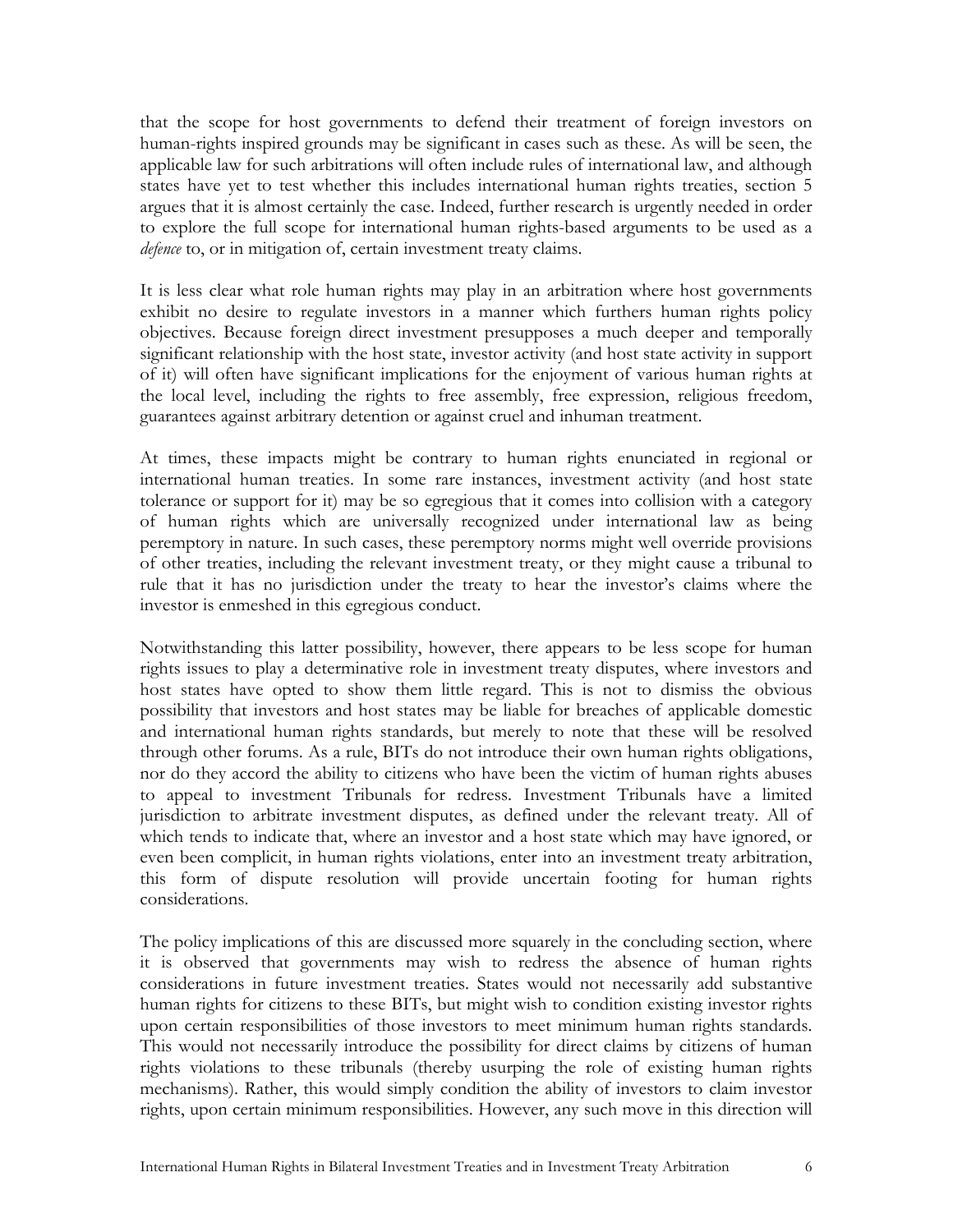reinforce the already strong case for reform of the procedural rules for investor-state dispute settlement, so as to render investment treaty arbitration a more legitimate vehicle for considering certain human rights issues.

Of course, reliance upon these investment Tribunals to interpret investor rights in light of such human rights considerations may still be a controversial step. Even experienced arbitrators have acknowledged that the current system of arbitration (described in section 2.2 below) is proving inadequate for the purposes which are increasingly imposed upon it.<sup>3</sup> In the concluding section of this paper, it is suggested that one alternative to a further "mission-creep" of investment treaty arbitration, might be to explore the scope for using purpose-built human rights tribunals and courts to handle both investor and human rights claims.

Before such contentious questions can be taken up, however, we must first introduce the investment treaties themselves, their dispute settlement mechanisms, and the nature of disputes arising under them. Sections 2 and 3 devote themselves to providing this background.

# **2. Bilateral Investment Treaties: an Overview**

## **2.1 History and Features**

From the late 1950s, capital-exporting nations have accelerated their practice of negotiating so-called bilateral investment treaties (BITs), typically with developing countries.<sup>4</sup> These treaties arose in response to the ongoing failure of diplomatic efforts to conclude a broader multilateral agreement, as well as deep disagreement as to the customary international law standards of treatment owed to foreign investors.<sup>5</sup> The treaties were often motivated by western fears of nationalization or arbitrary treatment at the hands of governments in the developing world.

Bilateral Investment Treaties enjoyed a remarkable period of growth in the 1980s and 1990s, with the number of treaties quintupling in the latter decade, from 385 to 1,857.<sup>6</sup> Figures produced at the end of 2001 suggested that there were some 2100 known BITs. Indeed, the number of nations, 173, which have entered into at least one of these treaties, far outnumbers the current membership of the World Trade Organization.<sup>7</sup>

 $\overline{a}$ 3 See Charles N. Brower, "A Crisis of Legitimacy", National Law Journal, Oct.7, 2002, available at: http://www.whitecase.com/article\_international\_adr\_10\_7\_2002.pdf<br><sup>4</sup> Increasingly it is also the case that developing countries are signing these treaties among themselves, often

with the assistance of UNCTAD. See Press Release of UNCTAD, May 18, 2001, at:

http://www.unctad.org/templates/webflyer.asp?docid=2914&intItemID=2022&lang=1 5 M. Sornarajah, *The International Law on Foreign Investment*, Cambridge University Press, 1994, 231-6; United Nations Conference on Trade and Development, *Bilateral Investment Treaties in the Mid-1990s*, New York and Geneva, 1998 , 1-9

<sup>6</sup> UNCTAD (2000), Bilateral Investment Treaties 1959-1999, UNCTAD/ITE/IIA/2. 7 UNCTAD (2000)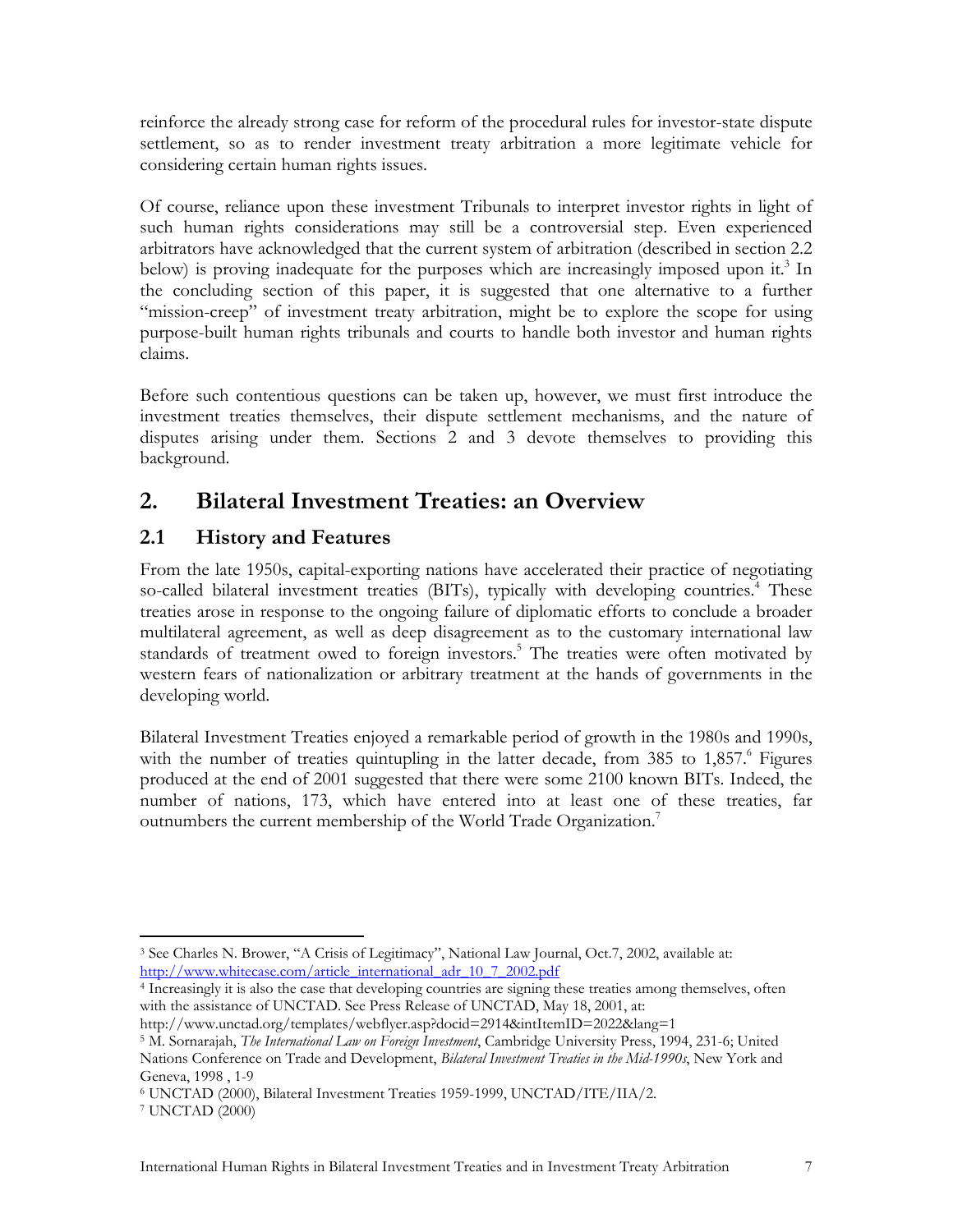Thus, to the extent that flows of foreign direct investment can be said to be governed at the global level, it is this quilt-work of bilateral treaties - and a handful of broader trade agreements with investment rules embedded in them  $-$  which will set the rules of the game.<sup>8</sup>

Often these treaties purport to have two related objectives: to protect foreign direct investment (FDI) flows by elaborating a series of rights and guarantees, and to encourage further economic cooperation, including the promotion of enhanced flows of FDI into developing states.<sup>9</sup> In their substantive provisions, the treaties offered a form of lex specialis to supplement the under-developed rules of customary international law related to the treatment of aliens and alien property. While the BITs have evolved over time, modern treaties (i.e. those negotiated from the 1980s onward) tend to include most of the following rights, albeit with various formulations and qualifications:

- National Treatment (investors enjoy similar treatment to nationals of host state)
- Most-Favored Nation Treatment (treatment similar to that accorded to most favored third-nation)
- Absolute Standards of Treatment (for eg "fair and equitable treatment" and "protection & security")
- Provisions guaranteeing transfers and repatriation of profits
- Guarantees Against Expropriation or Nationalization without Compensation and due process

In terms of human rights language, the BITs are typically bereft of references to other international commitments made by the contracting parties in the area of human rights (such as multilateral and regional human rights treaties). Such treaties might include UN Covenants such as those on Civil and Political Rights or Economic, Social and Cultural Rights, or regional instruments such as the European or (Inter) American Conventions on Human Rights.<sup>10</sup> It is also unheard of for BITs to contain substantive clauses on human rights or to condition investor rights or access to dispute settlement, upon responsibilities of the investor (for example to respect human rights in its operations). Some South African BITs do contain *exceptions* which shelter certain forms of human rights-inspired legislation which might affect foreign investors. However, these provisions are very limited in scope – providing an

 $\overline{a}$ 8 Obviously national and sub-national rules will play a critical role in governing FDI; however the focus here is

 $\frac{1}{2}$  It should be noted that the promotional efficacy of these treaties is increasingly questioned. See for e.g. the World Bank's Report on Global Economic Prospects and the Developing Countries 2003,

http://www.worldbank.org/prospects/gep2003/index.htm<br><sup>10</sup> International Covenant on Civil and Political Rights, adopted December 16, 1966, entered into force March 23, 1976, Gen Assemb Res. 2200A (XXI), UN Doc. A/6316 (1966), 999 UNTS 171, reprinted in 6 ILM 368 (1967); Optional Protocol to the ICCPR, adopted Dec.16, 1966, entered into force arch 23, 1976, 999 UNTS 171, reprinted in 6 ILM 383 (1967); International Covenant on Economic, Social and Cultural Rights, adopted December 16, 1966, entered into force Jan.3 1976, Gen. Assemb. Res. 2200A (XXI), UN Doc. A/6316 (1966), 993 UNTS 3, reprinted in 6 ILM 360 (1967); European Convention for the Protection of Human Rights and fundamental Freedoms, signed Nov.4, 1950, entered into force Sept.3, 1953, 213 UNTS 221, ETS 5; American Convention on Human Rights (Pact of San José), signed Nov.22, 1969, entered into force July 18, 1978, OASTS 36, O.A.S. Off. Rec. OEA/Ser.L/V/11.23, doc.21, rev.6 (1979), reprinted in 9 ILM 673 (1970)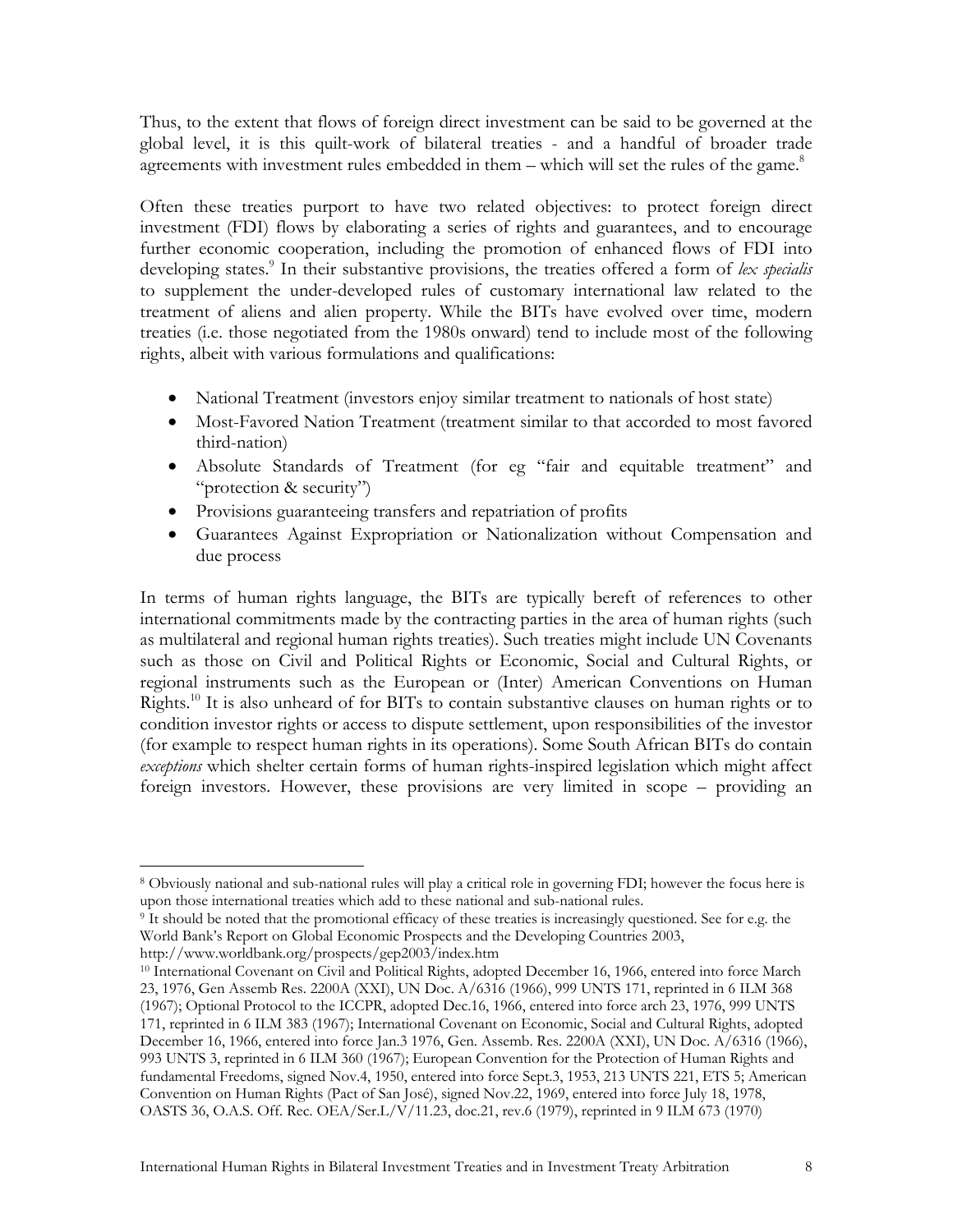exception only to one of more than a dozen investment treaty provisions. Nor has this exception been included in all of South Africa's BITs.<sup>11</sup>

In addition to the substantive rights, which are focused very narrowly upon investment protection and liberalization, BITs typically provide provisions for dispute settlement. Most BITs provide for the possibility of binding state-to-state arbitration.<sup>12</sup> In addition, it has become increasingly common, particularly over the past twenty years, for BITs to offer investors the ability to pursue their own claims through so-called investor-state arbitration.<sup>13</sup> This important innovation distinguishes these treaties from the broader-run of international economic agreements - particularly the 1994 World Trade Organization Agreements and the earlier GATT - which contain only state-to-state dispute resolution procedures.<sup>14</sup> It is this investor-state dispute settlement avenue which has opened the door to considerable litigation under these treaties. In contrast to the process under major human rights instruments, access to international dispute settlement under these BITs is increasingly not conditioned upon any need to exhaust domestic legal remedies.

## **2.2 Interpreting the Meaning of Treaty Provisions**

On the whole, the substantive provisions of these treaties are characterized by "ambiguity, open-endedness and need for substantial (unpredictable) interpretation of the treaty".15 Arbitration lawyers have cautioned that the provisions "are maddeningly imprecise as to the substantive legal standard to be applied by the tribunal."<sup>16</sup> Thus, the full import of key substantive provisions - such as the requirement that Contracting Parties provide investments with treatment which is no less favorable than that provided to their own nationals or to third parties - will only be elucidated through their concrete application in actual legal disputes.<sup>17</sup> For this reason, great attention will need to be paid to the actual application of these treaties in dispute settlement contexts. This is not a straightforward task, however, as the treaties open up several avenues for dispute settlement, some of which display a startling lack of transparency.

#### **2.2.1 Transparency of Dispute Settlement**

As with the NAFTA, one of the major arbitration avenues mentioned in BITs, is the International Centre for Settlement of Investment Disputes (ICSID), which is a purposebuilt facility of the World Bank Group dedicated to the resolution of investment disputes. ICSID does provide that any disputes registered with the Centre will be publicly notified on

 $\overline{a}$ <sup>11</sup> Institute for Global Dialogue, "International Investment Agreements in South Africa", June 1, 2000, pg.33<br><sup>12</sup> UNCTAD (1998), pg.99

<sup>13</sup> Horacio A. Grigera Naon, "The Settlement of Investment Disputes Between States and Private Parties: An Overview from the Perspective of the ICC", 1 Journal of World Investment No. 1, July 2000

<sup>14</sup> On the WTO system see Bernard M. Hoekman and Michael M. Kostecki, The Political Economy of the

World Trading System, 2<sup>nd</sup> edition, Oxford University Press, 2001, 74-99<br><sup>15</sup> Thomas Walde and Stephen Dow, "Treaties and Regulatory Risk in Infrastructure Investment: The Effectiveness of International Law Disciplines versus Sanctions by Global Markets in Reducing the Political and Regulatory Risk for Private Infrastructure Investment," *Journal of World Trade* 34(2), 2000, pg.45 16 William D. Rogers, "Emergence of the International Center for Settlement of Investment Disputes (ICSID)

as the Most Significant Forum for Submission of Bilateral Investment Treaty Disputes", presentation to Inter-American Development Bank Conference, October 26-27, 2000, pg. 4<br><sup>17</sup> Ibrahim Shihata and Antonio Parra, "The Experience of ICSID", *ICSID Review*, Vol. 14, No. 2, Fall 1999,

pp 319, 336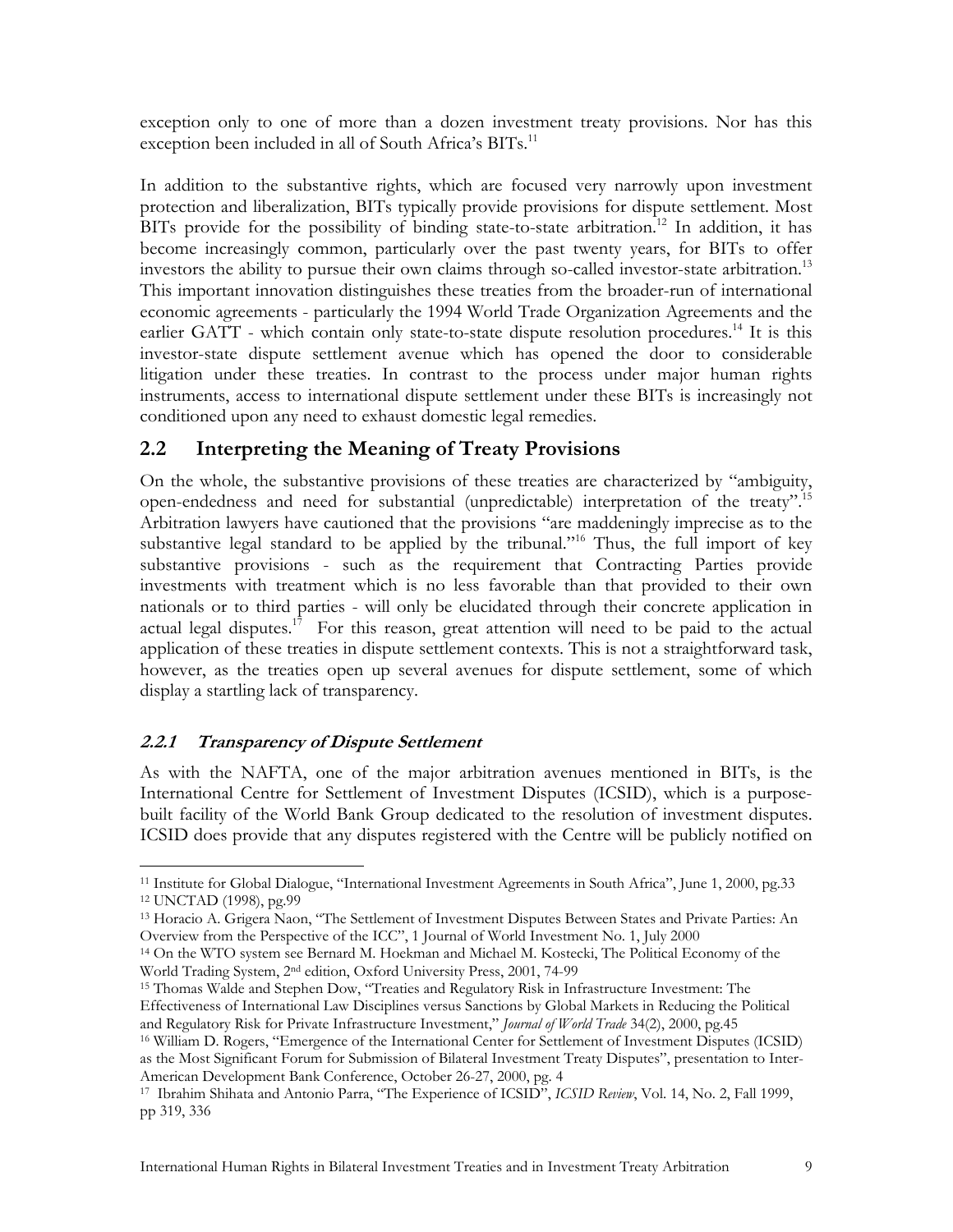its docket; however, other arbitral avenues keep no such register. For instance, the arbitration rules of the International Chamber of Commerce, the Stockholm Chamber of Commerce and the United Nations Commission on International Trade Law (UNCITRAL), all of which are incorporated in some number of BITs, provide no such requirement for arbitrations to be made a matter of public record.<sup>18</sup> This feature reflects the fact that such rules were designed for international commercial arbitration, which often occurs between two private parties in relation to a business dispute.

#### **2.2.2 The Law Applicable to Disputes**

Where an investor invokes the dispute resolution provisions of a BIT this permits the creation of an Arbitral Tribunal whose jurisdiction is set out in the relevant treaty, and is generally restricted to "investment disputes" (for example arising out of a breach of an investment contract) or to alleged violations of the substantive rights in the investment treaty. The Tribunals will interpret the provisions of the treaty in accordance with the applicable law agreed by the parties, or in default, as specified in the arbitration rules. Some investment treaties will explicitly provide for the application of public international law, in addition to national law, and the provisions of the agreement.<sup>19</sup> At least one expert on investment treaty arbitration has suggested that because the treaties are instruments of international law, it should be implicit that arbitrators "should have recourse to the rules of general international law to supplement those of the treaty."<sup>20</sup>

However, where the investment treaty is silent on the applicable law, arbitrators will ordinarily look to ascertain if the parties have reached consensus as to the applicable law. Failing this, the specific arbitral rules (ICSID, UNCITRAL, etc.) will accord guidance or latitude to the Tribunal on the matter. For example, Article 42(1) of the ICSID Convention provides that where the parties can not agree on the applicable law, the Tribunal will apply the law of the host state and such rules of international law as may be applicable.<sup>21</sup> This reference to rules of international law was elucidated in the Report of the World Bank Executive Directors on the (ICSID) Convention, as being in the sense of Article 38 of the Statute of the *International Court of Justice*.<sup>22</sup> These sources include treaties, customary international law and general principles of law recognized by civilised nations, and subsidiary sources which include the opinions of jurists, and judicial decisions. The prospect that international laws might be applicable to an investment dispute will be important, as this opens the door for Tribunals to take account of international human rights commitments which states may have undertaken.

 $\overline{a}$ 18 See Antonio Parra, "Provisions on the Settlement of Investment Disputes in Modern Investment Laws Bilateral Investment Treaties and Multilateral Instruments on Investment", *ICSID Review* Vol.12, No.2, Fall. 1997 and Horacio A. Grigera Naon, "The Settlement of Investment Disputes Between States and Private Parties: An Overview from the Perspective of the ICC", 1 Journal of World Investment No. 1, July 2000<br><sup>19</sup> C. H. Schreuer (2001), *The ICSID Convention: A Commentary*, (CUP, Cambridge) at 560-3.<br><sup>20</sup> Antonio Parra, "Applic

ICSID Review No.1, 2001, at pg.21

<sup>&</sup>lt;sup>21</sup> Washington Convention on the Settlement of Disputes Between States and National of other States, 1965: 575 UNTS 159; 4 ILM 524 (1966)

<sup>22</sup> *Report of the World Bank Executive Directors on the Convention*, Doc. ICSID/2, 1 ICSID Reports 31, para 40.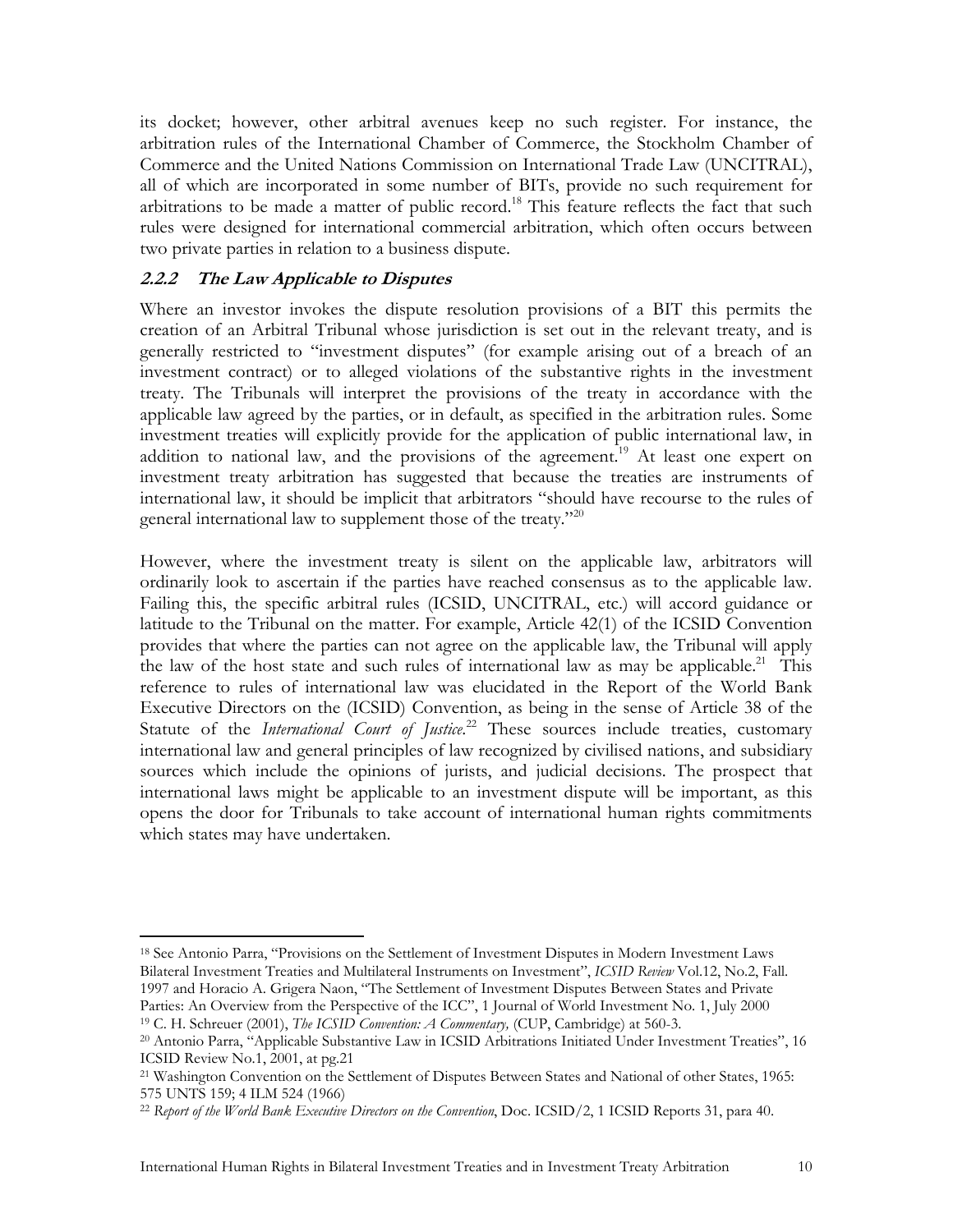#### **2.2.3 Selecting a Tribunal**

Each party will ordinarily select an arbitrator for their dispute, and the two parties will agree upon a third arbitrator or delegate this authority to some other appointing authority. In terms of the selection criteria to be used for nominating arbitrators however, most treaties are silent.<sup>23</sup> Nor do the common rules of arbitration provide much guidance. Several sets of these rules simply stipulate that arbitrators be independent and/or impartial, while another set of rules adds that arbitrators ought to be "of high moral character and recognized competence in the fields of law, commerce, industry or in finance who may be relied upon to exercise independent judgment".<sup>24</sup>

In particular, there appear to be no requirements that arbitrators to investment disputes be equipped with expertise in other relevant areas of law, including the international law related to human rights, development or the environment.

#### **2.2.4 No Strict Rules of Precedent**

Strictly speaking, investment treaty awards rendered by arbitrators in disputes are binding only upon the two parties to the arbitration. However, it is widely acknowledged that arbitral tribunals will often take account of earlier awards, such that awards may be said to have some persuasive authority as precedents. This can be seen, for example in the context of the NAFTA Chapter 11 disputes which have been resolved in recent years. These cases are not arbitrated in a legal vacuum; rather counsel for both sides will typically marshal awards from earlier investment treaty disputes in an effort to influence the present Tribunal's interpretations.25 And tribunals have shown a predilection towards examining these earlier awards and sometimes following their dictates.<sup>26</sup>

The NAFTA experience can be drawn upon here for a particular reason: in contrast to the situation under BITs, the established practice under the NAFTA is for states to register all disputes which they face. After public pressure, the NAFTA parties now also make available most documents related to arbitrations, including the final awards. $27$ 

 $\overline{a}$ <sup>23</sup> An exception to this rule can be found in some BITs signed by Canada which provide that arbitrators selected for "disputes on prudential issues and other financial matters shall have the necessary expertise relevant to the specific financial service in dispute". See for e.g. Agreement Between The Government of Canada and the Government of Barbados for the Reciprocal Promotion and Protection of Investments, Article

XI, available online at: http://www.dfait-maeci.gc.ca/tna-nac/fipa\_list-e.asp 24 the sets of arbitral rules referred to are: the ICC, SCC and UNCITRAL rules. These are described later in the text. The quoted reference is from the ICSID arbitration rules Article 14(1)

<sup>&</sup>lt;sup>25</sup> J.C. Thomas notes that when an award was handed down in the dispute between the Metalclad Corporation v. United Mexican States, claimants in three separate NAFTA disputes promptly incorporated the award into their own legal argumentation in three other pending NAFTA arbitrations. See J.C. Thomas, "Reflections on Article 1105 of NAFTA: History, State Practice, and the Influence of Commentators", 17 *ICSID Review*, Spring 2002, pg. 64 and note 113;

<sup>&</sup>lt;sup>26</sup> See for example, the Tribunal's ruling in the S.D. Myers case, where it borrows its reading of measures "equivalent to expropriation" from the earlier ruling in the NAFTA Pope & Talbot case: S.D. Myers v. Canada,

Partial Award, November 13, 2000, at para 286.<br><sup>27</sup> At the time of writing, at least two NAFTA Chapter 11 disputes have sent he parties agree to open the proceedings to the public: Methanex Corporation v. United States and United Parcel Service of America Inc. v. Canada. For more on the latter case, see: www.dfait-maeci.gc.ca/tna-nac/parcel-en.asp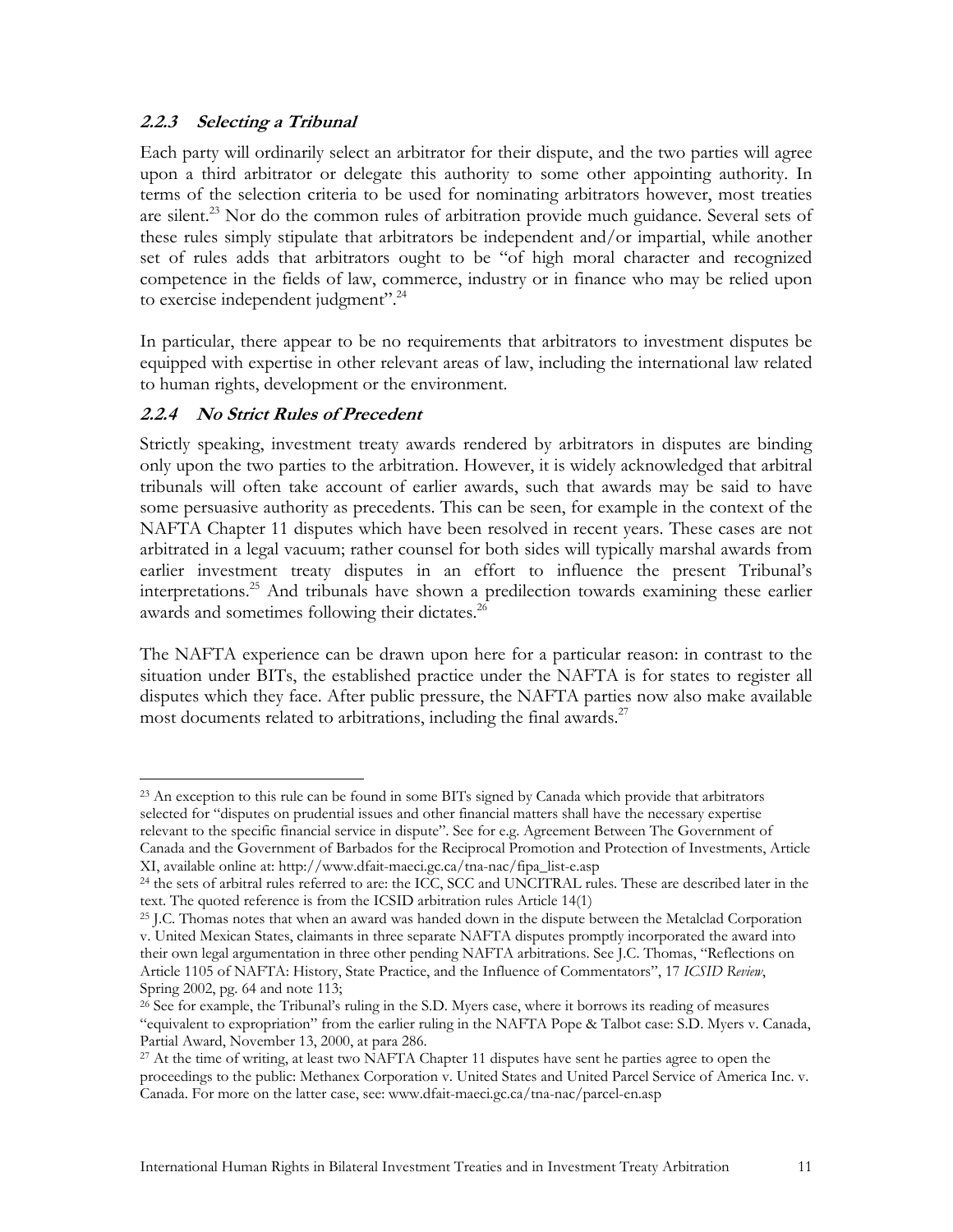BITs arbitration, by contrast, can be more diffused and less transparent. One implication of the short-sighted transplant of commercial arbitration rules (such as those of UNCITRAL or the ICC) into BITs. has been to render impossible a full accounting of disputes. This is a serious shortcoming of these treaties, particularly as known cases are seen to implicate a broadening range of matters of public interest. Some of these known cases are examined in section 3 below.

# **3. Early Lessons From Concluded Treaty Arbitrations**

## **3.1 The NAFTA Experience**

Investor-state treaty arbitration dates back to the late 1980s, and follows on from earlier arbitrations which may have arisen under contracts between investors and states. Early treaty cases tended to arise out of clear-cut or egregious destruction or deprivation of property.<sup>28</sup> A more nuanced type of investor claim began to emerge in the 1980's and 1990's. A number of these cases alleged "creeping expropriation" whereby a series of government acts - which individually did not amount to an expropriation - could be seen as a whole, to have taken over an investor's property step by step. Efforts to elaborate upon the meaning of the common treaty language proscribing measures "tantamount to", "having equivalent effect to" or "indirect" expropriation are now leading to considerable confusion.

As well, there is a lack of clarity as to whether expropriation provisions may require that government regulation which *interferes* with an investment - and in the process, deprives it of a significant portion of its value - may trigger a requirement of compensation to investors. Likewise, where an expropriation has been for an important public purpose, such as the furtherance of public health or environmental protection – for example by banning a toxic chemical - there are also concerns that host states still must compensate affected investors.<sup>29</sup>

International law has long recognized that a certain category of regulations – what some have categorized as exercises of "police-powers" – related to environment, public safety or correcting market imperfections, for example, would not need to be compensable. The difficulty, of course, is to devise some guidelines so as to allow greater certainty as to which sorts of governmental measures would fall under this head. $30$ 

Concerns about the bounds of investment treaty expropriation clauses first emerged in relation to arbitrations under the NAFTA. Warning bells were sounded when the US-based Ethyl Corporation brought a claim against the Government of Canada in 1996. The firm claimed \$250 million dollars in damages for violations of key NAFTA investor rights as a result of a Canadian decision to impose a trade ban on a controversial gasoline additive produced by Ethyl.<sup>31</sup> Less than a month after an arbitration tribunal held that it had jurisdiction to hear the case, the Government of Canada agreed to a settlement. In addition

 $\overline{a}$ 28 Asian Agricultural Products Limited v. Republic of Sri Lanka 1990, 30 International Legal Materials (ILM), pp 577-655 and American Manufacturing and Trading v. Zaire, award of Feb.21 1997, 36 ILM 1534

<sup>29</sup> Howard Mann, *Private Rights, Public Problems: A Guide to NAFTA's Controversial Chapter on Investor Rights,* IISD-WWF-US, 2001, pp.30-33

<sup>30</sup> See the comments of M. Sornarajah (1994), pg. 294-6

<sup>31</sup> See Mann 2001, pg.15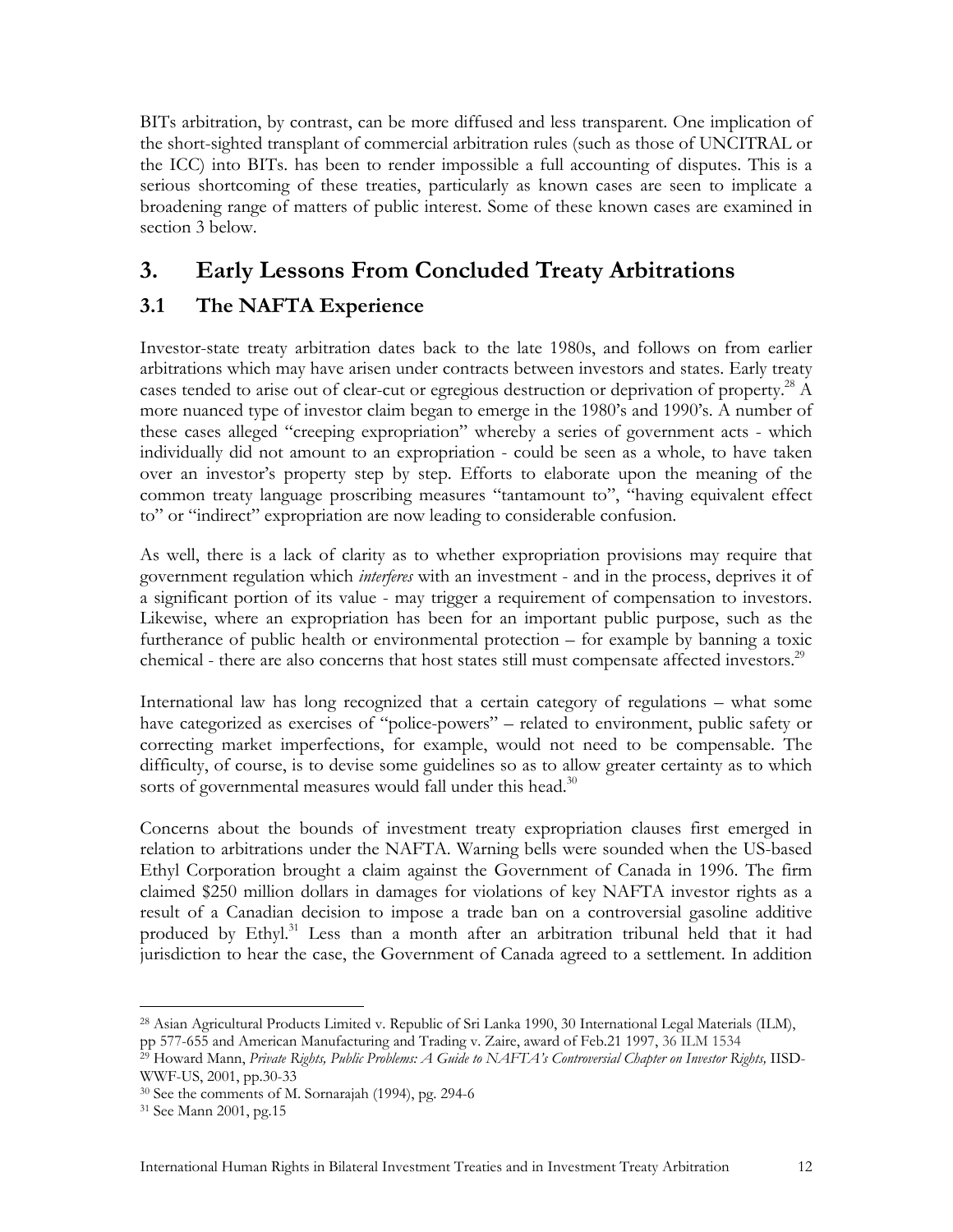to offering the investor (US) \$13 million in compensation, Canada agreed to repeal its trade ban on the gasoline additive.

The Ethyl case triggered widespread fear that the NAFTA would serve as an effective instrument for challenging government regulation of public health, the environment and other sensitive areas. As one pair of commentators noted, the precedent seemed to herald the possibility that a key tenet of the environmental movement, "the polluter pays principle", would be subverted into a "pay the polluter principle".<sup>32</sup>

Since 1995, at least 29 NAFTA claims have been pursued by investors, a sizable number of these cases have touched upon environmental or health issues, including bans on agrochemicals, regulation of hazardous waste sites and export restrictions on hazardous wastes.<sup>33</sup> Many of these disputes are still being arbitrated but even those cases which have yielded up final awards, have not necessarily helped to clarify the scope and import of common investment treaty provisions.

One Tribunal, in Metalclad v. Mexico, has noted that it would *not* need to inquire into "the motivation or intent" of a challenged measure, in order to determine whether it amounted to an expropriation.<sup>34</sup> This ruling has generated much criticism on the grounds that it seems not to carve-out an exception for the exercise of so-called police-powers.<sup>35</sup> In a subsequent court proceeding, the Tribunal's award was partially annulled, thereby casting doubt on the persuasive authority of the Metalclad decision for future Tribunals.<sup>36</sup> Meanwhile, another NAFTA Tribunal has taken the different view that police-powers regulation would rarely be considered to be a deprivation rising to the level of a compensable expropriation:

The general body of precedent usually does not treat regulatory action as amounting to expropriation. Regulatory conduct by public authorities is unlikely to be the subject of legitimate complaint under Article 1110 of the NAFTA, although the tribunal does not rule out that possibility. $37$ 

Confusion as to the boundaries of acceptable government regulation in this realm prevails at a worrying time, as there is clear evidence that investors have awakened to the existence of the full constellation of international investment treaties and are challenging host state laws in record numbers. $^{38}$ 

Nor are the provisions on expropriation the only ones which admit to a certain degree of uncertainty in their application. As IISD has cautioned, several other standard treaty

1

<sup>32</sup> see Howard Mann and Konrad Von Moltke, "NAFTA's Chapter 11 and the Environment: Addressing the Impacts of the Investor-State Process on the Environment", IISD working paper, (1999), available at www.iisd.org/trade

<sup>&</sup>lt;sup>33</sup> for a list of known claims see www.naftaclaims.com. The disputes referred to here are: Crompton v. Canada, Metalclad v. United Mexican States, and S.D. Myers v. Canada.

<sup>&</sup>lt;sup>34</sup> Metalclad v. United Mexican States, Award of the Tribunal, August 30, 2000, paragraph 110<br><sup>35</sup> See IISD/WWF-US, Private Rights, Public Problems, for e.g., pp.30-33<br><sup>36</sup> The United Mexican States v. Metalclad Corporati nac/SDM-en.asp

<sup>38</sup> See next section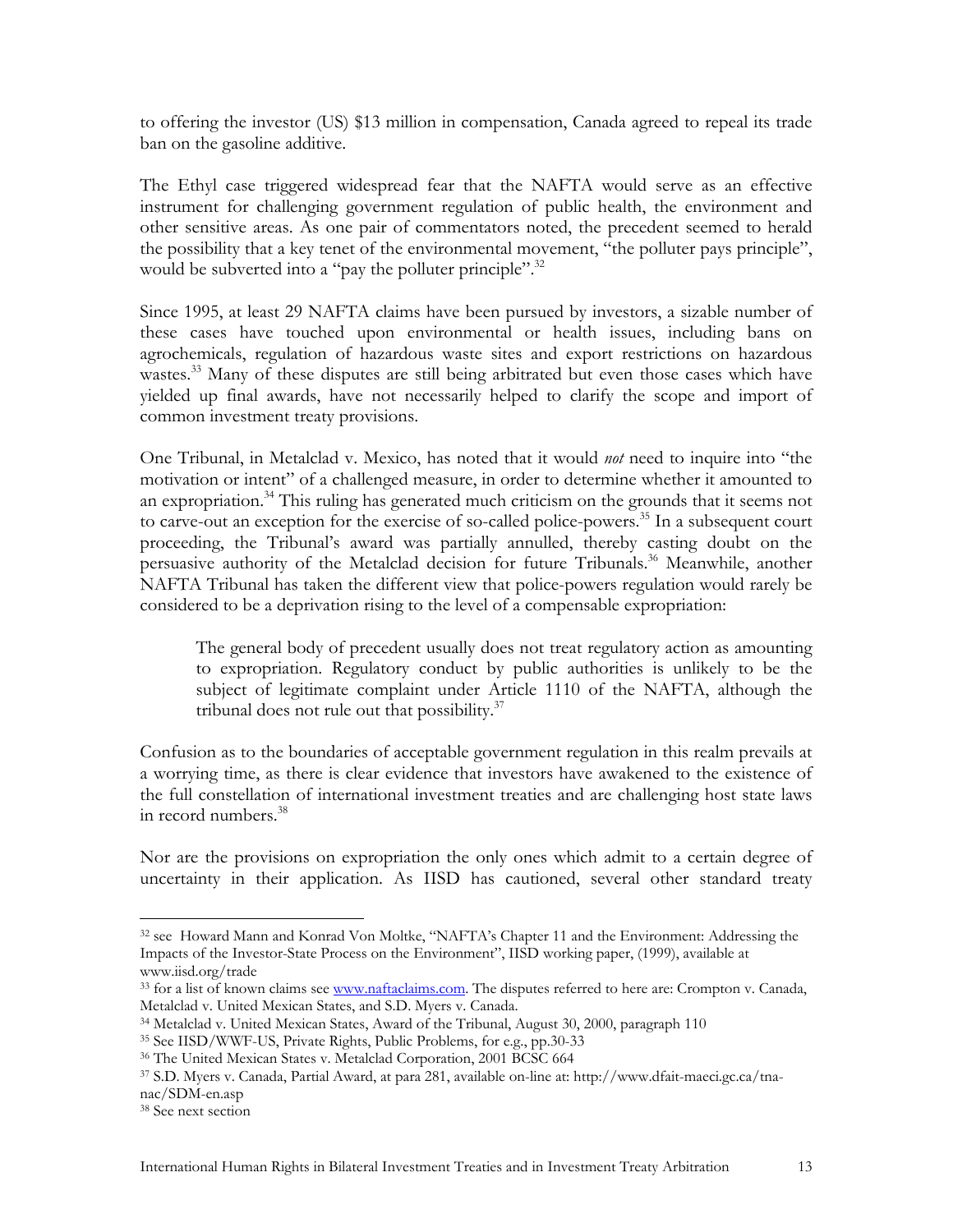provisions, including National Treatment, Most-Favored Nation Treatment, and Minimum Standard of treatment (including fair & equitable treatment and full protection & security) have yet to be fully elucidated.<sup>39</sup> A number of concerns have been raised as to the substantive import which might be attached to these provisions by investment tribunals.

## **3.2 Emerging BITs Disputes**

As the NAFTA has thrown up creative and entrepreneurial investor claims, law firms are now looking anew at the extensive back-catalogue of bilateral investment treaties. Having dusted off these BITs, lawyers are now having greater recourse to arbitration under them. Data from ICSID, which is the only arbitral body to offer public records, offers some insight into this trend.

Over its more than 35 year history, the ICSID has seen 120 disputes registered. However, well over half of these 120 cases have been registered in the past 5 years alone. The trigger for this surge in cases appears to be an awakening interest in BITs (rather than in the investment contracts which had once been ICSID's virtually exclusive stock-in-trade in the pre-1990s period).

Indeed, ICSID Figures for the last three years reveal that treaties are at the center of an everincreasing number of cases: 7 of 12 cases launched in 2000, 12 of 14 in 2001, and 16 of 19 in 2002. These figures include a handful of cases brought under the NAFTA's investment Chapter, but the overwhelming proportion, relate to the NAFTA Chapter 11's bilateral cousins: the BITs.

This surge in BITs disputes is such a recent phenomenon that many of these cases have yet to be resolved by arbitration Tribunals. As such, information is often restricted to that which has appeared in local press reports about the conflict between investor and host government, and occasional revelations from interviews with one of the parties or their representatives. The proceedings themselves are generally closed to public scrutiny.

In a recent Research Note on these emerging cases prepared for IISD, it can be seen that a number of BITs cases arise out of disputes related to privatization of formerly public services or concessions in the natural resources sector.<sup>40</sup> Many of these disputes originate in South America and follow on from record levels of privatization activity in that region during the 1990s.

Indeed, the Argentine Republic alone accounts for at least 7 BITs disputes registered in 2001 and 2002. Furthermore, a number of these disputes were either exacerbated or directly triggered by the financial crisis which has beset the troubled nation. Meanwhile, in at least three reported instances, the privatization of water and sewage concessions in Argentina and neighbouring Bolivia has given rise to arbitrations between foreign investors and host governments. These latter disputes are examined more fully in section 5.

Other known BITs cases have seen investor challenges arising out of:

 $\overline{a}$ 39 See the discussion in Mann 2001

<sup>40</sup> See Luke Eric Peterson, "Emerging Bilateral Investment Treaty Arbitration and Sustainable Development", International Institute for Sustainable Development, Research Note, April 2003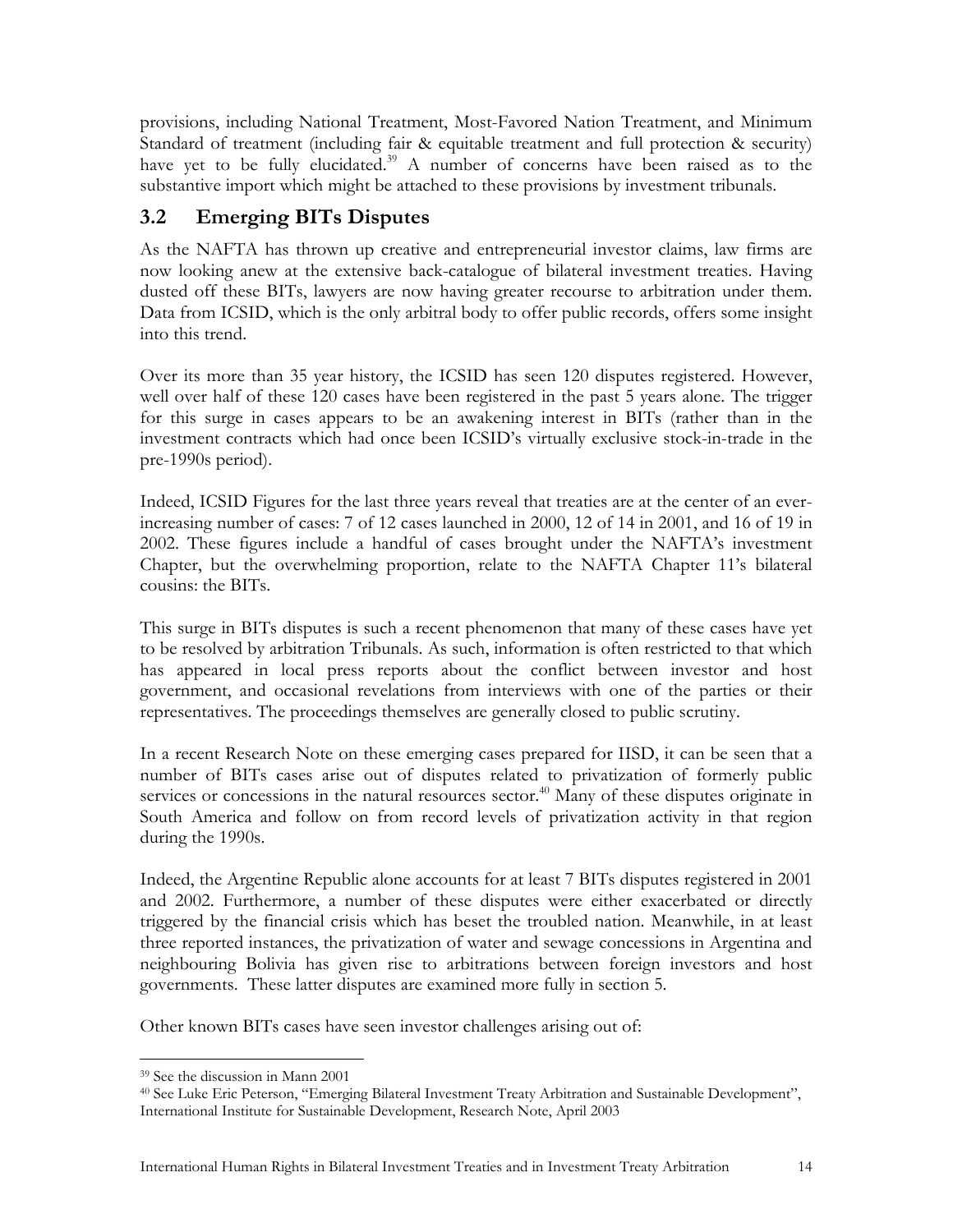- A failure by Mexican authorities to renew a permit for a toxic waste facility<sup>41</sup>
- Efforts to recoup outstanding debts from a nation seeking special IMF debt-relief<sup>42</sup>
- Revocation of tax and customs exemptions granted to mining investors in Burundi<sup>43</sup>
- Several cases challenging treatment of the media and broadcasting sectors.<sup>44</sup>

A broader portrait of these and other emerging BITs disputes is contained in the IISD's Research Note on emerging cases. The Human rights issues which might be raised in investment treaty arbitrations are singled out for especial attention in the next sub-section.

## **3.3 Human Rights Issues Implicated in BITs Disputes**

While there has been some work undertaken to explore the relationship between the multilateral trading system and human rights, there have been fewer inquiries into the relationship between the international governance frameworks for investment and human rights.45 Doubtless, this owes a great deal to the fact that, to the extent investment is governed by international rules; this is primarily through less-visible bilateral and regional treaties. It likely also owes to the fact that investment treaty dispute settlement is dispersed, ad-hoc and often opaque. As such, even where investor arbitrations might harbour implications for human rights, these cases might not necessarily come to public notice. Clearly, there is a need for immediate reform of the dispute settlement processes, so that cases may not proceed without publicity.

 $\overline{a}$ 

<sup>&</sup>lt;sup>41</sup> Técnicas Medioambientales Tecmed, S.A. v. United Mexican States (Case No. ARB(AF)/00/2) <sup>42</sup> Booker plc v. Co-operative Republic of Guyana (Case No. ARB/01/9). At the time of this writing, this case was in the process of being abandoned by the investor after public outcry. See: Luke Eric Peterson, "Public Outcry Leads to Abandonment of Investment Treaty Arbitration Against Guyana", INVEST-SD Bulletin, March 28, 2003

<sup>43</sup> Antoine Goetz & others v. Republic of Burundi (Case No. ARB/01/2)

<sup>&</sup>lt;sup>44</sup> Two recent cases against the Czech Republic have been brought by a firm and its major shareholder respectively, and arise out of the broadcasting firm's treatment at the hands of the local media council. These are Ronald S. Lauder v. The Czech Republic and CME Czech Republic B.V. v. The Czech Republic, both of which were mounted under UNCITRAL rules of arbitration pursuant to bilateral investment treaties. A partial award on the merits of the CME claim, and a final award in the Lauder claim are both available at: http://www.mfcr.cz/scripts/hpe/default.asp. The partial award is being appealed in a Swedish Court as of this writing. Several other investors in the Czech media sector have threatened arbitrations including a press wholesaler alleging a government failure to break up cartel of newspaper publishers. See: Luke Eric Peterson, "Investors Emboldened by Arbitral Verdict Against Czech Republic", INVEST-SD Bulletin, April 11, 2003 45 For an overview on trade and human rights see: Robert Howse and Makau Matua, "Protecting Human Rights in the Global Economy:Challenges for the World Trade Organization", International Centre for Human Rights and Democratic Development, 2000; The UN High Commissioner for Human Rights has also reminded states of their human rights obligations in relation to trade liberalization. See Economic and Social Council, "The Agreement on Trade-Related Aspects of Intellectual Property Rights and its impact on the enjoyment of human rights", Report of the High Commissioner to the Sub-Commission on the Promotion and Protection of Human Rights (E/CN.4/Sub.2/2001/13); Economic and Social Council, "Globalization and its impact on the enjoyment of all human rights", Report of the High Commission to the Commission on Human Rights, (E/CN.4/2002/549); Economic and Social Council, "The liberalization of trade in services and human rights", Report of the High Commissioner to the Sub-Commission on the Promotion and Protection of Human Rights, (E/CN.4/Sub.2/2002/9)

On Investment and Human Rights see, however, "Multilateral Investment Treaties: A Balanced Approach to Multinational Corporations", Glen Kelley, 2001 Columbia Journal of Transnational Law 483, which focuses more upon the proposed OECD Multilateral Agreement on Investment, than upon existing BITs.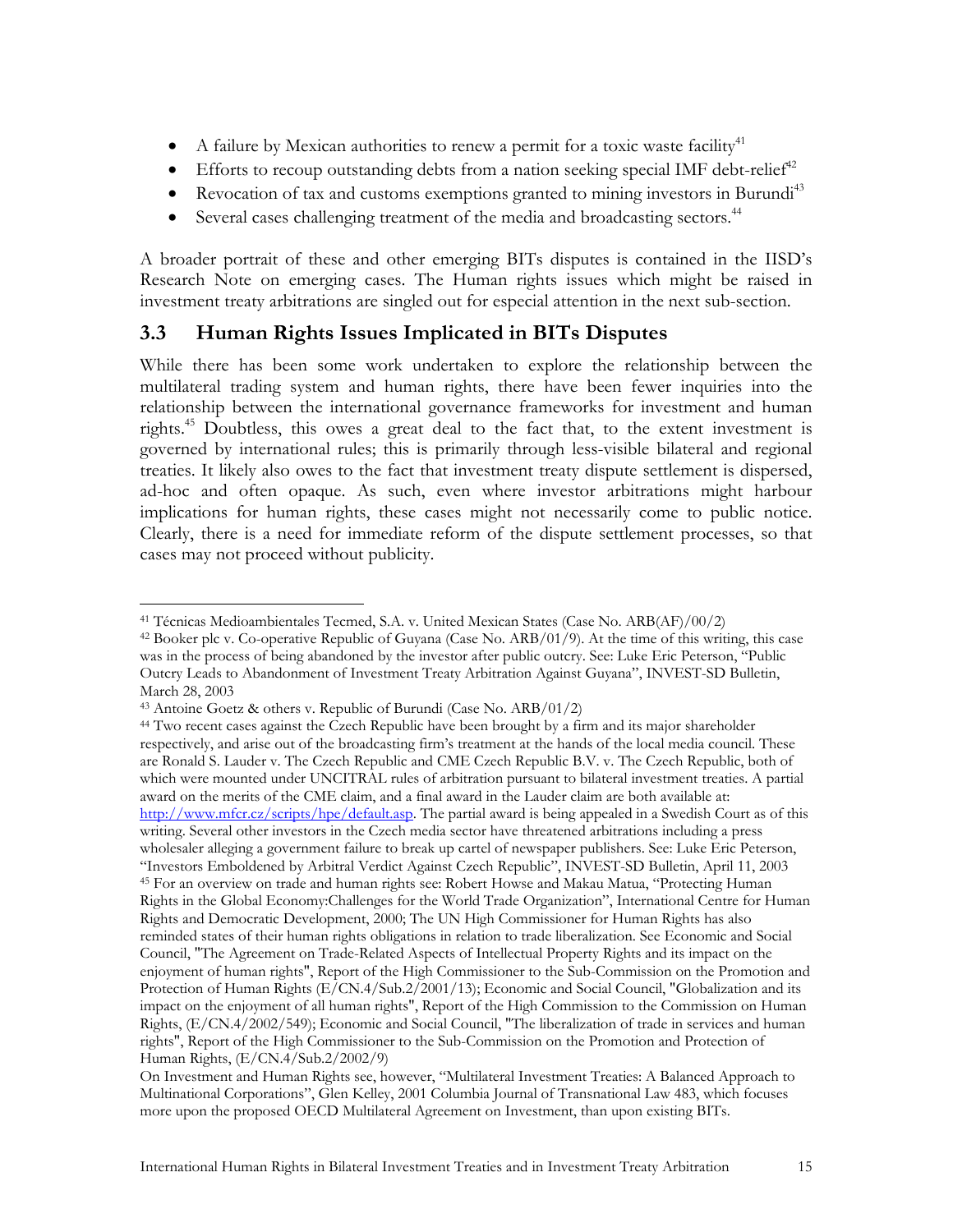For purposes of analysis, two general scenarios where there is an interface between investment treaty arbitration and human rights can be envisioned.

The *first* of these involves those situations where the host state's treatment of an investor can be argued to have been in *furtherance* of certain international human rights commitments of the host state. This might include ordinary exercises of state authority (for example under criminal law) to sanction foreign investors which are alleged to have violated the human rights of local citizens. It might also include situations where host states act proactively so as to further human rights, rather than in a merely reactive manner (i.e. in response to investor wrong-doing). These scenarios are examined in more detail in section 5.

A *second* and very different scenario where investment treaty arbitration and human rights may intersect is in those situations where *both* parties to an investment dispute appear to have been complicit (either by their actions or their omissions) in allowing human rights violations to be perpetrated by the state or by corporate actors (with the blessing or acquiescence of the state). In this scenario, neither party is claiming that its actions were pursuant to international human rights obligations. On the contrary, they may be in *breach* of fundamental human rights obligations. While compliance, or otherwise, with these human rights norms may be adjudicated in other bodies, it is unclear what role an investor's human rights record will play in the substantive deliberations of an investment treaty arbitration. The following section examines this scenario in more detail.

# **4. Complicity among Investors and Host States in Human Rights Abuses**

#### **4.1 Limited Relevance of Human Rights Norms to Such Arbitrations**

It is an unfortunate reality that host states are not always minded to place their international human rights commitments at the forefront of their interaction with foreign investors. Indeed, as all nations - but developing countries in particular - increasingly compete for scarce foreign direct investment, it is sometimes the case that host states will ignore their international human rights obligations, or worse, permit them to be openly violated through the actions of State authorities or other third parties.<sup>46</sup> Human rights campaign groups have brought to the fore various instances where foreign direct investment by multinational corporations has exacerbated or contributed to conflict, having inimical effects upon human rights and human security in the host state.

In a report on the Dabhol Power Corporation's (a consortium of three US multinationals) operations in India, Amnesty International noted credible allegations of collusion between the foreign investors and the state authorities to suppress human rights, and added that this case was hardly an anomaly. Amnesty International noted that it had received similar complaints of protestors being "arbitrarily detained, raped and ill-treated" at a number of other industrial and development projects in the country.47 This is a pattern which has been

 $\overline{a}$ 46 See for example, OECD, "Multinational Enterprises in situations of Violent Conflict and Widespread Human Rights Abuses, OECD working paper on international investment, May 2002, Number 2002/1 47 Amnesty International, "The 'Enron project' in Maharashtra -- protests suppressed in the name of development", July 1997, available online at: http://web.amnesty.org/library/Index/engASA200311997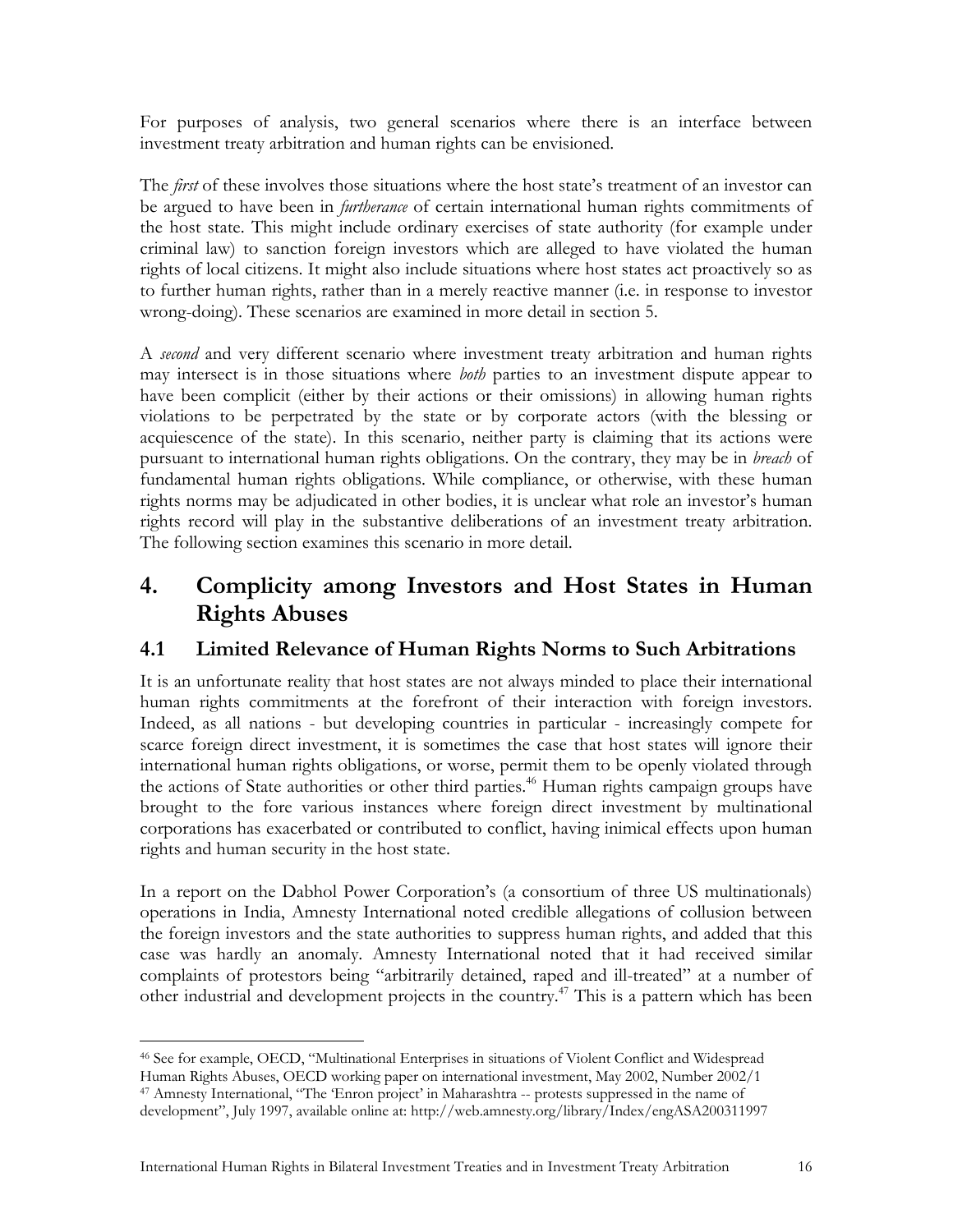replicated in other nations which seek to put economic development ahead of domestic human rights considerations. Multinational firms have been accused of complicity in human rights abuses in Nigeria, Burma, Ecuador, Indonesia and Colombia – to refer to only a handful of the more notorious incidents.<sup>48</sup>

On occasion, actions (or inactions) on the part of the host state may violate national or international human rights instruments. Citizens might be entitled to seek relief through local courts or, in some instances, ultimately through international mechanisms such as the complaints mechanism of the International Covenant on Civil and Political Rights (ICCPR) or through petition to the European or American Human Rights systems.<sup>49</sup>

Efforts to bring investors to account for human rights breaches may be more difficult, as it is generally states, and not non-state actors, which are accountable for upholding the rights contained in international human rights instruments. As a non-state actor an allegation of violation of human rights through a local court process would be more likely to find an investor liable for torts or criminal violations in relation to its role in the state's perpetration of human rights abuses.

Provided that the state were not complicit in an investor's conduct, it might be expected that the state authorities would wish to use the criminal law to sanction investor misconduct. Such sanctions would clearly be in furtherance of human rights interests. If an investor sought to challenge *these* criminal sanctions through investment treaty arbitration, the case might not even be arbitrable.<sup>50</sup> But, in any case, such an exercise of criminal law would clearly fall within the police powers of a state.

Unfortunately, as the introduction to this section noted, not all host states are keen to enforce human rights compliance of foreign investors. Where the state is recalcitrant, other actors might seek to act. Some public interest groups have mounted a specialized form of litigation which seeks to hold multinational corporations liable for grave human rights breaches committed abroad, through actions such as those available under the home State  $\text{laws}$ .  $51$ 

1

The View from the ICC", *ICSID Review*, Vol.9, No, 1, at pp.17-8<br><sup>51</sup> Halina Ward, "Governing Multinationals: The Role of Foreign Direct Liability", The Royal Institute for International Affairs, Energy and Environment Programme, Briefing Paper New Series No.18, February 2001

<sup>;</sup> see also the report of Human Rights Watch, "The Enron Corporation: Corporate Complicity in Human Rights Violations", January 2002, at pg 2, available online at: http://www.hrw.org/reports/1999/enron/

<sup>&</sup>lt;sup>48</sup> See International Council on Human Rights Policy, Beyond Voluntarism, 2002, pg. 104<br><sup>49</sup> International Covenant on Civil and Political Rights, adopted December 16, 1966, entered into force March 23, 1976, Gen Assemb Res. 2200A (XXI), UN Doc. A/6316 (1966), 999 UNTS 171, reprinted in 6 ILM 368 (1967); Optional Protocol to the ICCPR, adopted Dec.16, 1966, entered into force arch 23, 1976, 999 UNTS 171, reprinted in 6 ILM 383 (1967); European Convention for the Protection of Human Rights and Fundamental Freedoms, signed Nov.4, 1950, entered into force Sept.3, 1953, 213 UNTS 221, ETS 5; American Convention on Human Rights (Pact of San José), signed Nov.22, 1969, entered into force July 18, 1978, <sup>50</sup> Eric Schwartz notes that "Most, if not all legal systems for reasons of public policy exclude certain matters from the range of disputes that can validly be arbitrated …. Such matters commonly include, or have in the past included, for example, disputes concerning criminal or family law …." Moreover, international conventions used to enforce arbitral awards often allow domestic courts to refuse to enforce or to set aside

awards which tread on these areas. See Eric Schwartz, "The Domain of Arbitration and Issues of Arbitrability: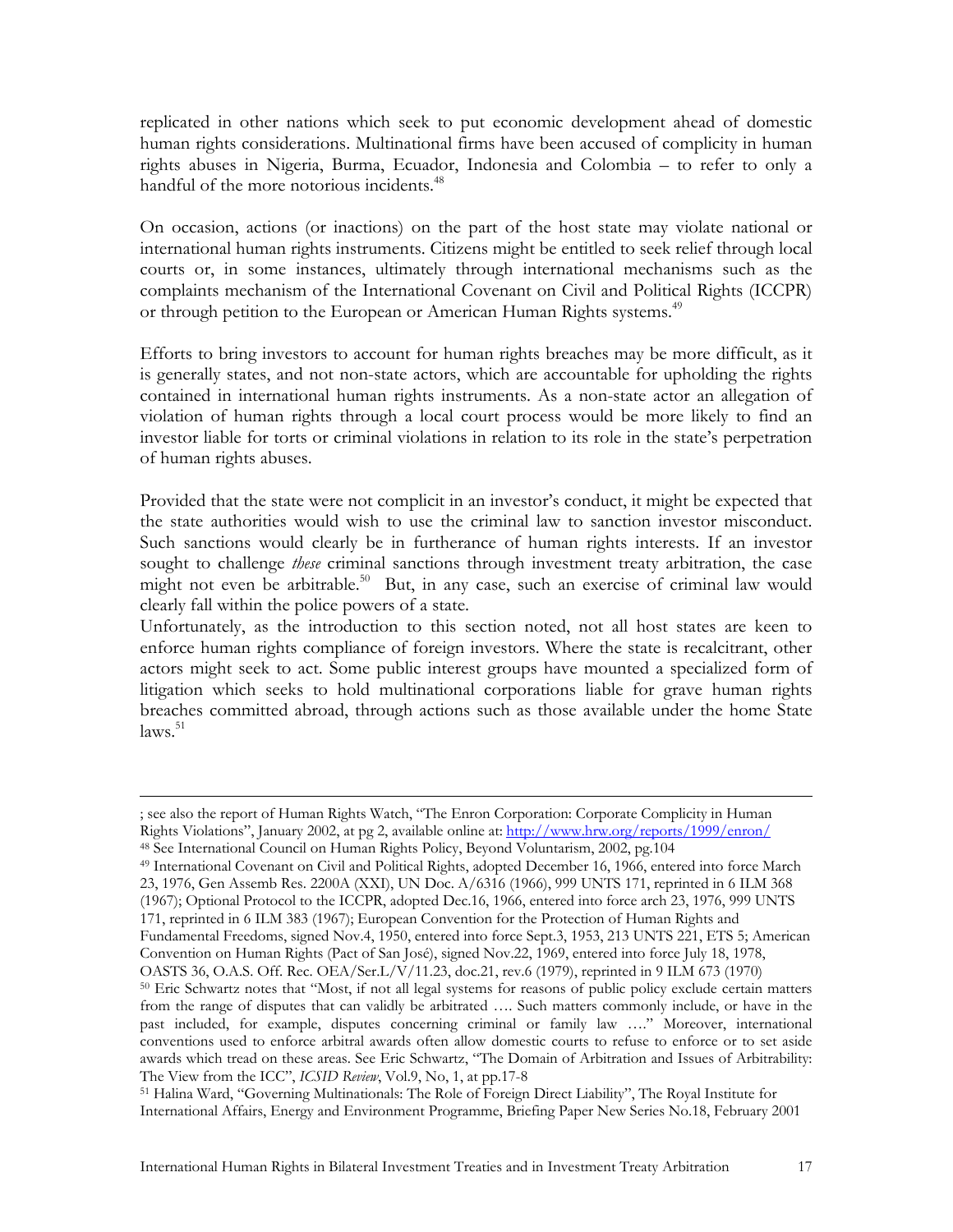It is less clear, however, that the investment treaty arbitration process will offer a useful avenue for redressing most human rights violations related to investment activity. Firstly, arbitral Tribunals in investment disputes will not be able to hear direct claims of violations of human rights. These Tribunals must restrict themselves to considering allegations of violations of the instruments over which they have jurisdiction. Such jurisdiction will differ from treaty to treaty, and may be limited to the relevant provisions of the investment treaty in question, to other investment agreements between the parties, or, at its broadest, to "any investment dispute" between the investor and the host state.<sup>52</sup> But in no case, are Tribunals empowered to entertain claims by citizens of human rights violations.

Nor do treaties condition any of the substantive investment rights upon corresponding human rights responsibilities of the investor. In principle, an investment Tribunal could consider illicit activities (such as corruption or bribery which are directly relevant to the investment relationship and which might nullify the relevant investment contract) during the substantive portion of the proceedings.<sup>53</sup> But, there is nothing to suggest that investment Tribunals are empowered as a general rule, to condition investor rights, such as those under a BIT, depending upon whether an investor may have contributed to a host state's suppression of certain human rights.

For example, if the host state has imposed performance requirements on an investor (for e.g. to hire a certain percentage of locals) in contravention of the BIT, it is unclear what legal grounds there would be for investor rights to be nullified or circumscribed by virtue of the investor's (and the host state's) poor human rights record. There is one important exception here. It might be the case that certain egregious human rights violations would preclude a Tribunal from finding jurisdiction in an investment treaty dispute or from finding for an investor on the substance of a dispute.

#### **4.2 Disputes Which Implicate Peremptory Norms of International Law**

Many treaty arbitrations will include rules of international law as part of the applicable law to the dispute. And in public international law, there is some form of hierarchy whereby treaty obligations, would be of no effect in the event that they conflict with a fundamental peremptory norm of international law. Indeed Article 53 of the *Vienna Convention on the Law of Treaties* provides that "a treaty is void if, at the time of its conclusion, it conflicts with a peremptory norm of general international law"; and Article 64 of the same Convention notes that "if a new peremptory norm of general international law emerges, any existing treaty which is in conflict with that norm becomes void and terminates."

<sup>52</sup> Parra 1997, 338-9; Parra notes that many BITs cover an extremely broad range of investment disputes. It is unclear that this extends to human rights disputes.

<sup>53</sup> Audley Sheppard and Joachim Delaney, "Corruption and International Arbitration", paper presented to the 10th Annual International Anti-Corruption Conference, Prague, Czech Republic, October 2001, available online at http://www.10iacc.org/download/workshops/cs16a.pdf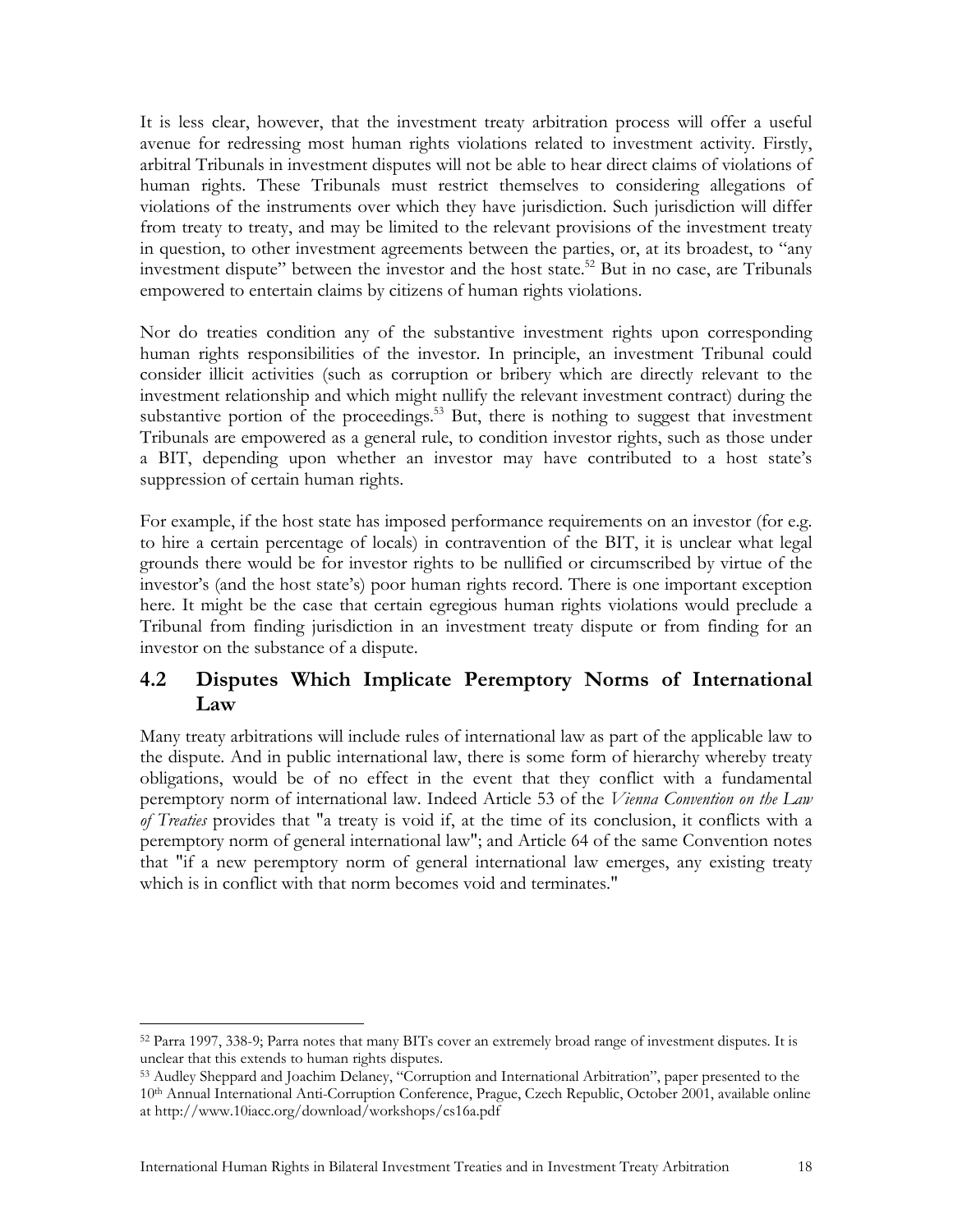As a result, *jus cogens* international laws would seem to be relevant to any arbitration where rules of international law constitute part of the applicable law. Some indication of which international laws carry peremptory status can be found in paragraph 5 of the Commentary to Article 26 the International Law Commission Draft Articles stated:

Those peremptory norms that are clearly accepted and recognized include the prohibitions of aggression, genocide, slavery, racial discrimination, crimes against humanity and torture, and the right to self-determination.<sup>54</sup>

Other commentators have noted that prohibitions on forced, compulsory or indentured labour are also universally embraced as human rights violations of universal concern.<sup>55</sup> The prohibition against forced and bonded labour, exploitative child labour and other slave-like practices as well as the freedom to association may also be considered *erga omnes* international human rights*. 56*

Whereas there is no question that a treaty or agreement which was incompatible with these *jus cogens* rights would be invalid, it is less clear how an investor's alleged violation of such norms would impact an investment treaty arbitration. The treaty itself would not be invalidated, but the jurisdiction of the tribunal and the substantive merits of the investor's claims might be invalidated.

In addition to the prospect that tribunals would take these considerations into account, there is also scope for domestic courts to consider egregious investor conduct *post facto* -if the courts are approached by either party to the arbitration in an effort to annul or enforce the Tribunal's award. Such recourse to domestic courts is common where one of the parties is unwilling to comply with the arbitral award. There is an expert literature which discusses the grounds under which courts may refuse enforcement or grant annulment of an award, and although these differ from legal system to legal system, they will typically include: the nonarbitrability of a given subject-matter or the violation of public policy. These areas are beyond the scope of the author's expertise, but signify two important areas which should receive future consideration by researchers interested in the intersection between human rights and investment treaty arbitration.<sup>57</sup> Where Tribunals have ignored important human rights considerations, domestic courts might have some scope to consider these issues.

1

<sup>54</sup> *The Report of the International Law Commission on the work of its Fifty-third session, Official Records of the General* 

<sup>&</sup>lt;sup>55</sup> Some Commentators note that certain non-derogable human rights set out in treaties such as the International Covenant on Civil and Political Rights, will constitute such peremptory norms. Reisman notes that these may include: Arts. 4(2), 6, 7, 8(1), 8(2), 11, 15, 16 and 18. Michael Reisman, "The Regime for Lacunae in the ICSID Choice of Law Provision and the Question of its Threshold", 15 ICSID Review, No. 2, 2000, at 377

<sup>56</sup> S.H. Cleveland (2001), "Human Rights Sanctions and the WTO", 199-261 in F. Francioni, *Environment, Human Rights & International Trade* (Oxford: Hart Publishing) at 206.<br><sup>57</sup> On public policy, see the 2002 Report of the International Law Association's Committee on International

Commercial Arbitration "On Public Policy as a Bar to Enforcement of International Arbitral Awards", available at: http://www.ila-

hq.org/pdf/Int%20Commercial%20Arbitration/International%20Commercial%20Arbitration%202002.pdf ; on non-arbitrability of subject matter as a grounds for annulment, see Shane Spelliscy, "Burning the Idols of Non-Arbitrability: Arbitrating Administrative Law Disputes with Foreign Investors", 12 American Review of International Arbitration 95, 2001.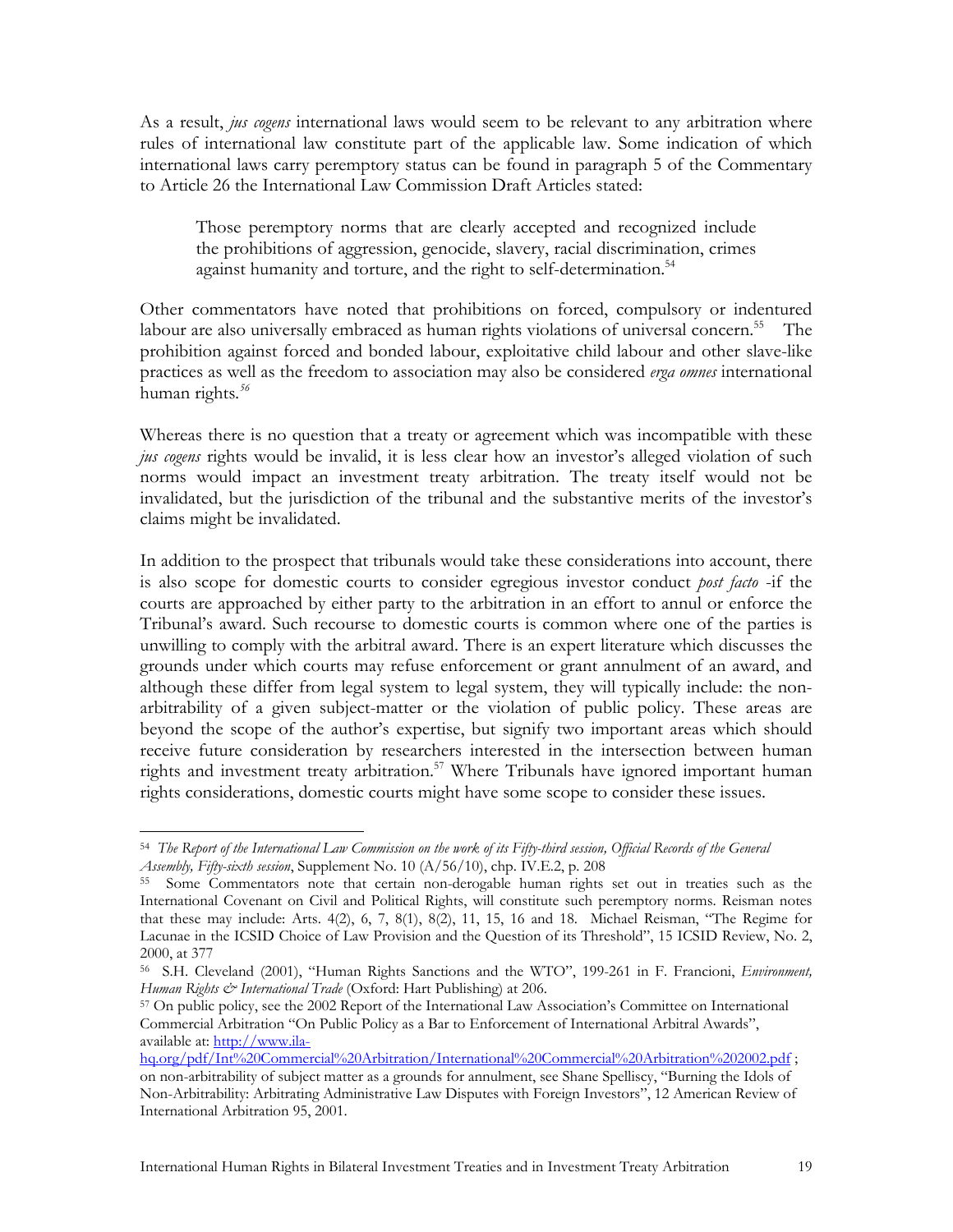While arbitral tribunals have yet to face situations where investors are alleged to have been involved in violation of peremptory norms of international law, it should be noted that a Tribunal's ability to determine the relevance of such issues, is obviously pre-conditioned on that tribunal's knowledge of the investor's human rights record in relation to the investment. Recalling that this section of the paper explores those situations where the investor and the host state have chosen to remain silent on these issues, much may depend upon the initiative of outside actors who wish to petition the tribunal to take heed of these considerations.

### **4.3 Scope for Non-Parties to an Arbitration to Raise Human Rights Concerns**

Even where the two parties are complicit in ignoring the human rights implications of the investment activity – and may prefer to focus their submissions to the Tribunal upon their commercial dispute - there may be procedural scope for non-parties to an arbitration to bring forward human rights facts and arguments for a Tribunal's consideration. Accordingly, lawyers should be aware that they enjoy the opportunity to introduce these human rights considerations into the arbitral conversation.

For example, in two arbitrations under the NAFTA, Tribunals have indicated that they are minded to allow written submissions by groups wishing to bring forward arguments based upon sustainable development or environmental concerns.<sup>58</sup> In one of these two cases, the Tribunal is still deliberating as to whether amicus curiae may make factual interventions, in addition to legal ones.<sup>59</sup> A more recent BITs dispute has seen a Tribunal reject a request by citizen's groups and non-governmental organizations to be added as *actual* parties to the dispute.<sup>60</sup> However, the Tribunal professed to have *not* prejudged its ability to allow these parties to play a lesser role in the arbitration - either as amicus curiae or as expert witnesses – at some later stage of the proceedings.<sup>61</sup>

In a similar vein, there is some possibility that a *home* state of an investor, who is party to the BIT in question, might also be able to intervene in an investment treaty arbitration. Typically, it might be expected that the home state's interests would be in harmony with those of its investor, and that the former would *not* seek to play any role in the dispute. Indeed, one rationale for including provisions for investor-state arbitration in modern investment treaties had been to "depoliticize" the dispute and to absolve home states from the need to espouse the claims of their investors.<sup>62</sup> However, several recent treaty disputes have demonstrated that investors sometimes enjoy an ability to "treaty-shop" for a viable investment treaty to use in their disputes with a host government. Investors may enjoy the ability to adopt a "home state" of convenience. This situation arises because a number of treaties define an investor's nationality by reference to where it is legally incorporated –

1

<sup>58</sup> See for example, the IISD's intervention in the NAFTA Methanex case:

http://www.iisd.org/trade/investment\_regime.htm<br><sup>59</sup> See the Transcript of the Methanex Tribunal's hearing on March 31, 2003, available on the website of the US State Department: http://www.state.gov/documents/organization/19455.pdf<br><sup>60</sup> See the press release of one of the would-be interveners, the Centre for International Environmental Law:

http://www.ciel.org/Ifi/Bechtel\_Lawsuit\_12Feb03.html<br><sup>61</sup> ibid.

<sup>62</sup> Ibrahim Shihata, "Towards a Greater Depoliticization of Investment Disputes: The Roles of ICSID and MIGA", 1 ICSID Review—Foreign Investment Law Journal 1 (1986)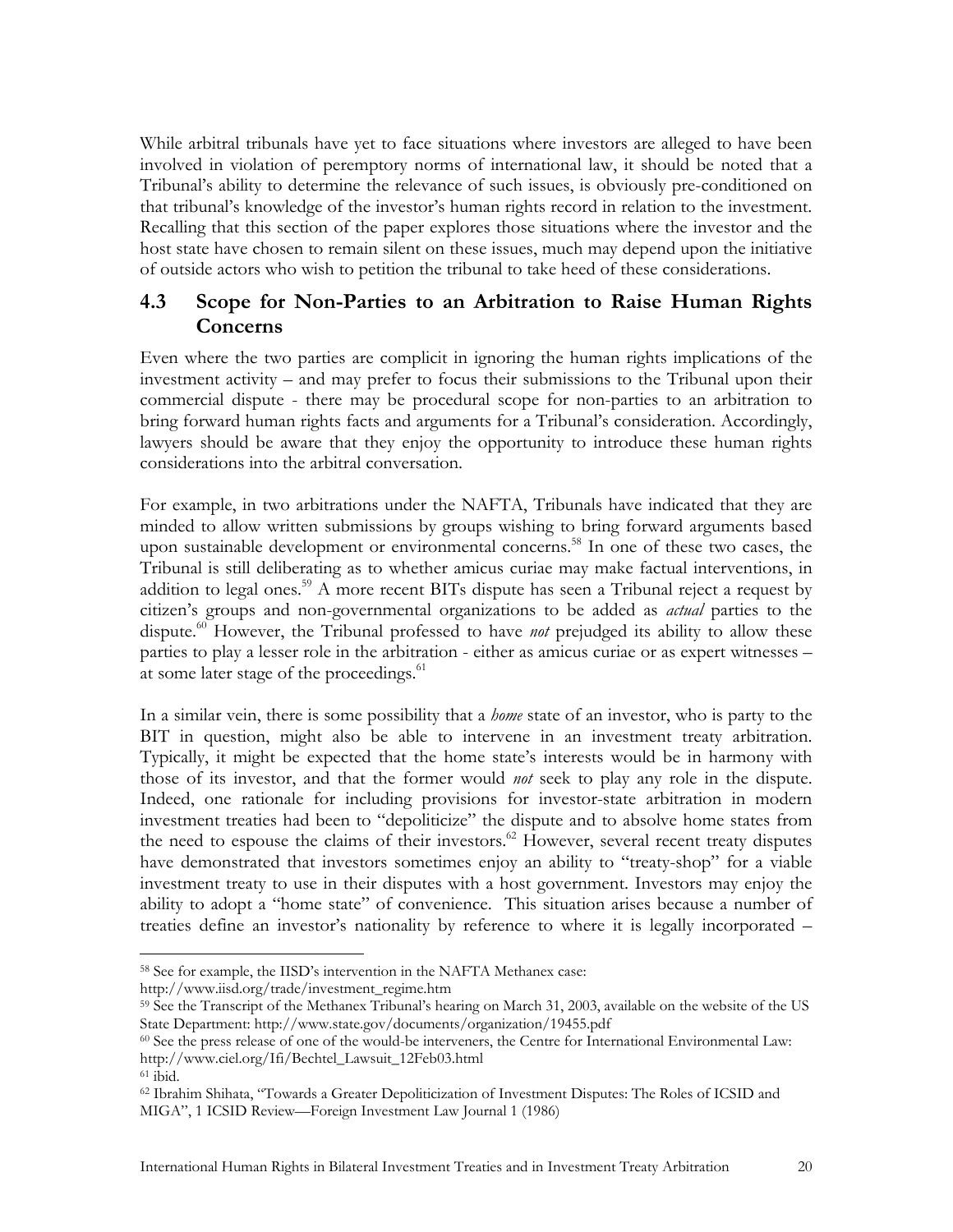rather than by some more exacting test, such as its primary site of business.<sup>63</sup> As such, some recent investment disputes have seen subsidiaries of US-based investors use BITs signed between the Netherlands with developing or transition economies, in situations where the US had yet to conclude a treaty with the host state.<sup>64</sup> Accordingly, the nominal "home state" of an investor may not have a sense of affinity or loyalty to the investor.

In cases which raise controversial issues, or where the investor has been accused of complicity in human rights violations, the putative home state might be in a position to intervene in a case – particularly where the investor and the *host* state have both preferred to ignore these "extraneous" human rights concerns. At least one investment treaty (the NAFTA) expressly provides for the right of home states to address Tribunals, however it would be unusual, even where the treaty is silent on the matter, for a Tribunal to not accept arguments from a state, which is, after all, a signatory to the bilateral investment treaty in question.

Much will depend upon the ingenuity and creativity of outside actors who wish to push human rights considerations into the frame – perhaps against the wishes of the two parties to the dispute. Moreover, Tribunals which have reason to believe that an investor may be complicit in grave human rights abuses may be able to exercise their own authority under the relevant arbitral rules to commission expert reports on these issues. In the absence of concrete cases which have grappled with these issues, it would be premature to state with certainty how tribunals would conduct themselves. On the one hand, it is quite clear that Tribunals would be hard-pressed to ignore situations where investors or states are implicated in grave human rights violations of a *jus cogens* nature. On the other, it is not obvious how less egregious investor conduct would affect that investor's investment treaty claims. Whereas host states may have clear international treaty obligations to uphold various other human rights, investors are not constrained by equally clear obligations under international law, either under human rights treaties or the relevant investment treaty.

As the obligations of the host state are often clearer, it is to these which we now turn. It will be seen that the failure by a host state to prevent investors from harming various human rights enunciated in international treaties, could give rise to the liability of the host state in human rights forums. Moreover, it will be suggested that where host states do elect to act so as to promote and protect their international human rights treaty obligations, sometimes by regulating or sanctioning investor activity, that there is scope for investment Tribunals to take these competing human rights obligations into account when assessing the manner in which host states have complied with their treaty obligations to foreign investors.

<sup>63</sup> UNCTAD, Bilateral Investment Treaties in the Mid-1990s, (Geneva:1998), pp.38-41; See for example the definition used in Article 1 (b) of the Agreement on Encouragement and Reciprocal Protection of Investments Between the Kingdom of the Netherlands and the Republic of Boliva.

<sup>64</sup> A case against the Czech Republic by American investor Ronald S. Lauder was mounted in this fashion under the Netherlands-Czech Republic BIT. Likewise, the controversial case of Aguas Del Tunari v. Bolivia was mounted by a subsidiary of the US-based Bechtel Corporation through a Dutch BIT with Bolivia. The Bolivia case is discussed in more detail in section 5.2 below.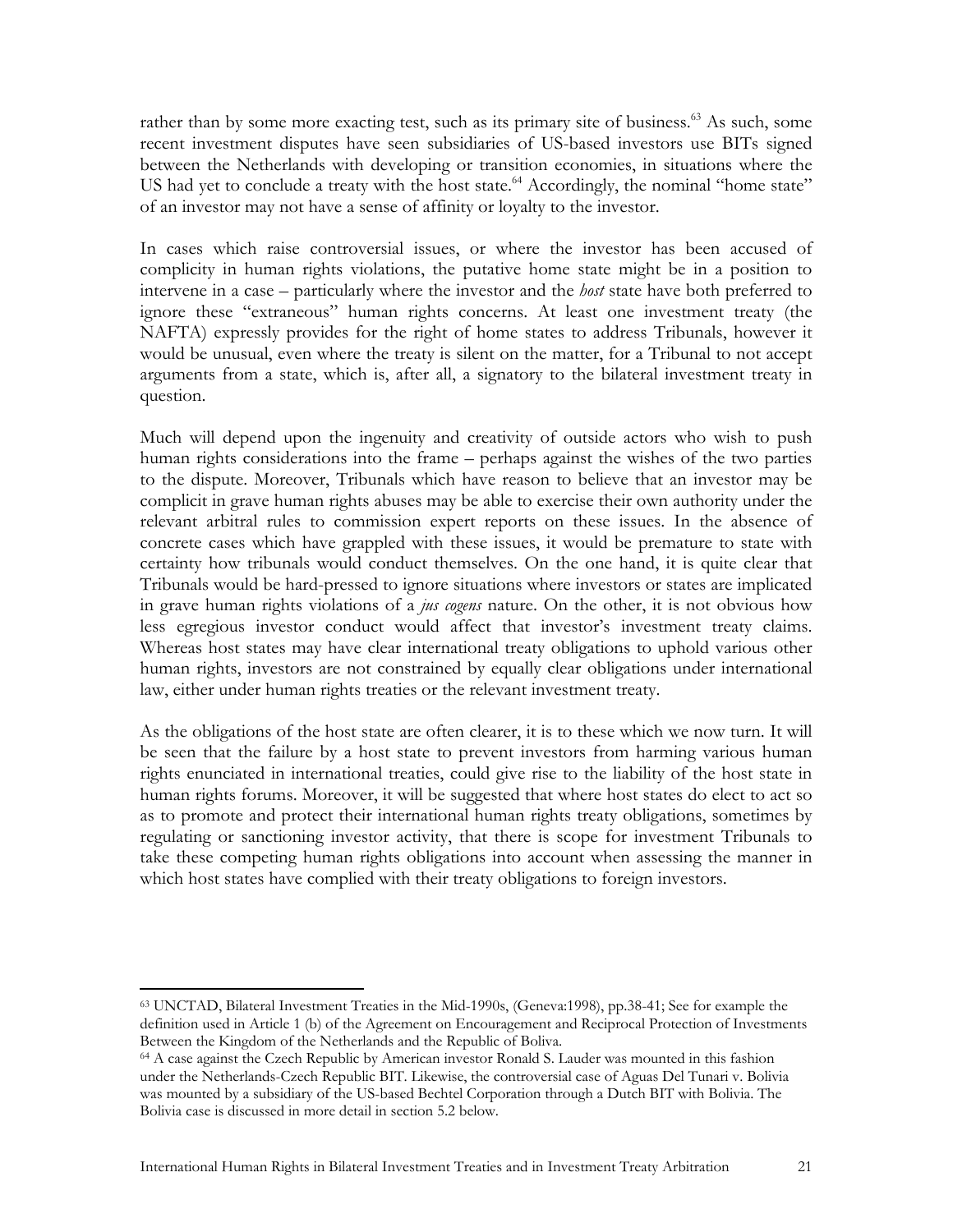# **5. When Host States Defend Treatment of Investors on Human Rights Grounds**

By times, a state's treatment of an investor can be argued to have been in *furtherance* of other international commitments (specifically human rights norms which the state is obligated to promote and respect). States will have duties to *fulfill* certain of the human rights to which they have agreed to adhere to; as well, states will have obligations to *protect* human rights from violation by public authorities, and in some instances even by private actors. A recent report of the International Council for Human Rights Policy notes that:

> The idea that states can be responsible for abuses committed by private actors, including companies, has been reaffirmed formally in human rights treaties, general comments by UN expert bodies which interpret these treaties, and decisions of regional human rights courts in Europe and the Americas.<sup>65</sup>

For example in several instances, the European Court of Human Rights has held that contracting states will have *positive* obligations to regulate economic activity in a manner which does not violate human rights such as the right to respect for private and family life. In two cases, the Court has held states to be in breach of the European Convention, by virtue of their *failure* to prevent businesses from emitting severe environmental pollution which adversely affected citizens living in the vicinity of factories and plants.<sup>66</sup>

The point here, is that, international human rights commitments will sometimes require more of a state than to simply refrain from interfering with the rights of citizens. On occasion, international obligations will require that states regulate the activity of non-state actors, including business actors, in a fashion which ensures that citizens may enjoy certain of their rights.

At other times, states may well be expected to act of their own volition, in a manner which seeks to progressively fulfill other human rights commitments which the state may have undertaken in international treaties. Examples here could include, commitments to promote the right to adequate food, the right to education, the right to participate in cultural life, or the right to water. These economic and social rights – which are not crude entitlements, but rather rights which need to be progressively realized over time - are discussed more fully in section 5.1 below.

Suffice to say, that international human rights treaty commitments will sometimes require that states undertake to regulate the economy, and hence foreign investors embedded therein, in a manner which fulfils and protects human rights undertakings. However, in instances where the host state has entered into other international commitments to foreign investors through bilateral investment treaties, this will necessarily open up the possibility that foreign investors might be able to challenge their treatment at the hands of the host state. At the same time, host states may be able to advert to their human rights obligations in

<sup>65</sup> Beyond Voluntarism, pg.54

<sup>66</sup> Lopez Ostra v. Spain, ECHR, Guerra and Others v. Italy, ECHR, Reports of Judgments and Decisions 1998-

I, No. 64 (Feb 19 1998), at para 58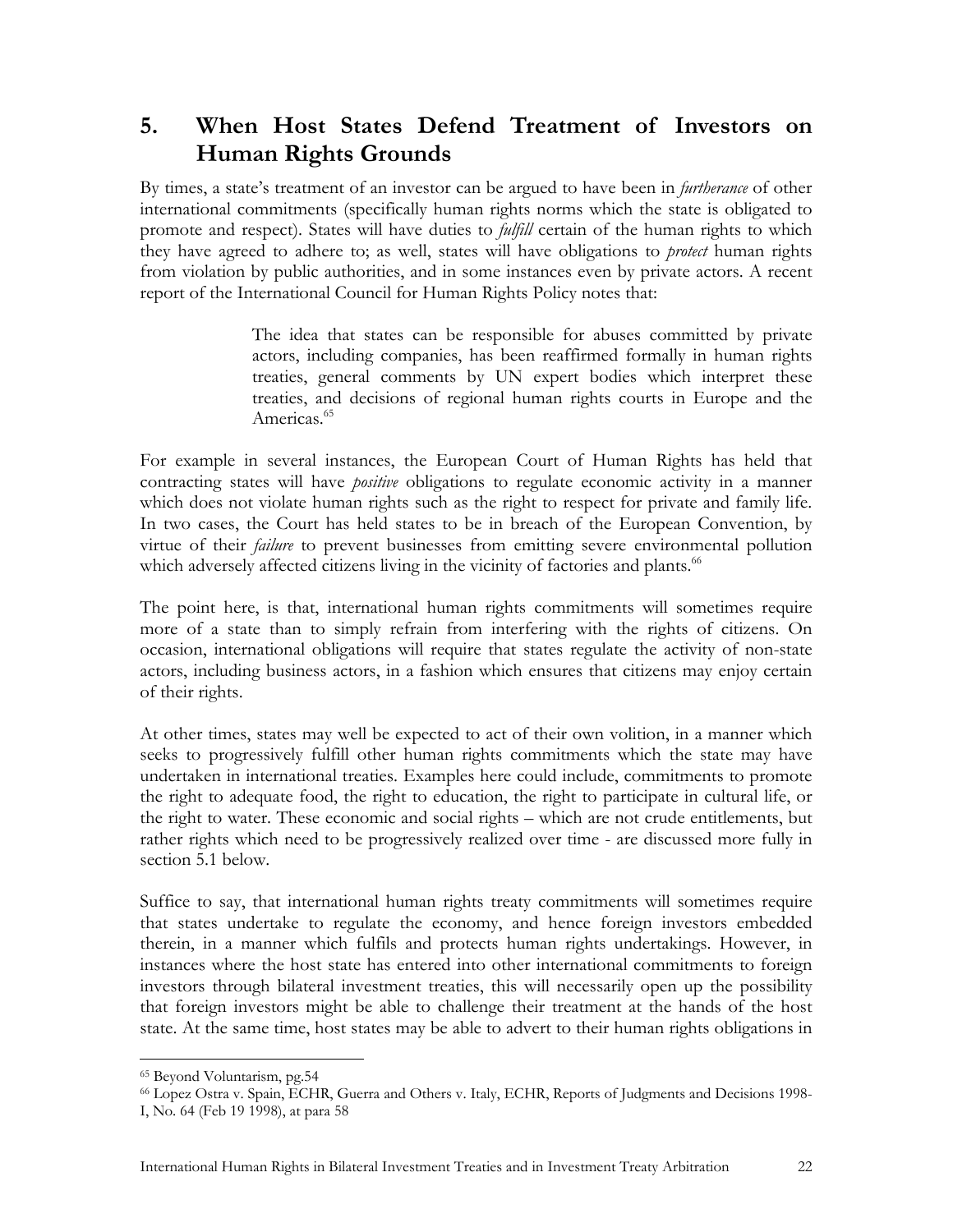defence of investment treaty claims brought by foreign investors. While there have been no known investment treaty arbitrations where host states have adverted to these human rights obligations, nevertheless investors have sometimes threatened to use investment treaties in order to challenge human-rights inspired measures.

The Republic of South Africa has seen its proposed system for Economic Empowerment of disadvantaged ethnic groups informally challenged by foreign investors in this manner. The South African plan is intended to promote greater participation by the black majority – and other South Africans of mixed race or Indian origin – in the economy, both in ownership and managerial capacities.<sup>67</sup> Foreign investors, including those in the mining sector, have reacted warily to proposals in this area; at times, threatening use of bilateral investment treaties in an effort to discourage some of the more far-reaching proposals being considered.68 At the time of this writing, framework legislation was being considered by the South African Cabinet, while industry-specific charter agreements were still being negotiated with some industry stakeholders.<sup>69</sup>

At present, there have been no known formal arbitrations mounted against South Africa.<sup>70</sup> In an email interview in July of 2002, the Executive Director of Anglo-American, a major mining firm operating in South Africa, alluded to political considerations which gravitate against a formal BIT challenge:

> We are fully aware of the 1994 Investment Protection and Promotion Agreement (IPPA) between the UK and SA governments. It is the view of some of the protagonists in the minerals debates here that the Minerals Bill flouts key provisions of the Agreement. In weighing up whether to invoke the Agreement the impact on UK-SA relations and on relations between the mining industry and the SA government of such a case are a material consideration. Suffice it to say the industry is not pursuing this route.<sup>71</sup>

Of course, BITs may be useful levers for foreign investors to invoke in the context of informal discussion with governments. It is not immediately clear to what extent earlier

<sup>67</sup> Nicol Degli Innocenti and David White, "S Africa promotes empowerment plan", The Financial Times, March 27, 2003<br><sup>68</sup> The Economist, "South African Mining: the Diggers are Restless", June 22-28 2002

 $69$  Nicol Degli Innocenti and David White, "S Africa promotes empowerment plan", The Financial Times, March 27, 2003

<sup>70</sup> It is notable that some recent South African BITs contain exceptions clauses which carve out certain racial empowerment legislation and preferences from BIT provisions (namely those which guarantee that foreign investors would receive treatment not less favorable than that given to nationals or preferred third parties). However, not all treaties contain this exception, including those with key inward investors such as the United Kingdom and other developed countries.

Moreover, none of South Africa's BITs are known to take steps to shelter such racial empowerment legislation from claims which invoke *other* treaty provisions, most notably those on expropriation, or measures having a "similar" or "equivalent" effect to expropriation. Accordingly, it is not clear whether some threshold of interference (perhaps causing a loss of 40%, 60%, or 80% of an investment's value to an investor) would trigger this clause and entitle the affected investors to compensation.

See International Investment Agreements in South Africa, Report of the Institute for Global Dialogue, June 1, 2000; see for eg UK-SA BIT Treaty Series No.35 (1998), CM 4039 71 Personal Communication with Michael Spicer, July 2, 2002, on file with author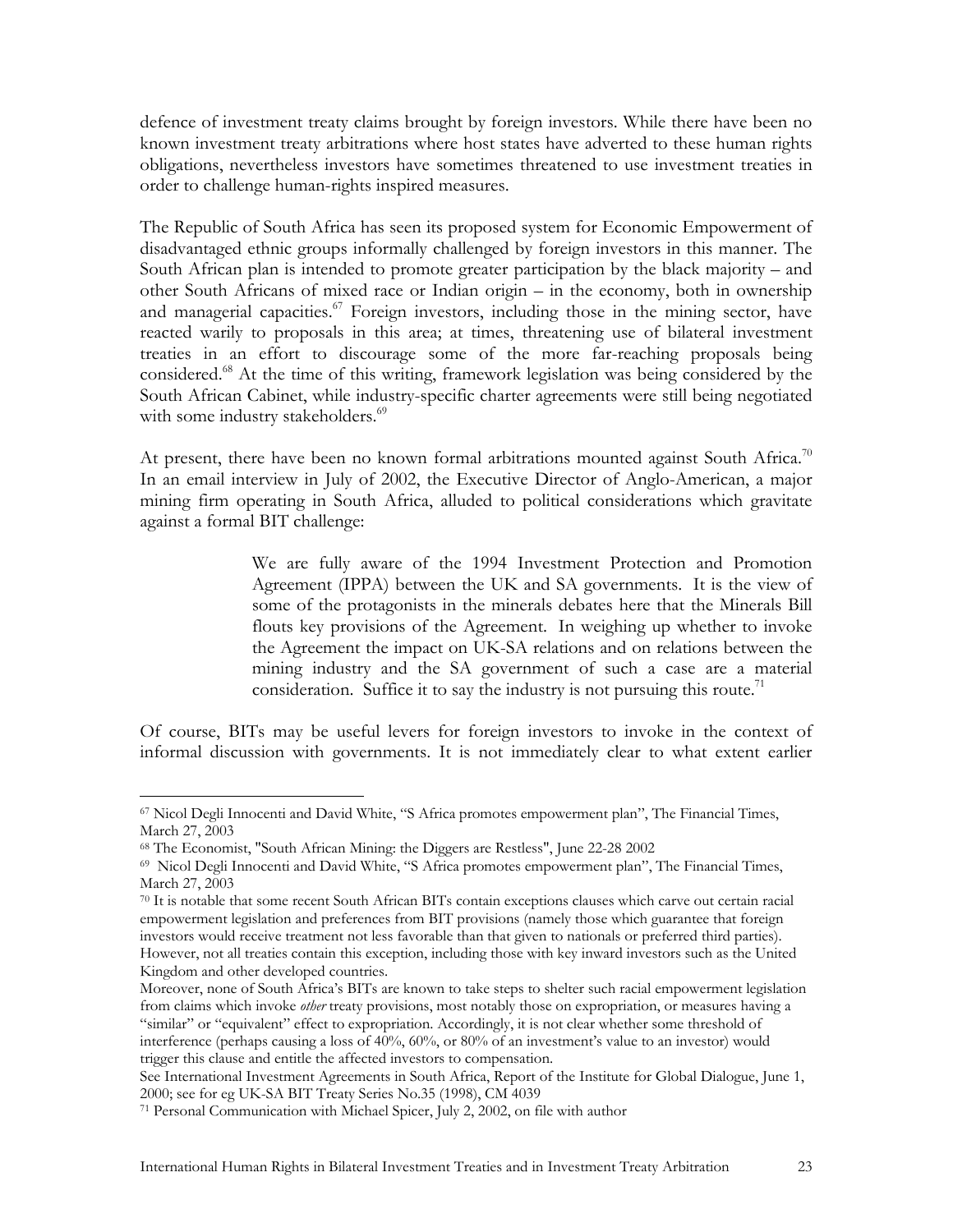proposals have been diluted by threats of investment treaty arbitration. In other contexts, threats of investment treaty arbitration are known to have "chilled" government plans for public health inspired regulations.<sup>72</sup> Indeed, informal usages may prove more effective than actual formal arbitrations, which have sometimes backfired on firms. In several recent instances, investors which have mounted claims against developing countries have received considerable negative publicity and were forced to abandon those claims.<sup>73</sup>

While investor rights and human rights considerations may never be weighed in a formal arbitration in the South African minerals context, there is some possibility that other arbitrations could pit human rights obligations against investor rights. Section five examines several ongoing arbitrations arising out of foreign investment in water and sewage services in the developing world. It is argued that host states facing such investor claims, may have some legal recourse to invoke their obligations under human rights treaties to promote a right to water.

## **5.1 The Case of a Right to Water**

With global water use growing at twice the rate of population growth over the past century, the latest United Nations figures showed that some 18% of the world's population lacked access to safe water in 2000. Worldwide, a number of conflicts have been traced to contention over limited water resources. A key target of the UN Millennium Development goals is to reduce by half the number of people lacking sustainable access to drinking water by the year 2015.

Increasingly, United Nations human rights bodies have emphasized that a right to water is implicit in a number of key international human rights treaties, including the International Covenant on Economic, Social and Cultural Rights (ICESCR), the Convention on the Rights of the Child, and the Convention on the Elimination of all forms of Discrimination Against Women (CEDAW). $^{74}$ 

The rights in instruments such as the ICESCR are legally binding. But in contrast with more traditional "negative" rights such as civil and political rights which typically require that the state refrain from interfering with their exercise, the rights in the ICESCR are economic and

<sup>1</sup> 72 In the late 1990s, the Philip Morris Company threatened the government of Canada with a NAFTA arbitration if Canada persisted with plans to introduce plain (generic) packaging of tobacco products. The government abandoned its plans in this area. See "The Danger of International Investment Agreements for Tobacco Control in Canada", Submission of Physicians for a Smoke-Free Canada to the Federal Standing Committee on Foreign Affairs and International Trade, April 1999, at pg.14. Available online at:

<sup>&</sup>lt;sup>73</sup> see Luke Eric Peterson "Public Outcry Leads to Abandonment of Investment Treaty Arbitration Against Guyana", INVEST-SD Bulletin, March 28, 2003<br><sup>74</sup> According to a recent General Comment of the Committee on Economic, Social and Cultural Rights, a right

to water is implicit in Articles 11 and 12 of the ICESCR and explicit in Article 14(2) of CEDAW and Article 24(2) of the Convention on the Rights of the Child. (Committee on Economic, Social and Cultural Rights, the Right to Water (arts. 11 and 12 of the International Covenant on Economic, Social and Cultural Rights), General Comment No.15 (2002), January 20, 2003) The best known of these three UN instruments - and the most widely endorsed - is the ICESCR which was drafted in 1966 and had 146 states parties as of 2002. (compared with 149 endorsements for its sister covenant the International Covenant on Civil and Political Rights (ICCPR), with which it forms the UN's International Bill of Rights). See UN High Commissioner for Human Rights website on ICESCR at: http://www.unhchr.ch/html/menu3/b/a\_cescr.htm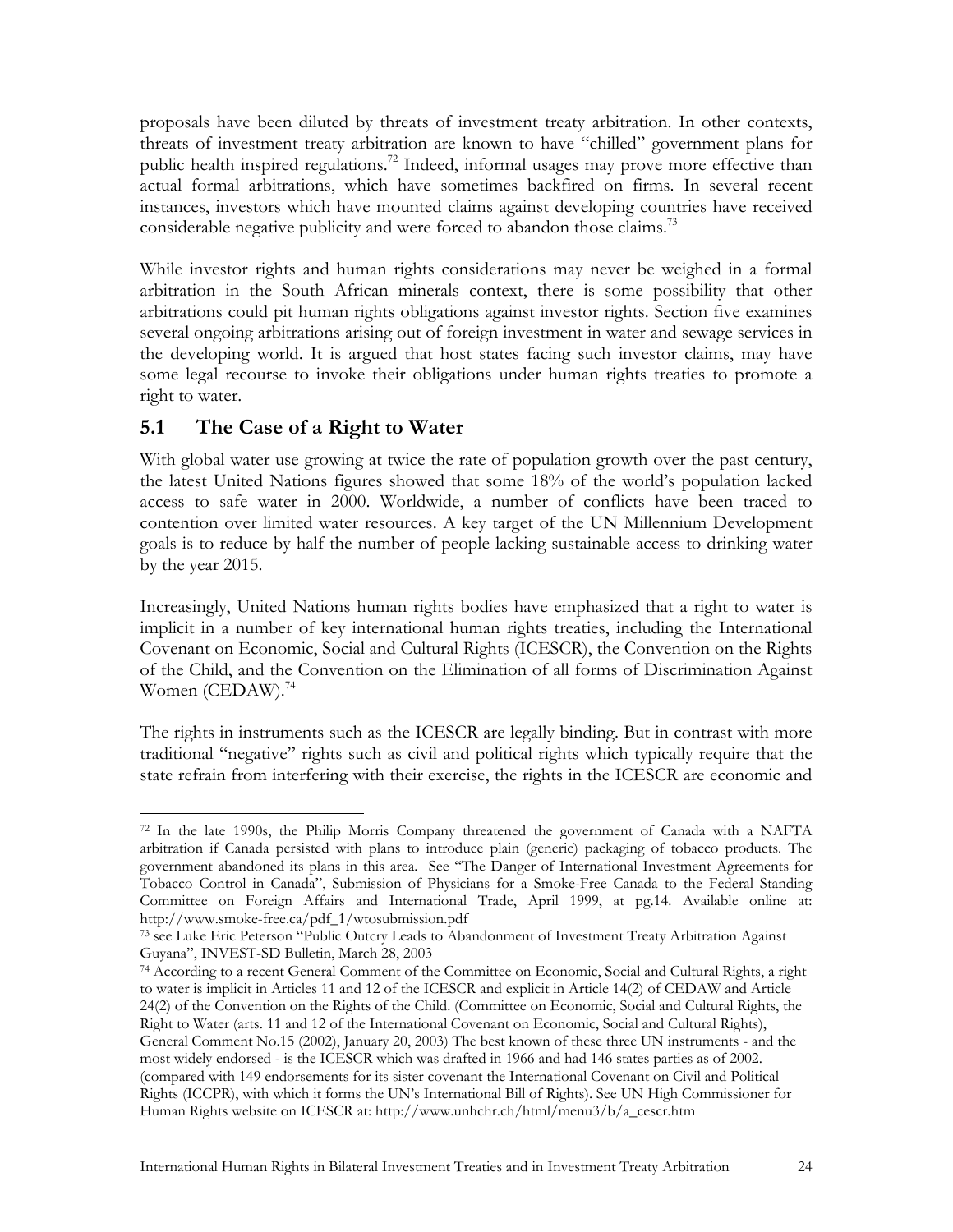social rights - to education, to health, etc. - characterized by a need for "positive" state action. The positive-negative distinction between civil and political rights on the one hand and economic and social rights on the other, is not rigid however, as some civil rights such as the right to a fair trial, demand that the state create the framework within which this right may be enjoyed.

Given the widely divergent capacities of states to implement and promote social and economic rights, the ICESCR recognises that the rights are ones which a State Party undertakes to "the maximum of its available resources, with a view to achieving progressively the full realization of the rights recognized in the covenant".<sup>75</sup>

Curiously, these rights have been referred to infrequently in the context of national jurisprudence, and there is currently no mechanism available for individuals to pursue international claims for violations of the rights (although one is being considered by states parties).<sup>76</sup> Rather, the rights tend to be elaborated through the reporting requirements under the Covenant, which require states to report on their progress in implementing the rights, and also through a series of "General Comments" issued by the UN Committee on Economic, Social and Cultural Rights. While not legally binding, the Committee's special expertise renders such comments as "more or less authoritative statements of interpretation".<sup>77</sup>

A recent General Comment issued by the Committee has elaborated upon the substantive implication of the right to water and some of the state measures necessary to ensure its fulfillment.<sup>78</sup> In its Comment, the Committee emphasizes that the ICESCR's mandate for progressive realization imposes certain steps that are "deliberate, concrete and targeted towards the full realization of the right to water."<sup>79</sup> To assist State Parties in moving towards realization of the right, the Committee elaborates upon some of the specific legal obligations which may be inherent in the right to water. These may include: a need to establish effective regulatory systems which provide for public participation, monitoring, and penalties for noncompliance; in addition to concrete steps to ensure that water is affordable, and distributed with equity in mind, such that poor households are not disproportionately burdened.<sup>80</sup> As well, the Committee envisions an obligation on the part of host states to ensure that third parties charged with water delivery are not permitted to compromise "equal, affordable and physical access to sufficient, safe and acceptable water."<sup>81</sup>

1

76 International Human Rights in Context, Henry J, Steiner and Philip Alston, Oxford University Press, 2000, Second edition, 275-6; On the draft optional protocol see: Report of the High Commissioner for Human Rights, "Draft Optional Protocol to the International Covenant on Economic, social and Cultural Rights", July 14, 2000, document # E/CN.4/2000/49. Available online at:

<sup>75</sup> ICESCR, Article 2

http://www.unhchr.ch/huridocda/huridoca.nsf/(Symbol)/E.CN.4.2000.49.En?Opendocument 77 Steiner and Alston 2000, pg. 265

<sup>78</sup> Committee on Economic, Social and Cultural Rights, the Right to Water (arts. 11 and 12 of the International Covenant on Economic, Social and Cultural Rights), General Comment No.15 (2002), January 20, 2003 79 General Comment, para 17

<sup>80</sup> See especially paras 13-15, 27 and 49

<sup>81</sup> at para 24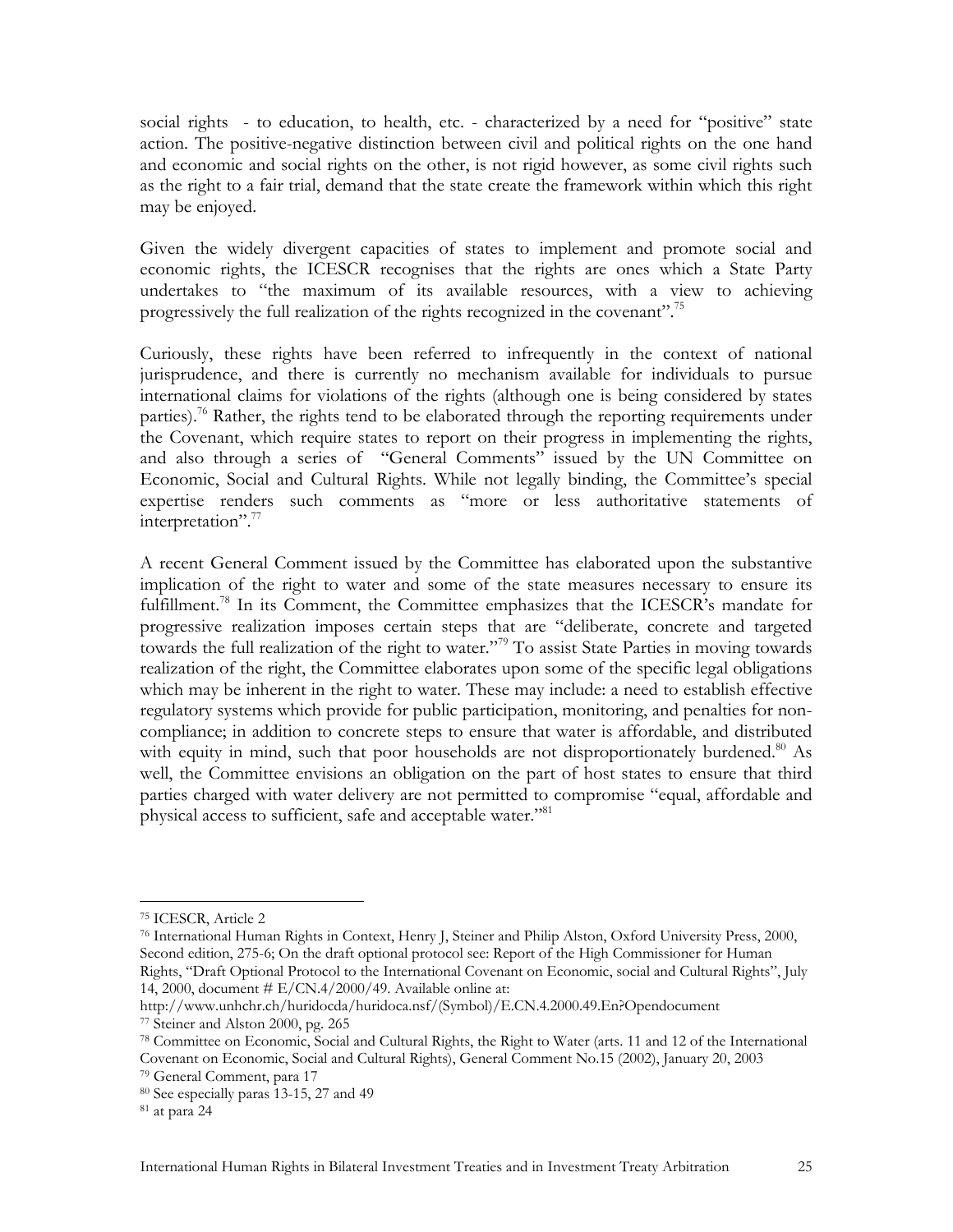The Committee also offers various examples of potential violations of the right, including:

- i. "Arbitrary or unjustified disconnection or exclusion from water services or facilities"<sup>82</sup>
- ii. "discriminatory or unaffordable increases in the price of water"<sup>83</sup>
- iii. "pollution and diminuation of water resources affecting human health"<sup>84</sup>
- iv. "failure to enact or enforce laws to prevent the contamination and inequitable extraction of water"<sup>85</sup>
- v. "failure of a state to take into account its international legal obligations regarding the right to water when entering into agreements with other states or with international organizations."86

The committee's effort to flesh out the substantive import of the international right to water may be of particular relevance to a series of emerging treaty-based investor-state arbitrations which have arisen out of disputes between developing countries and foreign investors in the water and sewage service sector. Several of these disputes are surveyed in the following section, followed by a discussion about how the right to water may be of use to host states faced with similar arbitrations. The discussion does not presume to assess whether human rights arguments will be determinative in a given particular arbitration - as the full details and legal pleadings in these arbitrations are not fully available. Rather, the arbitrations – and the issues they raise – are important for illustrative purposes, as they point to potential arguments which host states might make in appropriate contexts.

#### **5.2 Known Investment Arbitrations Related to Water & Sewage Concessions**

The earliest known investment arbitration to arise in this area is that of Compañía de Aguas del Aconquija S.A. and Vivendi Universal v. Argentine Republic.<sup>87</sup> In 1996, Vivendi/CGE brought a dispute under the France-Argentina Bilateral Investment Treaty (BIT), arising out of an investment in water & sewage services provision in the Tucuman province of Argentina. Vivendi/CGE alleged violations of various substantive BITs provisions including those on fair & equitable treatment and against expropriation without compensation. The investor maintained that it encountered obstruction and harassment from various branches of the Tucuman provincial government, alleging a "concerted public attack … by government authorities, which included a series of inflammatory statements and other acts encouraging customers not to pay their bills."<sup>88</sup>

<sup>82</sup> General Comment, para 44 (a)

<sup>83</sup> ibid.

<sup>84</sup> ibid.

<sup>85</sup> General Comment, para 44 (b)

<sup>86</sup> General Comment, para 44 (c)

<sup>&</sup>lt;sup>87</sup> See Award at para 1, http://www.worldbank.org/icsid/cases/ada\_AwardoftheTribunal.pdf <sup>88</sup> at para 30, the Tribunal quotes from the investor's claim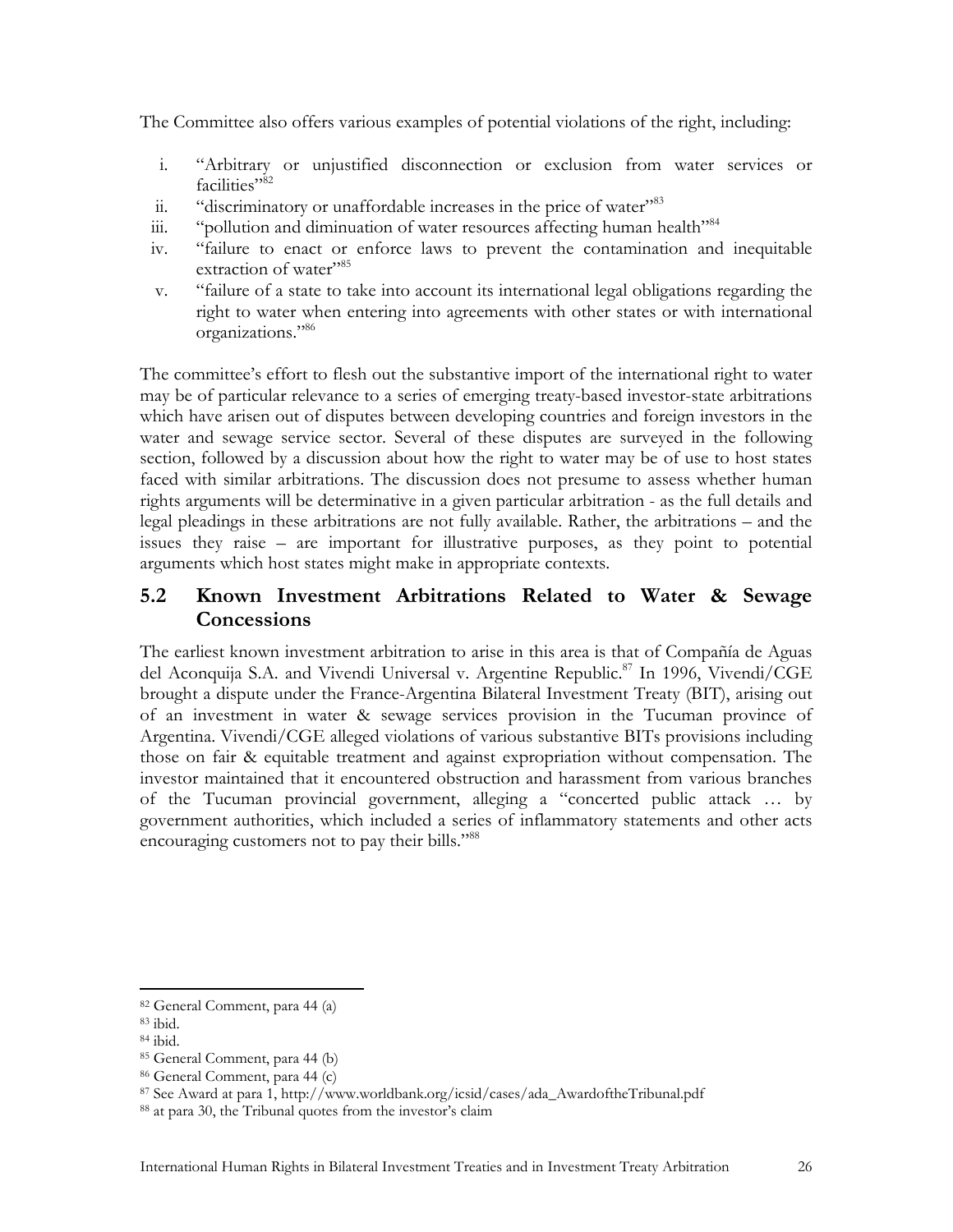For its part, the Argentine Republic accused the investor of various failures under the terms of the concession contract, affecting the delivery of water and sewage services to the citizens of Tucuman. The Tribunal noted that the investor and the host state differed over such important matters as:

> the method for measuring water consumption, the level of tariffs for customers, the timing and percentage of any increase in tariffs, the remedy for non-payment of tariffs, the right of (the investor) to pass-through to customers certain taxes and the quality of the water delivered.<sup>89</sup>

Although the two sides attempted to resolve their differences and renegotiate a new contract, they ultimately failed and the investor launched its arbitration.

In an Award rendered in November of 2000, the Tribunal noted that the nature of the claims in this dispute were so closely intertwined with the interpretation of the provisions of the concession agreement between the two parties, that the Tribunal could not assess alleged violations of the bilateral investment treaty, without first having to interpret the Concession Agreement itself. Because the Concession Agreement had explicitly assigned such an interpretive task exclusively to the administrative courts of Tucuman province, the Tribunal held that it could not arrogate this task to itself. Thus, while the Tribunal had declared its jurisdiction to hear the BITs claim, it dismissed the claims on the grounds that the claimants ought to first pursue their case in the administrative courts of Tucuman.

This award has since been partially annulled in a separate ICID process which may open the door for a new arbitration to be mounted by the investor before a new Tribunal.<sup>90</sup> Counsel for the investor has hinted that this course of action will likely be pursued.<sup>91</sup> A new dispute mounted by CGE/Vivendi would be one of several pending arbitrations over water privatization.

Some similar regulatory issues appear to be implicated in another BITs arbitration launched by the Azurix Corporation, a spin-off of the Enron Corporation, against the government of Argentina. In 1999, Azurix obtained a 30-year concession to run the newly privatized water systems in the province of Buenos Aires.<sup>92</sup> Conflicts quickly arose over water quality & pressure. Customers complained of poor water pressure.<sup>93</sup> The government was later forced to warn half a million customers to avoid drinking the local water and to minimize exposure to showers and baths, due to an outbreak of toxic bacteria in the local water supply.<sup>94</sup>

http://houston.bizjournals.com/houston/stories/2000/05/08/tidbits.html 93 ibid.

1

<sup>89</sup> Compania de Aguas Del Aconquija, S.A. & Compagnie General des Eaux v. Argentine Republic, ICSID ARB/97/3, Final Award, at para 32

<sup>90</sup> Decision on Annulment, Compania De Aguas Del Aconguija S.A. and Vivendi Universal (formerly

Compagnie des Eaux) v. Argentine Republic, July 3, 2002, in 41 ILM 1135, No.5<br><sup>91</sup> See Luke Eric Peterson, "Vivendi-Argentina Water Dispute Heading Back to BIT Arbitration?", INVEST-SD Bulletin, Jan.17, 2003

<sup>92</sup> Monica Perin, "Azurix Water Bugs Argentina", *Houston Business Journal*, May 5, 2000,

<sup>94</sup> ibid.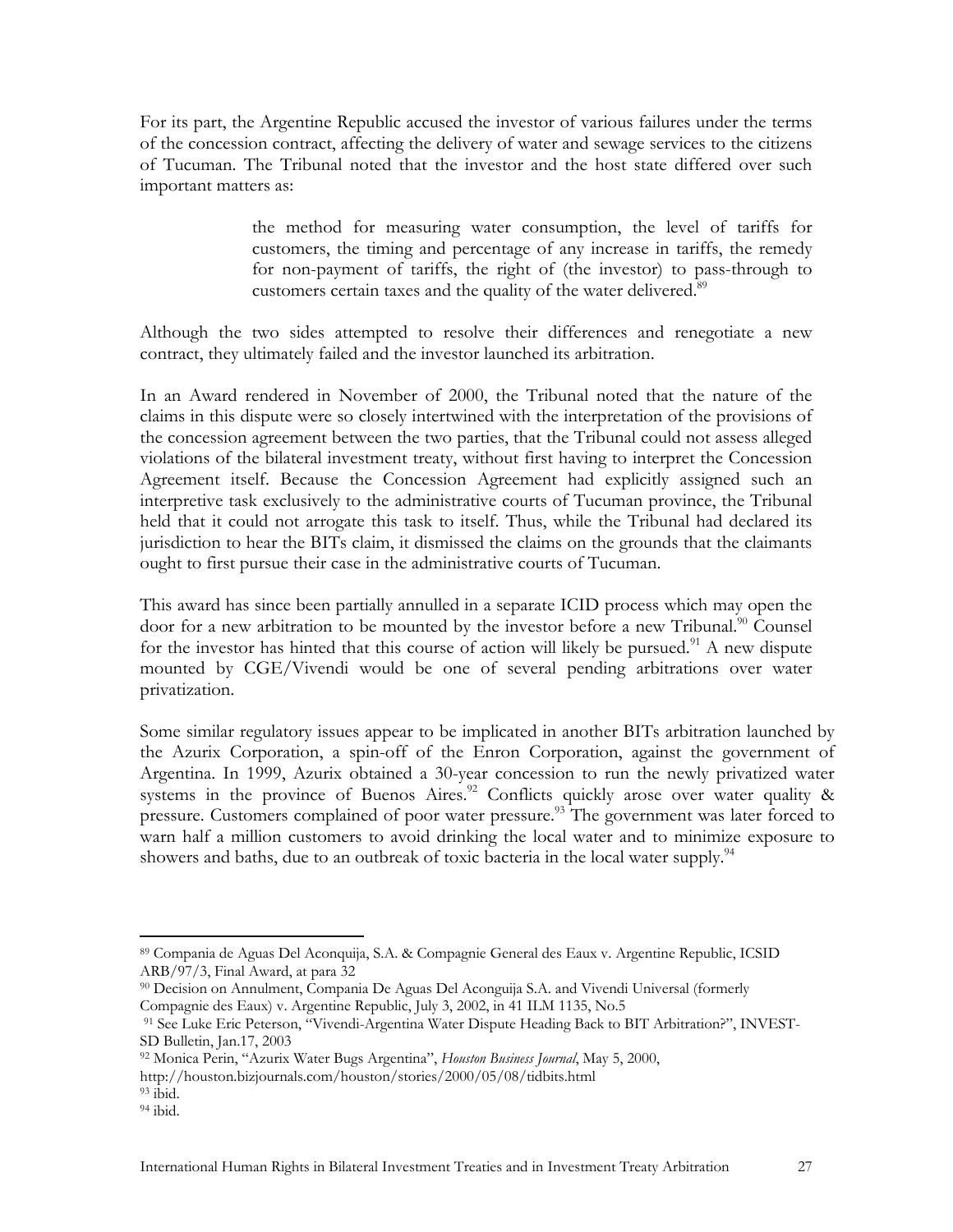Azurix countered that problems with water quality, "for the most part are due to failures by the Province to deliver infrastructure that it committed to deliver under the concession contract."95 In October of 2001 Azurix Buenos Aires terminated its concession contract, and filed a claim under the US-Argentina BIT, alleging that the regulatory actions of Argentina and its political subdivisions had violated the guarantees against expropriation, and fair and equitable treatment and "security and protection."<sup>96</sup> The firm is seeking more than \$550 million  $(US)$  in compensation.<sup>97</sup>

A third BITs case which also arises out of a water privatization dispute has emerged in Bolivia, where a long-term water-supply contract between a consortium led by the US-based Bechtel Corporation and Cochabamba, Bolivia's third largest city, gave the consortium exclusive rights to all the water in the area, including in formerly community-held wells.<sup>98</sup> Subsequent increases in local water rates – some bills doubled and amounted to a quarter of monthly incomes - and the legal expropriation of all public water supplies, triggered widespread unrest in Cochabamba and across the country. These protests led to serious violence and the eventual declaration of martial law. Authorities warned executives that their safety could not be guaranteed and they were forced to flee the country.

Currently, the government and the consortium disagree as to whether Aguas Del Tunari abandoned its concession or was forced out. An arbitration mounted by the investor is currently underway at ICSID. Among other issues, the case is expected to grapple with the appropriate level of regulatory oversight of a public utility consistent with a host state's commitments under a BIT.

Having surveyed these known BITs arbitrations, what scope may there be for cases like these to consider the obligations of host states, which may have made human rights treaty undertakings, to respect the right to water?

## **5.3 Injecting the Right to Water into Investment Treaty Arbitrations**

Recalling the earlier recognition that Tribunals may only address claims for which it has jurisdiction under the given investment treaty, it should be reiterated that citizen claims of a violation of the international *human right* to water would *not* be arbitrable by investment Tribunals. This does not signal, however, that human rights norms might not be of relevance for purposes of interpreting the substantive provisions of an investment treaty. In other words, Tribunals may take account of various international obligations – to citizens on the one hand, and to investors on the other – which host states may have undertaken to respect.

As we have seen earlier, Tribunals will often have recourse to interpret investment treaty rights in light of applicable rules of international law. And it is here that there may be important scope for tribunals to consider applicable human rights obligations including, for example, those contained in human rights treaties which have been acceded to by host states.

 $\overline{a}$ 95 Azurix, SEC Quarterly Report, Nov. 19 2001 Available on-line at:

www.sec.gov/Archives/edgar/data/1080205/000095012901504206/0000950129-01-504206.txt 96 ibid.

<sup>97</sup> Luke Eric Peterson, "Dusted-off Trade Treaties Ensure There Is No Such Thing as a Free Riot", The Guardian (UK), May 6, 2002

<sup>98</sup> William Finnegan, "Letter from Bolivia, Leasing the Rain: the Race to Control Water Turns Violent", *The New Yorker*, April 8, 2002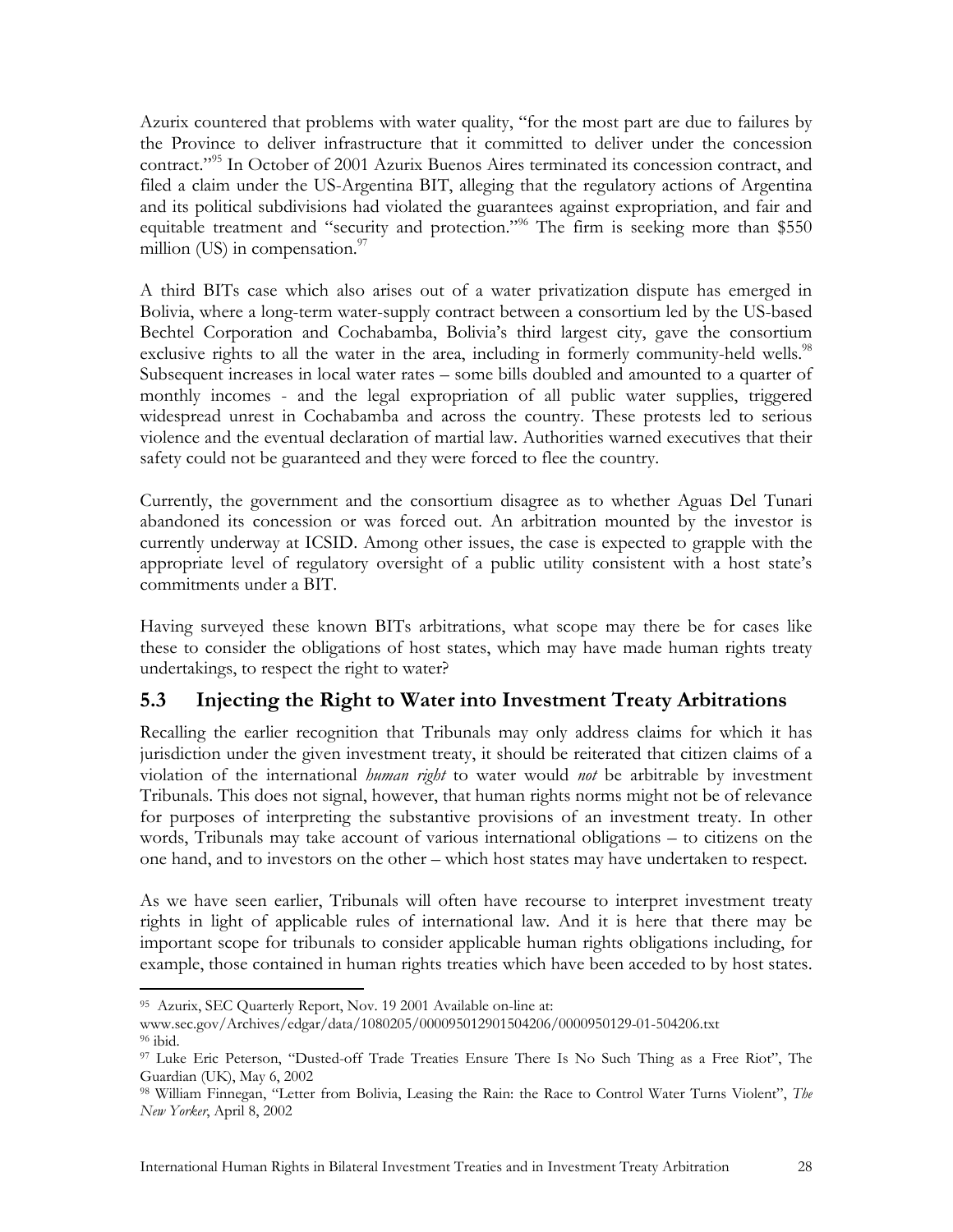Earlier ICSID Tribunals have had no difficulty in holding that obligations imposed by other international conventions entered into by a host state may be adverted to in that state's defence of its treatment of the investor. In the case of SPP v. Egypt, the Tribunal took seriously the argument that a host state's failure to interfere with an investment, might have been contrary to its international law commitments under a UNESCO Convention on the protection of cultural antiquities.<sup>99</sup> Although the argument was not persuasive on the facts of the case, nevertheless it signaled that ICSID Tribunals may take account of a state's broader international law commitments, in the course of assessing that state's compliance with its investment treaty commitments to foreign investors.

In those disputes where concessionaires engaged in water & sewage concessions have challenged their treatment at the hands of the host state, there would appear to be considerable scope for host states to advert to their own international human rights obligations.100 In the summaries of the various water & sewage arbitrations above, it has been seen that vigorous disagreements will often arise between investors and host states on issues such as: the level of tariffs; the appropriate recourse where customers are unable to pay their bills (including possible cessation of service); and levels of water availability and quality. These questions relating to the price and quality of water will inevitably have implications for whether the poorest and most vulnerable members of society will have access to water.

Given that a right to water is included in several human rights instruments discussed above, and its elaboration by the Committee, while not a binding interpretation, does offer important guidance as to the normative content of this right, it would seem that host states which are party to the *ICESCR* and other covenants (including American human rights instruments<sup>101</sup>), should seriously consider putting forward a defence of their treatment of foreign investors which includes reference to these competing international commitments in the human rights realm. In so doing, they would place squarely upon the Tribunal the onus to reconcile competing international obligations of the host state, rather than allowing investment principles to trump human rights principles by default.

It should be cautioned, however, that Tribunals will not be impressed by empty references to human rights arguments which merely attempt to disguise egregious, arbitrary or protectionist treatment of investors. Indeed, to draw an analogy, one Tribunal which arbitrated a NAFTA dispute arising out of the imposition of an export ban on hazardous wastes held that a clear protectionist intent – as articulated in one Cabinet Minister's public

<sup>99</sup> Award in Southern Pacific Properties (Middle East) Limited v. Arab Republic of Egypt, 32 *International Legal Materials*, No.4, July 1993, at para 154<br><sup>100</sup> Commentators have suggested, in other international economic contexts (notably at the World trade

Organization) that developing countries, in particular, might marshal certain economic, social and cultural rights in an effort to buttress legal and political positions in relation to the right to health or the right to food see Caroline Dommen, "The Covenant on Economic, Social and Cultural Rights : A Treasure Chest of Support for Developing Countries' Concerns in the WTO?", in *Bridges Between Trade and Sustainable Development Monthly*, January-April 2001, pg.21-22; and Caroline Dommen, "Raising Human Rights Concerns in the WTO – Actors,

<sup>&</sup>lt;sup>101</sup> American Declaration on the Rights and Duties of Man, 1948 and American Convention on Human Rights, 1969, in Ian Brownlie, ed., Basic Documents on Human Rights, Third edition, Clarendon Press, Oxford, 1994, at pp 488 and 495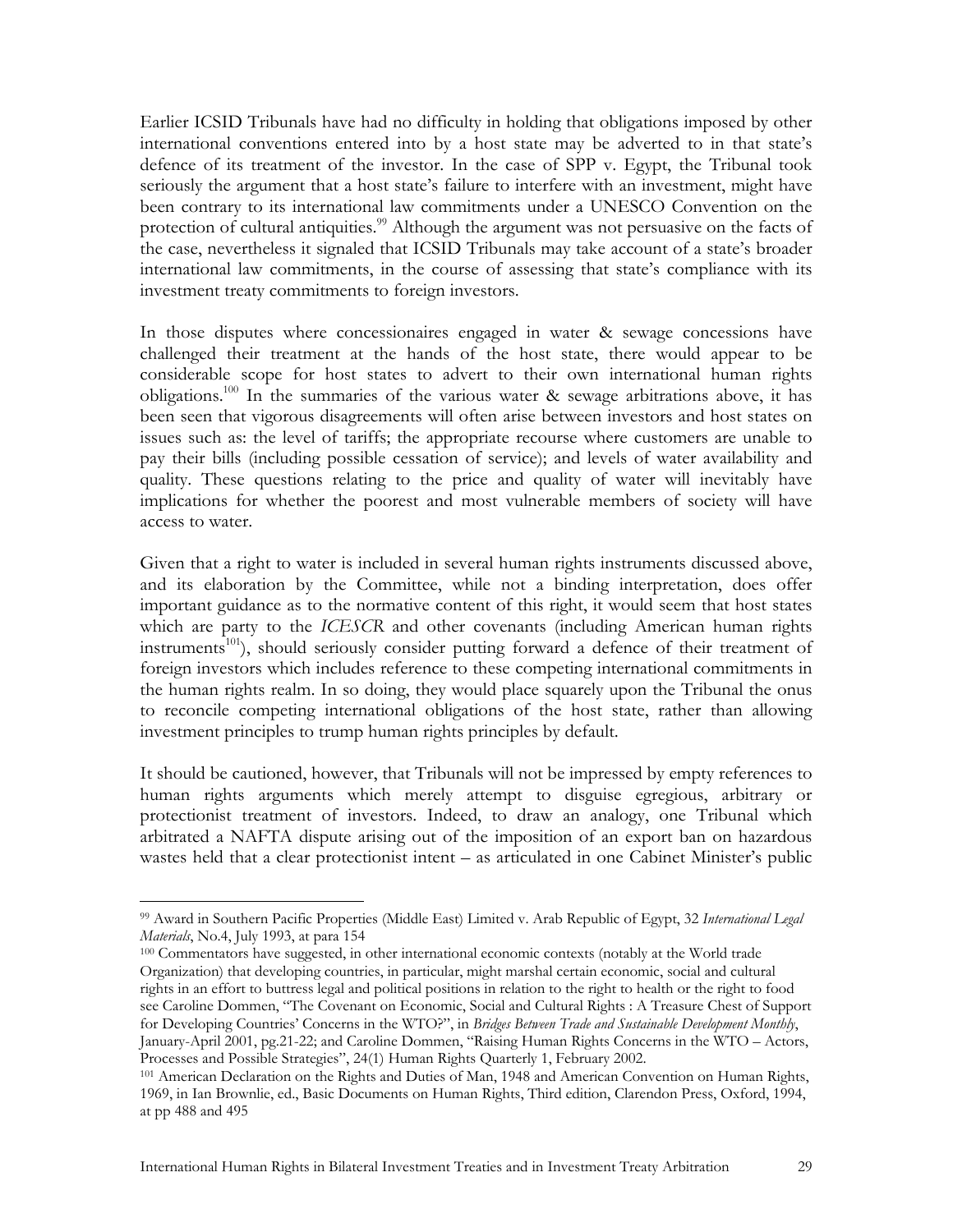comments – undercut the Government of Canada's efforts to justify its actions by reference to international environmental norms.<sup>102</sup> By the same token, Tribunals might be expected to give short shrift to human rights arguments put forward by States in a bad faith effort to disguise other intentions.

That said, there may be several uses to which human rights norms might be employed in such arguments, in an effort to buttress a state's good faith effort to regulate water service providers so as to ensure water safety or access to the resource for the poorest and most vulnerable members of a community.

#### **5.3.1 Human Rights Obligations Underlying a State's Exercise of its Police Powers**

As noted in section 3.1 there is some confusion as to whether arbitral Tribunals will hold certain police powers regulations to be compensable forms of takings.<sup>103</sup> One context in which a right to water might usefully be adverted to, is that where a host state seeks to justify its regulation of an investment as a non-compensatory measure in this fashion. By referring to long-standing and broadly endorsed international human rights obligations, a host state might be able to present a plausible argument that certain regulations of water concessionaires falls within such a police power function. This is not to prejudge the specific merits and allegations at the centre of the investor-state arbitrations mentioned earlier. Information on these disputes is too scant (with legal pleadings generally confidential) to assess the validity of such claims by the host state.

#### **5.3.2 Human Rights Obligations Used to Mitigate the Level of Damages Owed**

Another instance where human rights norms might be of use would be in assessing the level of compensation in those instances where state conduct does rise to the level of an expropriation or is tantamount to such. Investment treaties differ in terms of the compensation to be paid in the event of an expropriation; some treaties indicate that "full" compensation will be owed, whereas others stipulate that compensation ought to merely be "appropriate", "fair", "just" or "reasonable".<sup>104</sup> These variations introduce some interpretive leeway for a Tribunal to determine the level of compensation to be paid, at least in those instances where the treaty does not mandate "full" compensation. Thus, for example, in the event, that state measures will be found to amount to an expropriation of an investor's investment - but can be construed by the host state to have been undertaken in the furtherance of competing human rights commitments (for eg to encourage access to water for the most vulnerable members of a community) - it might be argued that this motive ought to figure in a Tribunal's calculation of damages owing to the affected investor.

In this vein, Philippe Sands has criticized the failure of an ICSID tribunal to consider the environmental purpose underlying an expropriation of land by the government of Costa

<sup>1</sup> 

<sup>&</sup>lt;sup>102</sup> SD Myers esp. paras 252-7<br><sup>103</sup> See also Sornarajah at pg. 300 where he cautions that "The identification of where there is a compensable taking as a result of interference with property rights and when there is non-compensable regulatory taking is fraught with the same difficulties as exist in domestic law."

<sup>104</sup> UNCTAD, "Taking of Property", Series on International Investment Agreements, 2000, pp.26-31; Elihu Lauterpacht, "International Law and Private Foreign Investment", The Inaugural Earl A. Snyder Lecture in International Law, 4 Indiana Journal of Global Legal Studies 259, 1997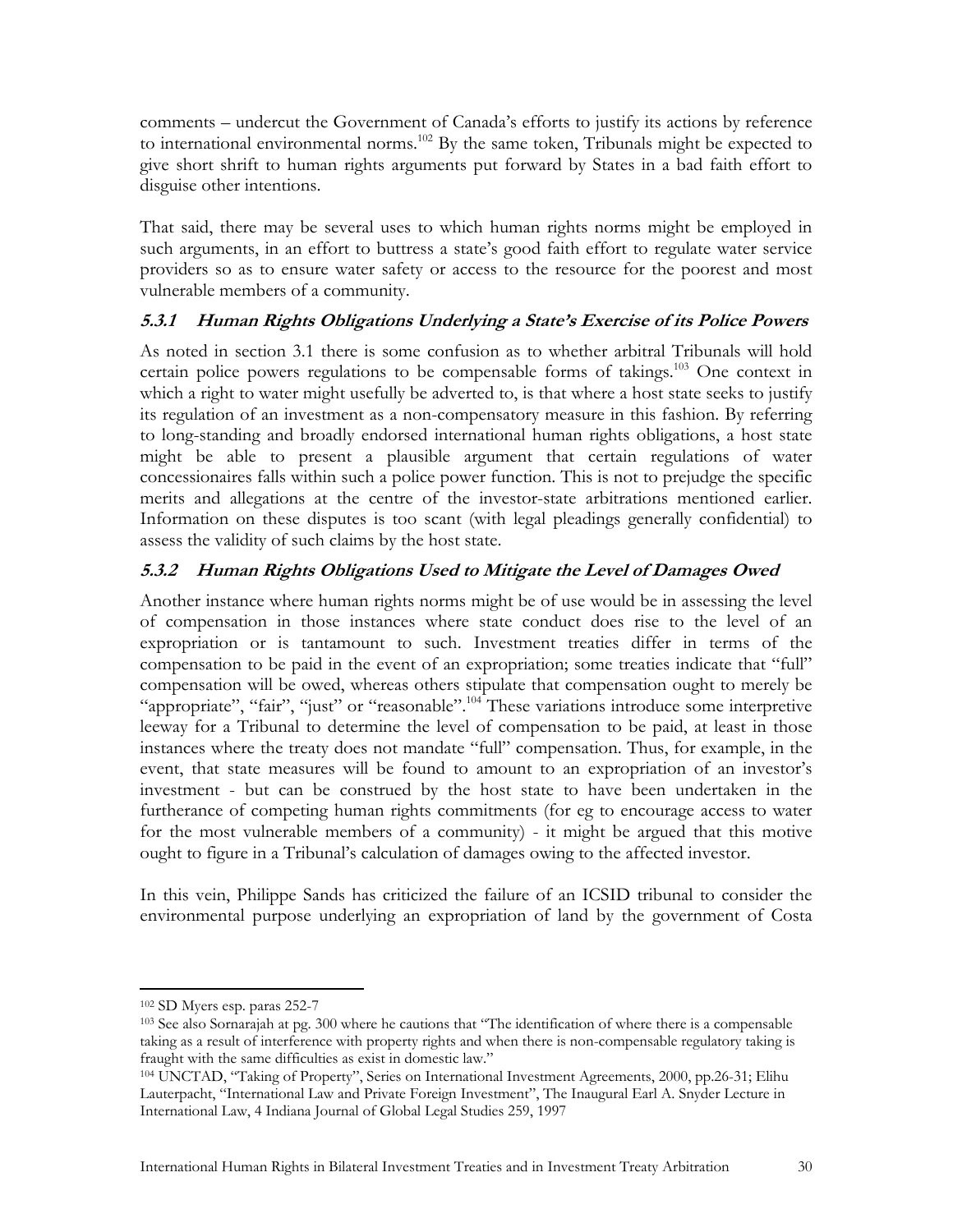Rica, when it calculated the level of compensation owing to a investor.<sup>105</sup> Professor Sands looked more favorably upon the approach employed by the European Court of Human rights when resolving cases related to the violation of that Convention's Optional Protocol on the right to property. Sands noted that the European Court has shown a willingness to modulate the level of compensation owing, in situations where "legitimate objectives of 'public interest'" lie behind the impugned measure. Sands raises an important concern: namely, that onerous levels of compensation awarded to investors could preclude poorer states from "taking effective measures to give effect to their international obligations to protect their environmental patrimony, since they will often not be in a position to finance an interference." $^{106}$ 

Similar concerns will certainly attend the arbitration of disputes implicating economic or social rights, such as the right to water. Because these rights are contingent upon the bestefforts of a state to utilize "the maximum of its available resources, with a view to achieving progressively the full realization of the rights recognized in the covenant", arbitrators ought to be awake to the human rights implications of any methodology used for evaluating compensation in such cases.<sup>107</sup> Indeed, if the effective regulation of water concessionaires, in a good-faith effort to promote the normative core of the right to water (including for example, accessibility, equity, etc.) were found to trigger concomitant requirements for "full" compensation, this will necessarily have a direct and measurable effect upon the level of "available resources" which may be harnessed to the effort to progressively realize the right in question.

Interestingly, in at least one water privatization case at ICSID, non-party petitioners have urged the Tribunal to consider the financial impact of any damages leveled against Bolivia, and specifically, the likelihood that a multi-million dollar claim will further undermine the efforts of the government to make water affordable and accessible to its citizens. Indeed, the petitioners (a coalition of citizens, politicians and civil society groups) went so far as to couch this argument explicitly in "rights" language.<sup>108</sup> However, it is notable that the petitioners did not advert to any national or international human rights norms which might have reinforced their arguments.

This omission serves to underscore the extent to which the international human rights community has failed thus far to make its existence known to the emerging international investment law regime. Further work needs to be undertaken in order to assess emerging

 $\overline{a}$ 105 See the case of Compañia del Desarrollo de Santa Elena S.A. v. Republic of Costa Rica, 39 ILM 317 (2000); Philippe Sands, "Arbitrating Environmental Disputes", Draft Remarks on the occasion of the annual

ICSID/ICC/AAA Colloquium, Nov.10, 2000, Washington, DC (quoted with permission of Prof. Sands). 106 It should be noted that the actual valuation methodology used to value the property in the Costa Rica case is reputed to have been quite favorable to the Costa Rican government. However, Professor Sands' concern is that the "standard" of compensation which determines what portion of that value ought to be owed to an investor, will not vary in those cases where important public interests underlay the expropriation. On the difference between standards of compensation (which are often prescribed in the relevant BIT) and the valuation process, see: Lauterpacht above.

<sup>&</sup>lt;sup>107</sup> Indeed, the General Comment on the Right to Water explicitly calls for "judges, adjudicators and members of the legal profession" to "pay greater attention to violations of the right to water in the exercise of their functions", at para 58

<sup>108</sup> Petition of La Coordinadora para la Defensa del Agua y Vida, et.al. to the Arbitral Tribunal, Aug.29, 2002, para. 18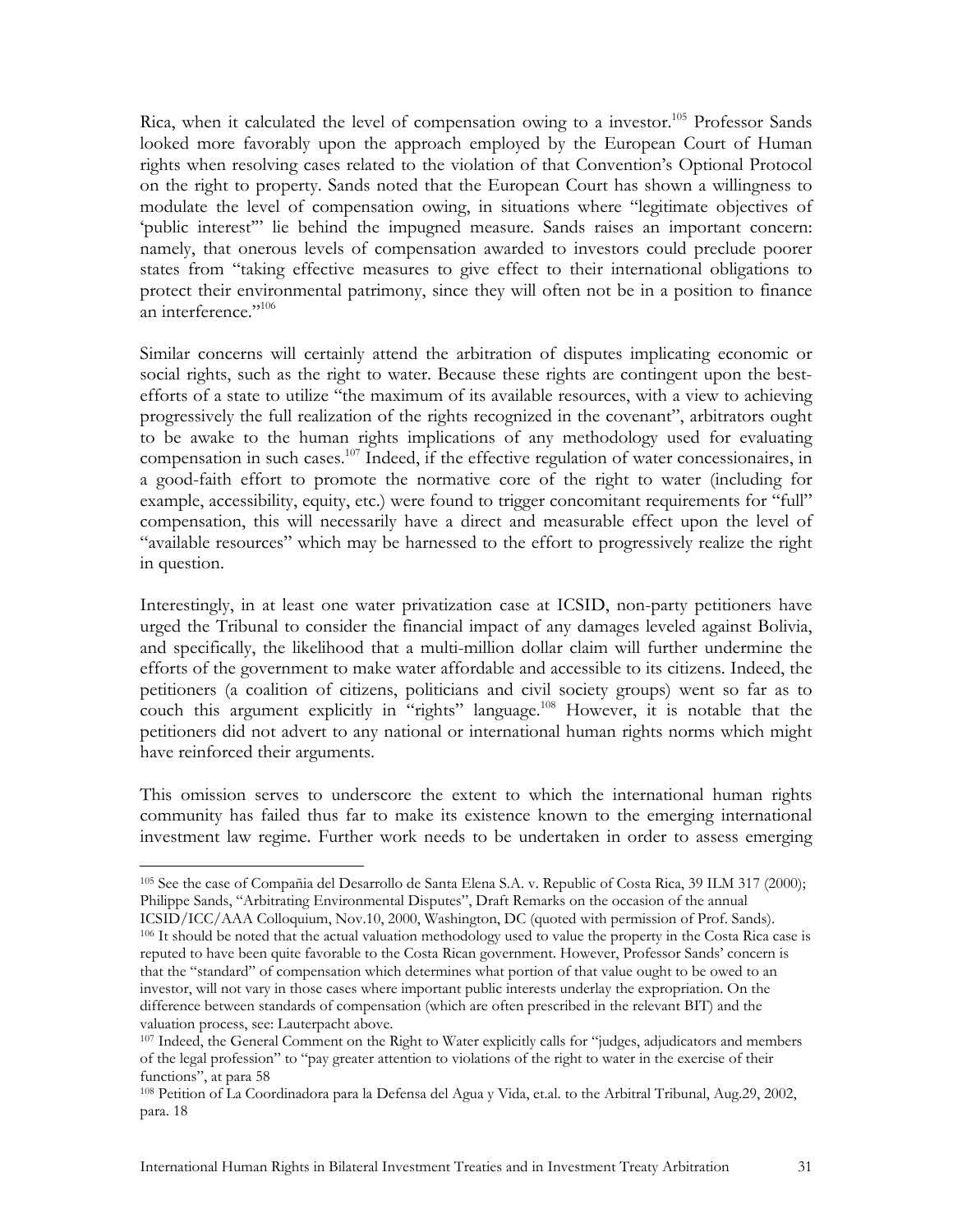investment treaty disputes through a human rights lens, so as to ascertain their possible implications for human rights issues. An essential part of this task will be to further analyse the prospect for human rights norms to be injected into investment arbitrations, and weighed by Tribunals tasked with interpreting investment treaty obligations, in a manner which will be consonant with consideration of a host state's broader international commitments, including human rights.

#### **5.3.3 Failure of Tribunals to Consider these Human Rights Obligations**

It is possible that Tribunals might fail to recognize that good faith regulatory measures of water concessionaires were exercises of police powers. Likewise, they might prove unwilling to moderate compensation owing, even where the treaty seems to provide some interpretative leeway. Recalling the warning of the Committee on Economic, Social and Cultural Rights that a state should take into account "its international legal obligations regarding the right to water when entering into agreements with other states", it is conceivable that some states might find that their investment treaty obligations – as interpreted by tribunals – place them afoul of their human rights commitments.

While it is expected that Tribunals *would* interpret BIT provisions in a manner which is sensitive to these human rights obligations of host states, in the event that Tribunals did not, then states might find that they are liable for violations of their human rights undertakings. Any such liability would be a matter not for the investment tribunals, but for the adjudicative bodies which supervise the relevant human rights treaties. A human rights body would likely take account of whether a state's investment treaty obligations are so onerous and prohibitive, that states have not retained sufficient regulatory capacity and resources to implement their human rights obligations.

It is hoped, however, that such scenarios would be rare, as investment tribunals would seem to enjoy the ability to interpret investment treaty obligations in a manner which does not ignore a host state's competing international obligations.

# **6. Policy Considerations**

As the discussion in sections 4 and 5 has shown, the consideration accorded to human rights rules will differ depending upon whether the treatment of host states can be construed as having been undertaken, at least in part, in furtherance of competing international human rights obligations, or, on the contrary, whether the treatment of an investor has little to do with those obligations, and indeed may occur in a broader context where the investor and the host state, whatever their commercial disagreements, have conspired to ignore or act in open defiance of fundamental human rights. In section five we saw that human rights norms might prove a useful tool for host states to invoke, in an effort to justify their regulation or treatment of investors. In section four, it was less clear how, and to what extent, the conduct of the investor which was not penalized by the host state – and as such was not related to the investment treaty claim - will play a substantive role in an investment arbitration.

It is at least clear that, where investors and host states are implicated in the violation of certain peremptory human rights norms (such as slavery or forced labor), that investment Tribunals should not be able to ignore these compelling norms, (where they have been brought to the notice of the Tribunal). But it is less clear how other conduct on the part of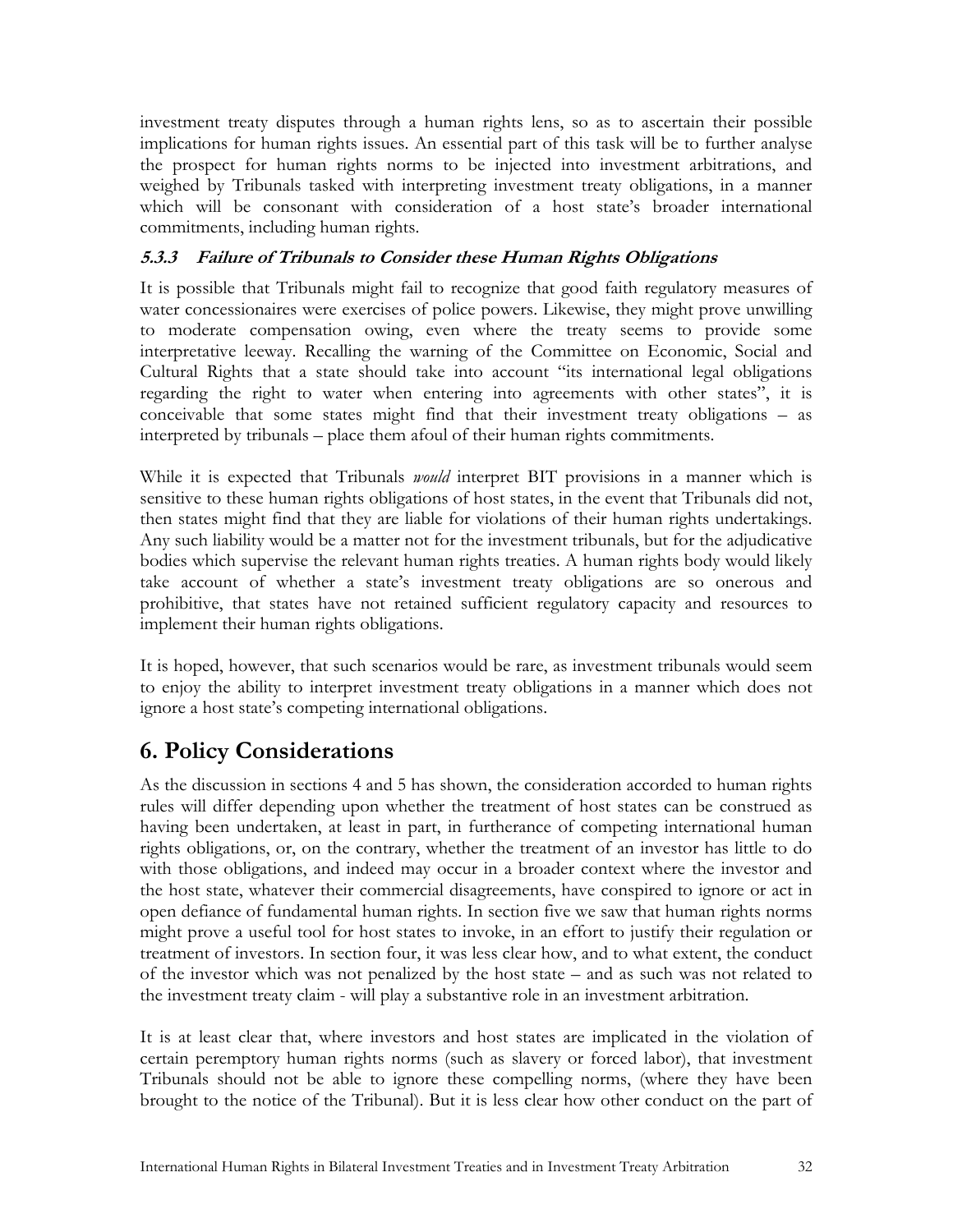the investor – which does not rise to the level of a violation of a jus cogens right – would be relevant to the investment treaty arbitration.

Given that tribunals have not yet been asked to grapple with the various human rights issues discussed in this paper, it would be a mistake to exclude the possibility that *other* (nonperemptory) human rights issues might condition a Tribunal's interpretation of alleged violations of investor rights. Under the framework of these investment treaties, investors do not have any specific responsibilities to respect other (non jus cogens) human rights.<sup>109</sup>

Certainly, matters would be much clearer if investment treaties were to impose countervailing duties and responsibilities upon investors. As currently drafted, BITs are extremely narrow in their formulation: according substantive rights to investors, without any need for corresponding duties or obligations on the part of those investors. If treaties were to require that investors respect specific human rights duties, then these responsibilities would clearly be relevant to a Tribunal's assessment of an investor's claim under the treaty. Indeed, it might be possible for an investor's right to invoke international arbitration to be conditioned upon clear evidence that the investor has complied with minimum human rights responsibilities as set out in the treaty, or incorporated by reference. In the event that the investor has failed to live up to these obligations, then the tribunal would lack jurisdiction to consider the investor's claims.

It must be stressed, however, that on any of the scenarios (real and proposed) in this paper, that investment tribunals would *not* usurp the adjudicative function of existing courts and tribunals to assess violations of human rights standards. As things presently stand, BITs provide that where the commercial rights are allegedly violated, tribunals will have a narrowly tailored form of dispute resolution to assess these investor claims. While it has been argued that a host state's competing human rights obligations might be a mitigating – and legally recognized – consideration in assessing the host state's compliance with its investor obligations, this is not to suggest that these investment tribunals will be charged with an ability to enforce the human rights themselves. Nor would citizens enjoy the ability to bring claims of human rights violations to these tribunals. Such claims ought to be brought through existing or future human rights bodies which have been expressly designed for the purpose.

Certainly, it would be a preferable course for states to show greater commitment to these human rights adjudication mechanisms. It should be clear that most western states have not devoted commensurate energy, resources and commitment to the forums for human rights adjudication on the one hand, and investment arbitration on the other. Forums for adjudication of human rights disputes, particularly at the international level, are often weak. Meanwhile, states have had few qualms about creating systems where foreign investors will enjoy recourse to effective and binding dispute settlement – and often without any need to

<sup>&</sup>lt;sup>109</sup> Of course, host states often will have international human rights treaty obligations, and the failure of the state to prevent investors from harming citizens in the host state, might well trigger the responsibility of the host state under other human rights instruments. See for example the situations discussed in section 5.1, where host states have been found to have violated their human rights treaty commitments, by virtue of their failure to prevent non-state actors (in this case, businesses) from harming citizens.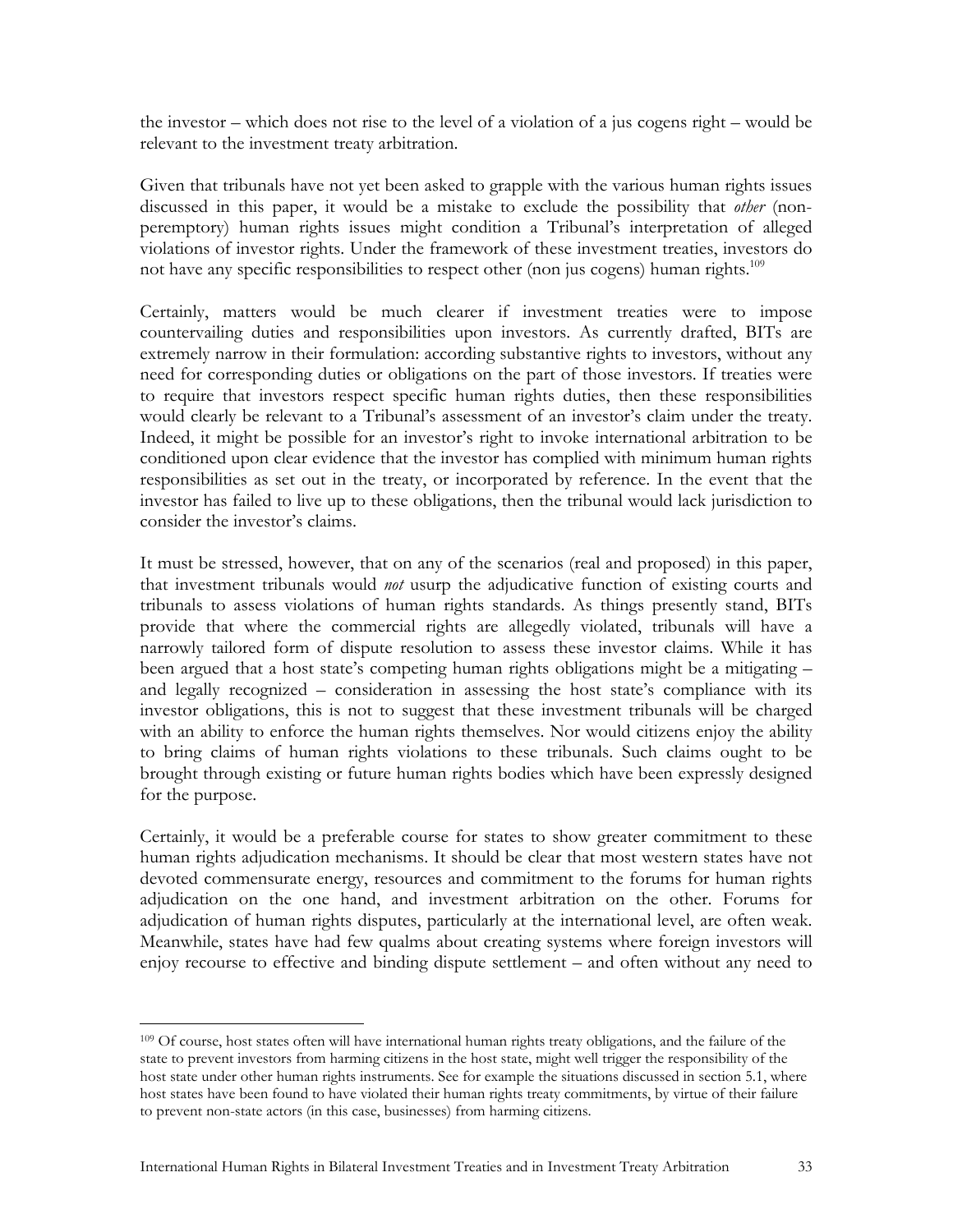exhaust domestic legal remedies which is the case under most international human rights dispute mechanisms.

At the same time, procedural and substantive changes to strengthen the ability of investment arbitration might be needed in order to take into account competing human rights obligations of host states and investors. The following two sub-sections explore some of these possible changes.

## **6.1 Procedural Changes to Investment Treaty Arbitration**

 By grafting in a variety of commercial arbitration rules (such as those of UNCITRAL) into the common run of investment treaties, state parties are now reaping some of the difficulties which might have been expected to result from such "institutional misappropriation". Even the ICSID system, which was tailor-made for investment arbitration, has not proven ideal for the resolution of investment disputes that reach into fundamental concerns of public policy and regulation.

First, the lack of transparency surrounding arbitrations is proving to be an egregious failing as many known cases are challenging a broad spectrum of public policy measures in relation to environmental protection, regulation of essential public services, and domestic tax policy. It is deeply problematic that similar cases need not even be publicly notified. The fact that arbitral proceedings and many documents pertaining to them, will remain confidential unless both parties consent to the contrary, also poses serious difficulties.

The problems occasioned by this opaque method of dispute resolution have led at least one nation (the United States) to require that future investment rules will expressly provide for full transparency both in the launching of claims, and in their resolution.<sup>110</sup> Such openness will be an essential precondition to any fuller appreciation of the human rights implications of investment treaty arbitration. It must be cautioned however, that some 2100 investment treaties have already been concluded since the 1950s, with little or no consideration of this need for transparency.

Just as the arbitral process lacks transparency, it also lacks legitimacy as a credible institution for resolving the thorny questions of public policy increasingly laid before arbitrators. Any suggestion that Tribunals interpret investment treaty provisions in light of human rights norms (as suggested in section 5), necessarily supposes some familiarity and facility on the part of the arbitrators with these latter norms. However, as was noted much earlier, investment treaties and the common arbitral rules are virtually bereft of guidelines for the selection of arbitrators. A party may elect to choose an arbitrator with human rights expertise, but there are, at present, no assurances that those selected to preside over disputes will display knowledge and sensitivity to human rights concerns.<sup>111</sup>

 $\overline{a}$ 110 See John Audley, "Environment's New Role in U.S. Trade Policy", Carnegie Endowment for International Peace, Trade, Equity, and Development Series, Issue no. 3, September 2002, pg.4<br><sup>111</sup> It is notable that an eminent human rights jurist, Thomas Buergenthal, was a member of the arbitral tribunal

which first examined the CGE/Vivendi water dispute (mentioned in section 5.2 above). However, the award handed down by Judge Buergenthal's tribunal in the Vivendi case has been partially annulled. Should the investor mount a new claim, it would be before a new tribunal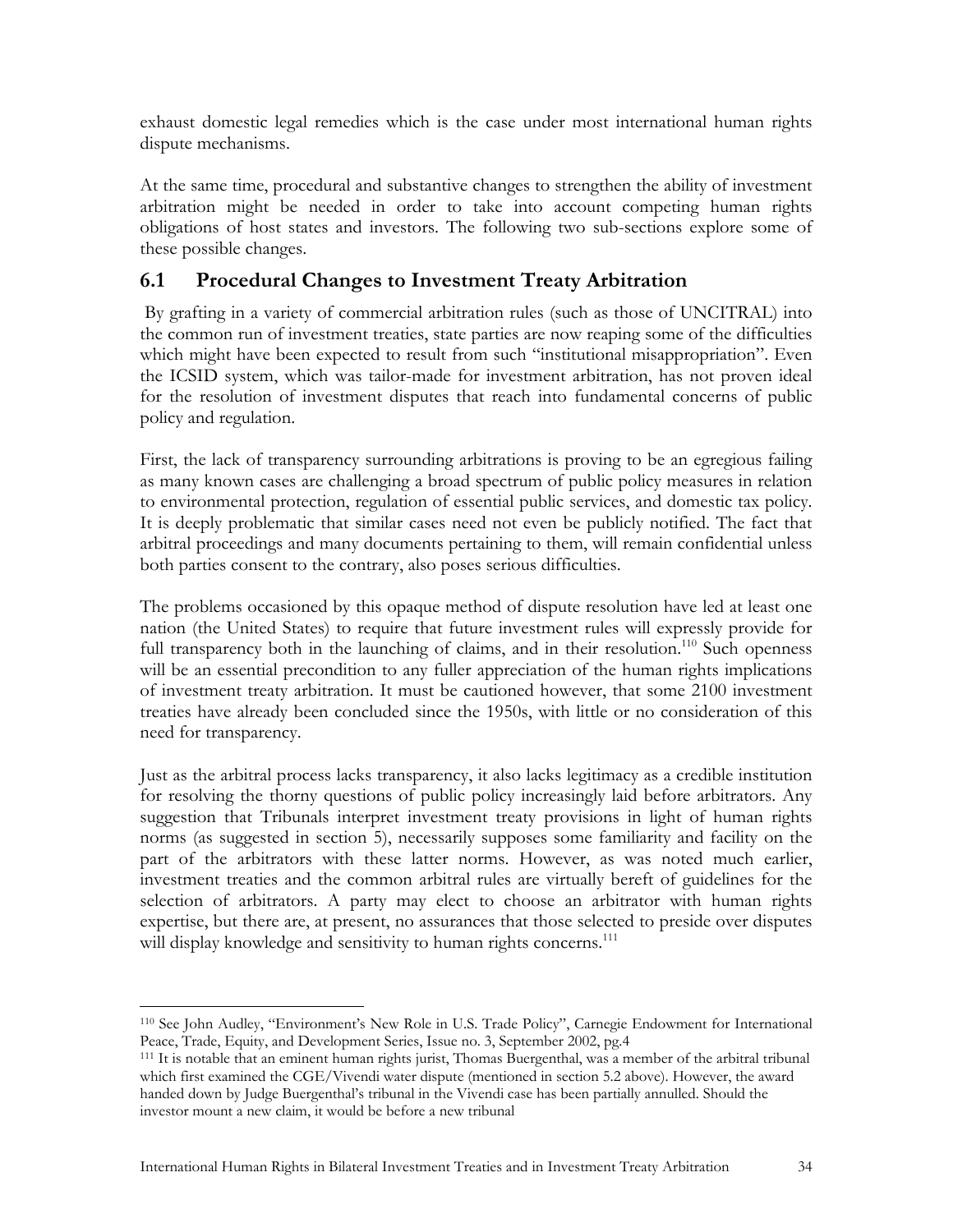It has also been argued herein that an important means for human rights arguments to be injected into arbitral contexts will be through the intervention by an investor's home state or interested third-parties (amicus curiae). However, at present, bilateral investment treaties do not generally contain provisions which expressly allow for such intervention and set the modalities for it. Recently, the United States has negotiated free trade agreements with several nations, whose investment chapters provide for these types of interventions.<sup>112</sup> Otherwise, the capacity will be at the discretion of the Tribunal and will often be circumscribed by the possible recalcitrance of one or both parties to the arbitration. For instance, in the case of an amicus intervention in a NAFTA investment dispute, the Tribunal indicated that it was minded to accept *written* interventions from petitioning environmental organizations, however it noted that it was unable to grant access to attend the proceedings themselves or to deliver *oral* interventions, without the express consent of the parties.<sup>113</sup>

#### **6.2 Substantive Changes to Investment Treaties**

States can expect to face growing demands for them to strive for greater coherence of their various commitments – economic, social, environmental, human rights, etc. - at the international level. This is particularly so, as investment arbitrators are increasingly called upon to grapple with the relative priority of different international commitments each of which may have been entered into in good faith, but in studied silence as to other existing international obligations.

One question which states will eventually have to deal with as the international governance regimes for investment and human rights begin to intersect, is the very different types of rights which are contained in the respective regimes. Human rights are often held to be of a deontological character, that is they owe their origins to natural rights theories which posit rights which contain some inalienable core; these rights may be balanced with other rights and public goods, but are not ordinarily dismissed on grounds of mere expediency. By contrast, the investment rights contained in investment treaties are largely *instrumental*, insofar as they have been created and guaranteed often on the express understanding that their protection may lead to enhanced flows of investment to the states parties to investment treaties.114 In this sense, these rights owe their birthright to their perceived expediency in bringing about certain economic developments. For instance, the preamble to the BIT between the Netherlands and Bolivia is explicit in its recognition that "agreement upon the treatment to be accorded to … investments will stimulate the flow of capital and technology and the economic development of the Contracting parties".<sup>115</sup>

Yet, as treaties continue to proliferate, they have not been matched by evidence that they contribute to enhanced flows of investment. Indeed, a recent report of the World Bank is the latest to point to the lack of correlation between investment flows and the conclusion of

 $\overline{a}$ 

<sup>&</sup>lt;sup>112</sup> See the investment provisions of the US-Chile and US-Singapore Free Trade Agreements.<br><sup>113</sup> See Howard Mann, "Opening the Doors, At Least a Little: Comments on the amicus Decision in Methanex v. United States", 10 Reciel 2001, no. 4, pp 241-5, available online at:

http://www.iisd.org/pdf/2001/trade\_reciel\_methanex.pdf<br><sup>114</sup> This is not meant to include those BIT provisions which incorporate customary international law rules, which obviously do have an existence outside of the treaty.

<sup>115</sup> Preambular statement of Dutch-Bolivian BIT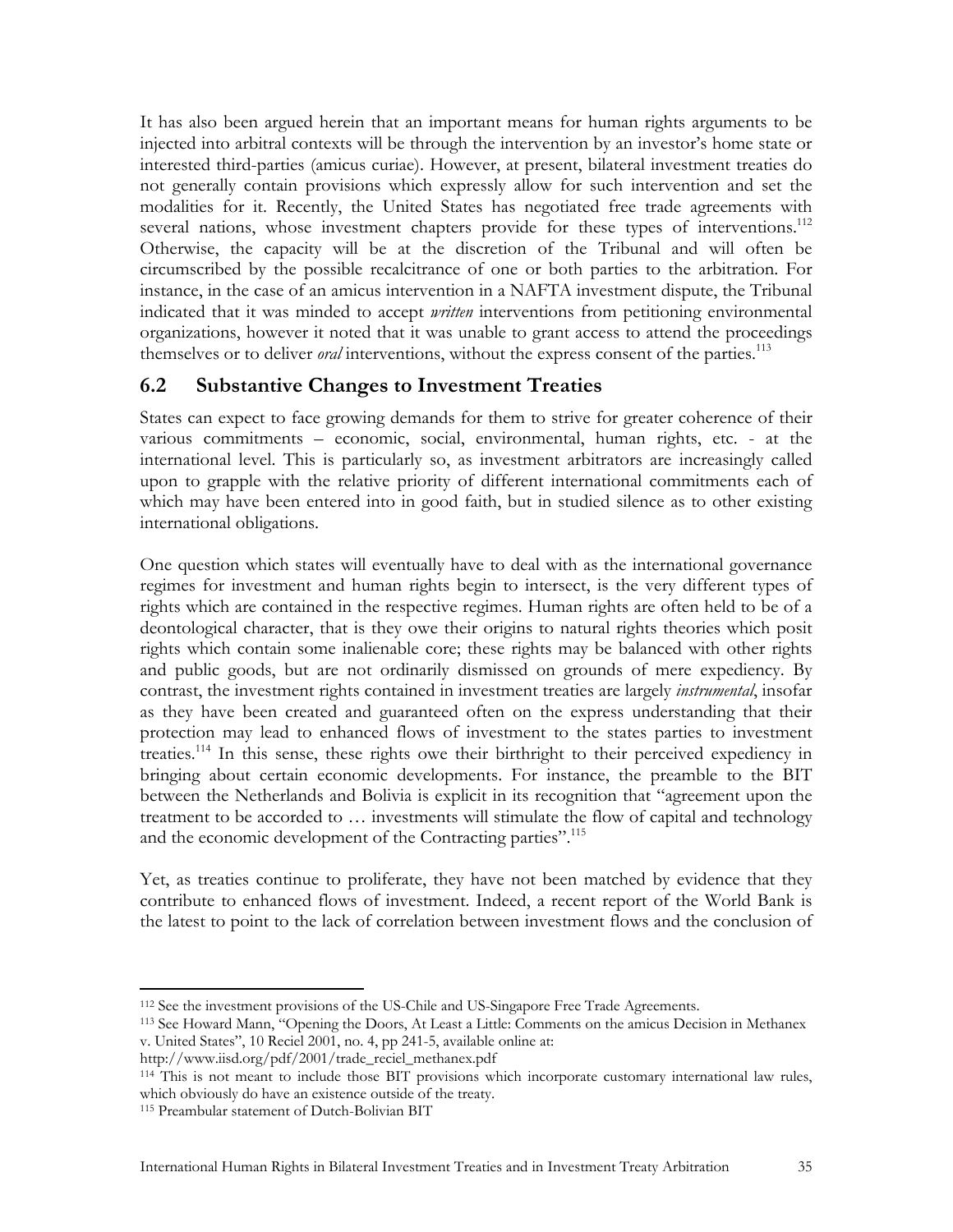these treaties.<sup>116</sup> Given that the standard rationale for the creation and extension of such investor rights has not stood the test of time, it stands to reason that states might wish to consider new rationales for negotiating investment protection treaties.

Any reconsideration of the purpose and rationale of these treaties should reconsider the failure to include binding investor responsibilities in earlier treaties. Such responsibilities could include requirements such as a need for human rights impact assessments<sup>117</sup>, requirements for investors to adhere to transparency requirements with respect to royalties and taxes paid to host states<sup>118</sup>; or an explicit conditioning of rights upon respect for domestic and international human rights rules (as alluded to in section 6). Such provisions might ensure that Tribunals faced with situations where an investor mounts a claim against a host state - but one or both parties are known to have been complicit in human rights violations related to the investment - would have greater legal grounds for taking these human rights impacts into account in its examination of the investor's claim.

However, the inclusion of investor responsibilities in investment treaties, would necessarily require that investment tribunals grapple more frequently and at an ever-greater level of sophistication with human rights norms. This presupposes ever-greater human rights expertise on the part of arbitrators, and invests these Tribunals with greater authority as fora where human rights concerns will be elaborated and interpreted. It must be stressed that investment tribunals would not become an adjudicative forum for human rights norms. Rather, they would only adjudicate investor rights, but in a manner which conditioned these investor rights on compliance of the investors with minimum human rights responsibilities. Naturally, it should be asked whether these ad-hoc Tribunals can be expected to have the legitimacy to be entrusted with such a critical task.

In this context, it might also be considered whether the resolution of international investor disputes might be better handled by existing (or purpose-built) human rights courts. While such a proposal is not endorsed here, it does warrant further examination. While there would be considerable divergences between the substantive protections offered under the existing instrumental rights granted on an ad-hoc basis under investment treaties, from those rights which investors might enjoy under human rights frameworks, nevertheless there might be a number of benefits to be gained from a decision to protect investor interests through the latter avenue, rather than the former.

<sup>116</sup> On the failure of these treaties to promote new investment flows, see for eg the World Bank's 2003 Report on Global Economic Prospects, www.worldbank.org. See also the lukewarm endorsement of these treaties offered by UNCTAD (1998), notwithstanding UNCTAD's continued practice of facilitating the negotiation of new such treaties.

<sup>117</sup> See for eg the work of the Danish Institute for Human Rights' project on business and human rights on this front: http://www.humanrights.dk/departments/Research/Projects/mj/ 118 There is an international civil society campaign which is lobbying for greater transparency of payments by

investors to host states. Obviously such revenues are essential if host states are to work towards the progressive realization of human rights such as the right to food, the right to health, the right to education, etc. Also, where these revenues are not transparently accounted for, it is very easy for these revenues to be siphoned towards weapons and resources which may fuel conflicts and might be used in the suppression of the rights of the citizenry.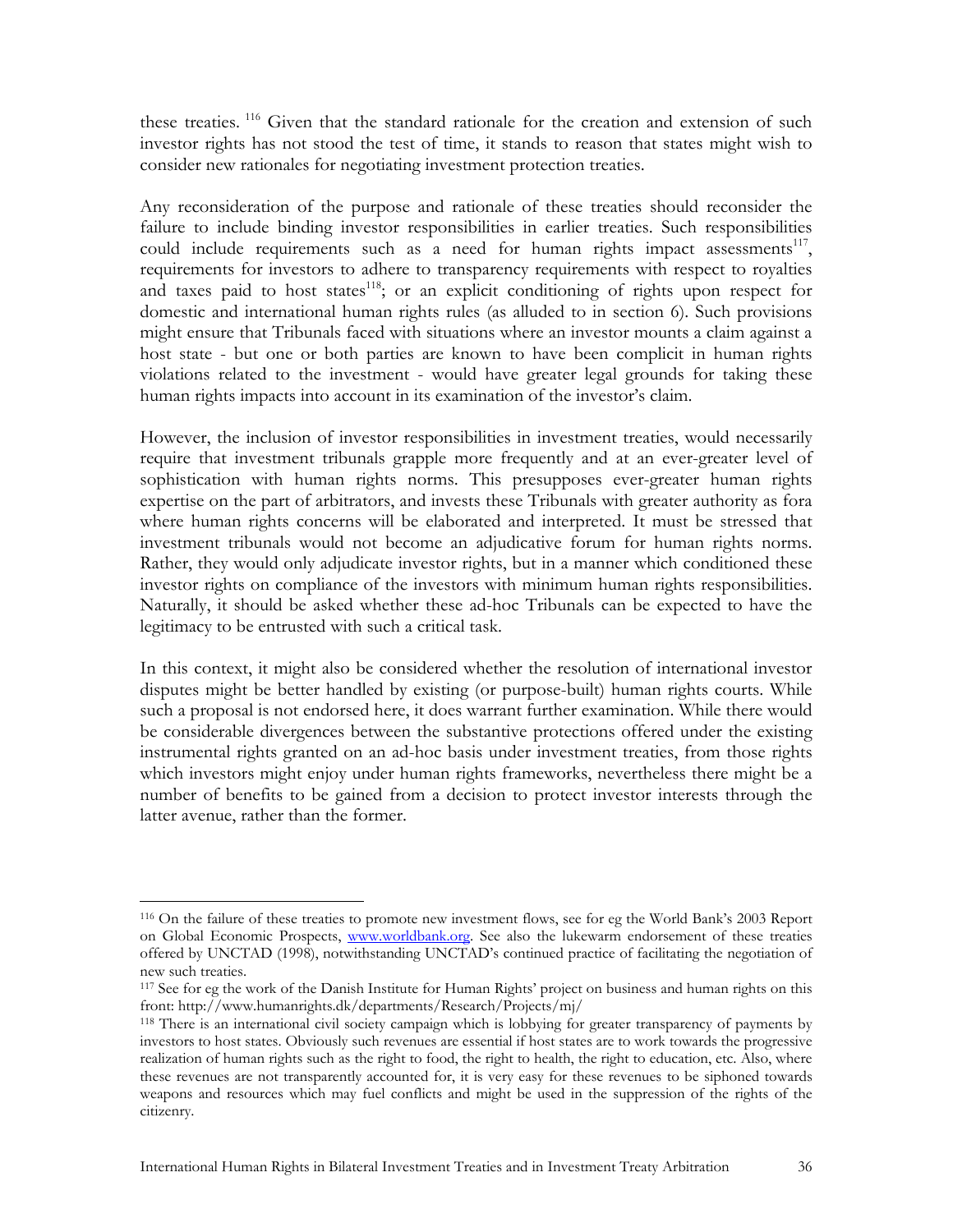The capacity for competing norms to be considered in a coherent manner and balanced accordingly, might be greatly accentuated. It is expected that human rights courts which already deal with cases of grave abuses on the one hand, and invasions of property interests on the other, would be adept at reconciling the competing interests at stake.<sup>119</sup> This might also be done with much fuller transparency than is the case under current models of investment arbitration. Moreover, the role of precedent in this system would ensure greater predictability for investors and host governments alike, in contrast to the current ad-hoc system of investor arbitration where Tribunals generally take heed of known awards, but are under no duty to follow their dictates. It would, however, require the creation of such institutions for regions which do not have them, and a reassessment of rules which forbid corporations from bringing claims in some existing systems (such as the American Human Rights system). $120$ 

Regardless of the feasibility of such a specific proposal, there is a manifest need for greater coordination at the international level between the codes for investor responsibility<sup>121</sup>, the norms used to restrain state maltreatment of its citizens, and lastly the norms which protect foreign investors. As has been argued here, the current system of BITs is often silent on human rights considerations and opaque in its ad-hoc dispute settlement mechanism. The current situation renders it difficult for analysts to be certain about the human rights implications of investment arbitration.

#### **6.3 Recommendations**

Having taken an initial survey of the relationship of international human rights to investment treaties and investment treaty arbitration, the following would seem to be useful:

- Reform of the existing treaties, so as to ensure that investor-state disputes will be publicly notified, irrespective of which venue is selected by an investor, and open to the public.
- Attention paid in future investment treaties to the need for similar notification processes for disputes and openness of the proceedings.
- Ongoing monitoring and analysis of those emerging investment treaty disputes which implicate human rights issues.
- Capacity-building for human rights practitioners, NGOs and governments on the potential for human rights considerations to be tabled in investor-state arbitrations, both by host states in defence of human-rights inspired treatment of foreign investors, and by other parties which seek to intervene in arbitrations in their capacity as amicus curiae or as home states of an investor.
- Capacity-building for investment arbitrators so that they may be apprised of the international human rights system

 $\overline{a}$ 119 A right to the peaceful enjoyment of one's possessions is included in Article 1 of an Optional Protocol to the European Convention on Human Rights and Fundamental Freedoms. Meanwhile, Article 21 of the American Convention on Human Rights contains a right to property.<br><sup>120</sup> Although arbitration lawyers are aware that investors may mount claims under some human rights systems,

it is also recognized that the American system's bar on corporate claims renders this avenue less useful for many investors. See R. Doak Bishop, et.al., "Strategic Options Available When Catastrophe Strikes the Major International Energy Project", 36 Texas International Law Journal, No.4, Summer 2001, at 661-2<br><sup>121</sup> Such as the voluntary OECD Guidelines for Multinational Enterprises.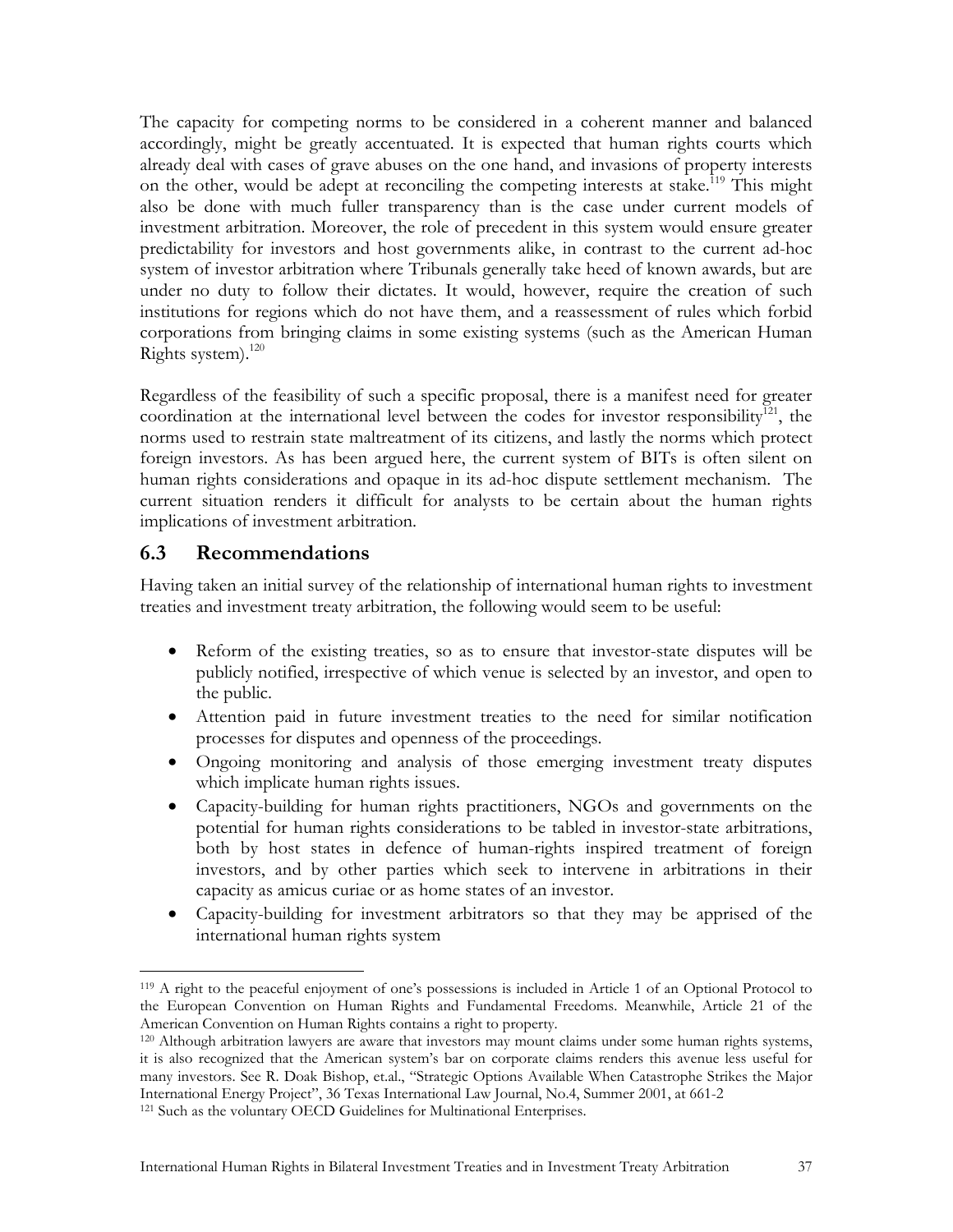- Exploration of the scope for inclusion of minimum human rights responsibilities for investors, in future investment treaties.
- Analysis of potential roles for existing regional human rights courts and other prospective international institutions to be used to resolve international investor disputes. Particular attention would be given to the issue of coherence in international law.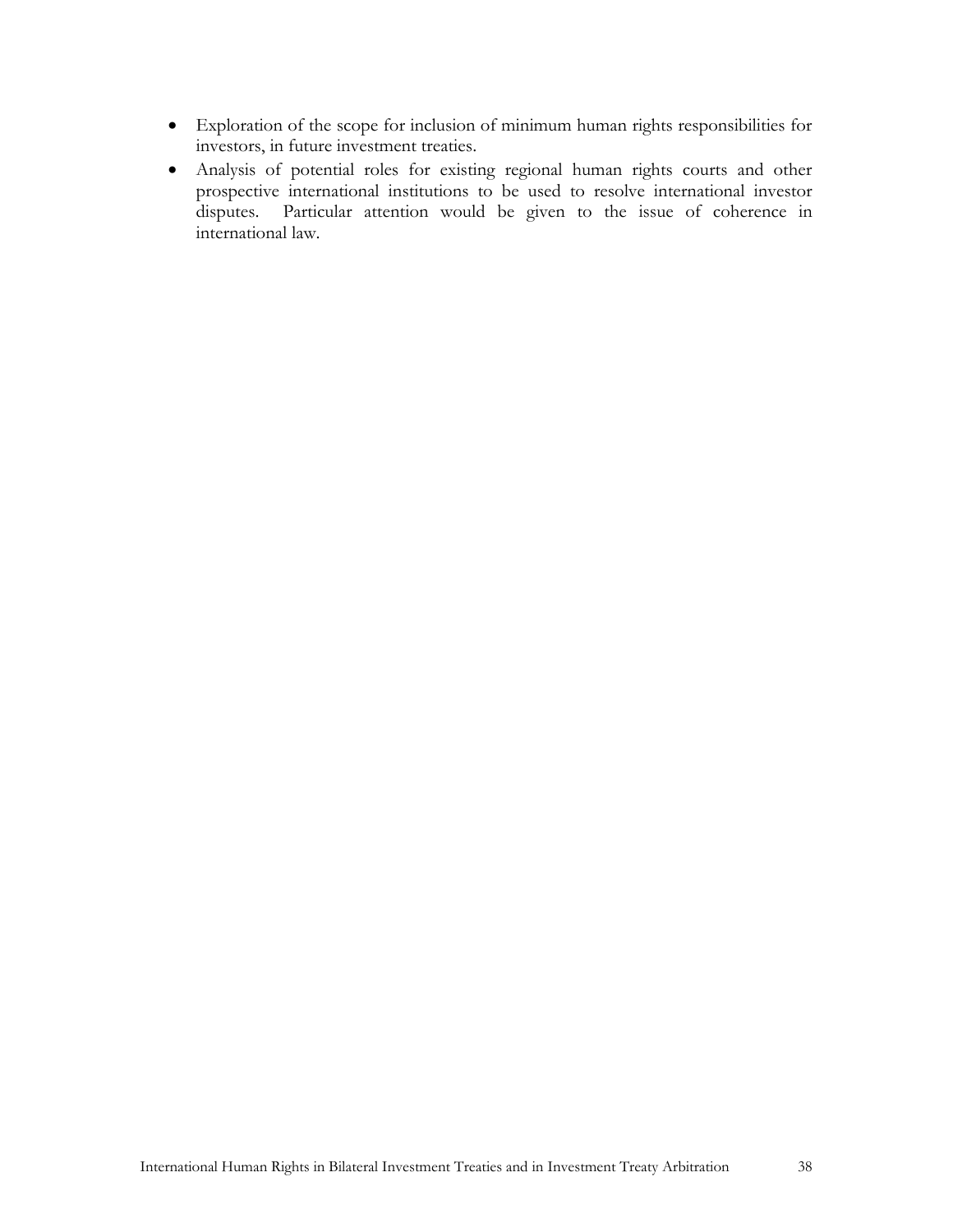# **Bibliography:**

Amnesty International, "The 'Enron project' in Maharashtra -- protests suppressed in the name of development", July 1997

Audley, John, "Environment's New Role in U.S. Trade Policy", Carnegie Endowment for International Peace, Trade, Equity, and Development Series, Issue no. 3, September 2002

Azurix, SEC Quarterly Report, Nov. 19 2001

Bishop, R. Doak, et.al., "Strategic Options Available When Catastrophe Strikes the Major International Energy Project", 36 Texas International Law Journal, No.4, Summer 2001

Brower, Charles N., "A Crisis of Legitimacy", National Law Journal, Oct.7, 2002

Cleveland, S.H., "Human Rights Sanctions and the WTO", 199-261 in F. Francioni, *Environment, Human Rights & International Trade* (Oxford: Hart Publishing), 2001

Committee on Economic, Social and Cultural Rights, the Right to Water (arts. 11 and 12 of the International Covenant on Economic, Social and Cultural Rights), General Comment No.15 (2002), January 20, 2003

Dommen, Caroline, "The Covenant on Economic, Social and Cultural Rights : A Treasure Chest of Support for Developing Countries' Concerns in the WTO?", in *Bridges Between Trade and Sustainable Development Monthly*, January-April 2001, pg.21-22

Dommen, Caroline, "Raising Human Rights Concerns in the WTO – Actors, Processes and Possible Strategies", 24(1) Human Rights Quarterly 1, February 2002

Economist, The, "South African Mining: the Diggers are Restless", June 22-28 2002

Finnegan, William, "Letter from Bolivia, Leasing the Rain: the Race to Control Water Turns Violent", *The New Yorker*, April 8, 2002

Hoekman, Bernard M., and Kostecki, Michael, M., The Political Economy of the World Trading System, 2<sup>nd</sup> edition, Oxford University Press, 2001

Howse, Robert and Matua, Makau, "Protecting Human Rights in the Global Economy:Challenges for the World Trade Organization", International Centre for Human Rights and Democratic Development, 2000

Human Rights Watch, "The Enron Corporation: Corporate Complicity in Human Rights Violations", January 2002

Innocenti, Nicol Degli and White, David, "S Africa promotes empowerment plan", The Financial Times, March 27, 2003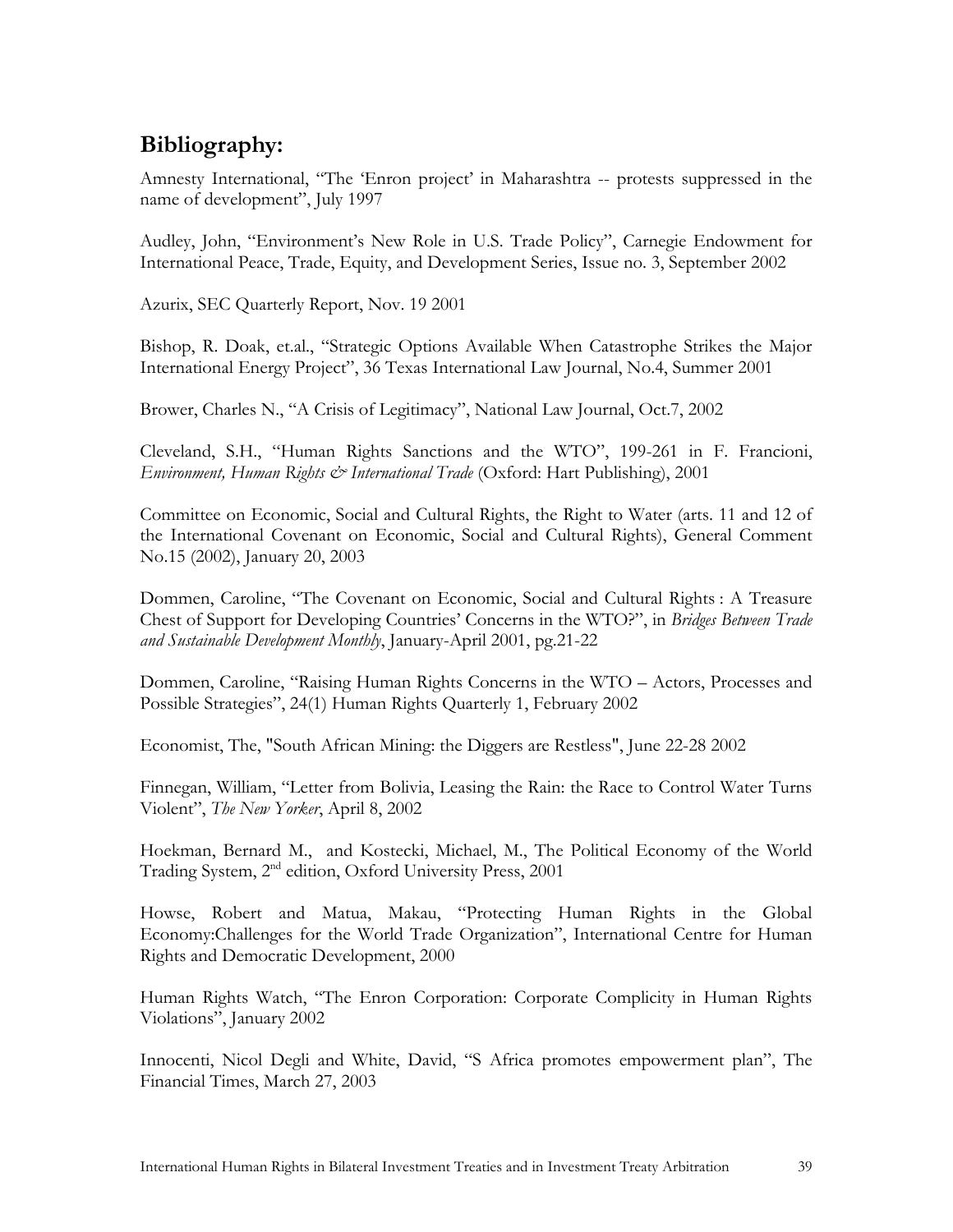Institute for Global Dialogue, "International Investment Agreements in South Africa", June 1, 2000

International Council on Human Rights Policy, Beyond Voluntarism, 2002,

International Law Association, Report of the Committee on International Commercial Arbitration "On Public Policy as a Bar to Enforcement of International Arbitral Awards", 2002

International Law Commission, Report on the work of its Fifty-third session, Official Records of the General Assembly, Fifty-sixth session, Supplement No. 10 (A/56/10), chp. IV.E.2

Kelley, Glen, "Multilateral Investment Treaties: A Balanced Approach to Multinational Corporations", 2001 Columbia Journal of Transnational Law 483

Lauterpacht, Elihu, "International Law and Private Foreign Investment", The Inaugural Earl A. Snyder Lecture in International Law, 4 Indiana Journal of Global Legal Studies 259, 1997

Mann, Howard and Von Moltke, Konrad, "NAFTA's Chapter 11 and the Environment: Addressing the Impacts of the Investor-State Process on the Environment", IISD working paper, (1999),

Mann, Howard, "Opening the Doors, At Least a Little: Comments on the amicus Decision in Methanex v. United States", 10 Reciel 2001, no. 4 pp 241-5

Mann, Howard *Private Rights, Public Problems: A Guide to NAFTA's Controversial Chapter on Investor Rights,* IISD-WWF-US, 2001

Methanex v. United Mexican States, Transcript of hearing on March 31, 2003

Grigera Naon, Horacio A., "The Settlement of Investment Disputes Between States and Private Parties: An Overview from the Perspective of the ICC", 1 Journal of World Investment No. 1, July 2000

OECD, "Multinational Enterprises in situations of Violent conflict and Widespread human Rights Abuses, OECD working paper on international investment, May 2002, Number 2002/1

Parra, Antonio, "Provisions on the Settlement of Investment Disputes in Modern Investment Laws Bilateral Investment Treaties and Multilateral Instruments on Investment", *ICSID Review* Vol.12, No.2, Fall. 1997

Parra, Antonio, "Applicable Substantive Law in ICSID Arbitrations Initiated Under Investment Treaties", 16 ICSID Review No.1, 2001

Perin, Monica, "Azurix Water Bugs Argentina", *Houston Business Journal*, May 5, 2000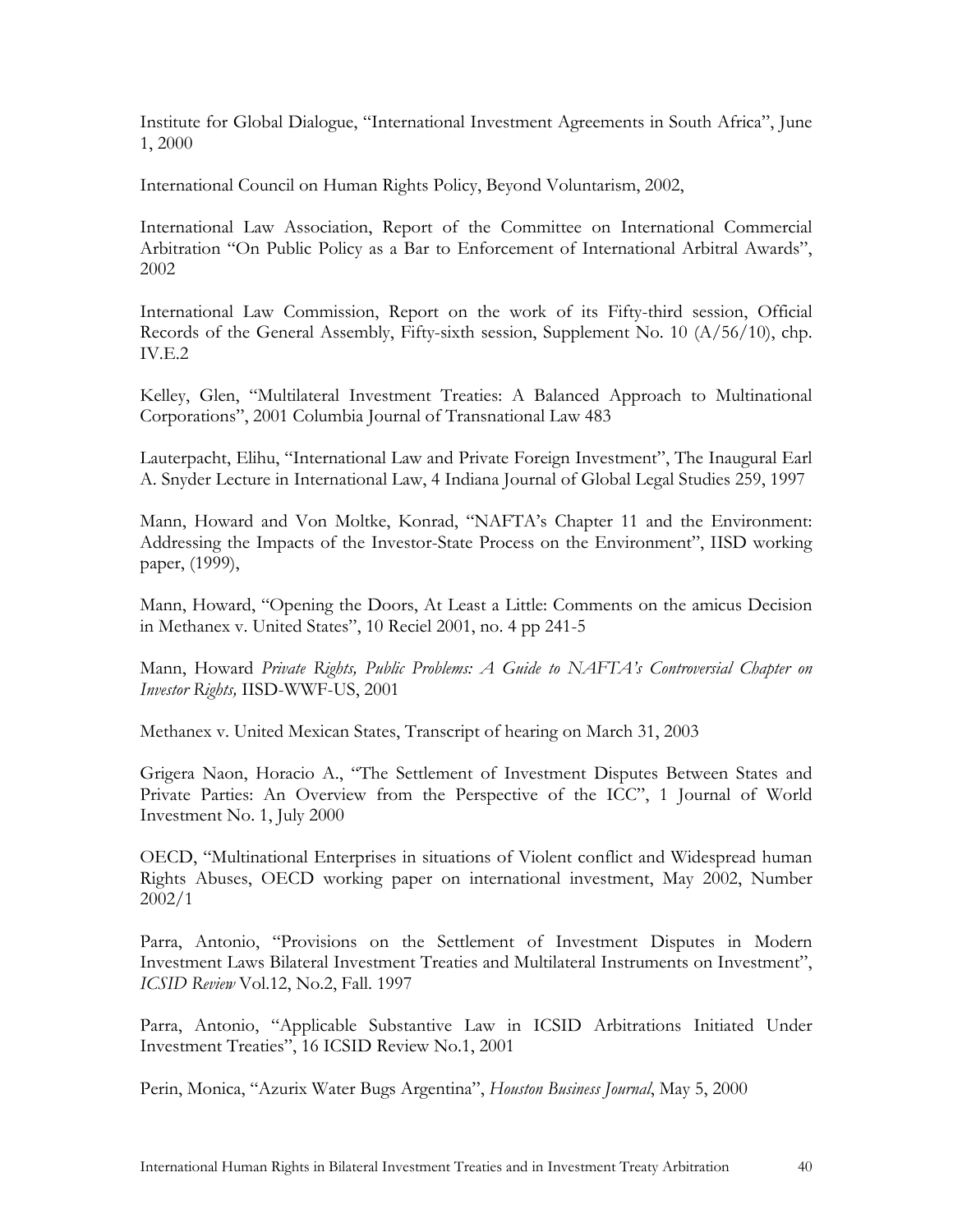Petition of La Coordinadora para la Defensa del Agua y Vida, et.al. to the Arbitral Tribunal, Aug.29, 2002

Peterson, Luke Eric, "Dusted-off Trade Treaties Ensure There Is No Such Thing as a Free Riot", The Guardian (UK), May 6, 2002

Peterson, Luke Eric, "Vivendi-Argentina Water Dispute Heading Back to BIT Arbitration?", INVEST-SD Bulletin, Jan.17, 2003

Peterson, Luke Eric, "Public Outcry Leads to Abandonment of Investment Treaty Arbitration Against Guyana", INVEST-SD Bulletin, March 28, 2003

Peterson, Luke Eric, "Emerging Bilateral Investment Treaty Arbitration and Sustainable Development", International Institute for Sustainable Development, Research Note, April 2003

Peterson, Luke Eric, "Investors Emboldened by Arbitral Verdict Against Czech Republic", INVEST-SD Bulletin, April 11, 2003

Physicians for a Smoke-Free Canada, "The Danger of International Investment Agreements for Tobacco Control in Canada", Submission to the Federal Standing Committee on Foreign Affairs and International Trade, April 1999

Press Releases of the Centre for International Environmental Law, Feb.12, 2003

Reisman, W. Michael, "The Regime for Lacunae in the ICSID Choice of Law Provision and the Question of its Threshold", 15 ICSID Review, No. 2, 2000

Rogers, William D., "Emergence of the International Center for Settlement of Investment Disputes (ICSID) as the Most Significant Forum for Submission of Bilateral Investment Treaty Disputes", presentation to Inter-American Development Bank Conference, October 26-27, 2000

Sands, Philippe, "Arbitrating Environmental Disputes", Draft Remarks on the occasion of the annual ICSID/ICC/AAA Colloquium, Nov.10, 2000, Washington, DC (quoted with permission of Prof. Sands).

Schwartz, Eric, "The Domain of Arbitration and Issues of Arbitrability: The View from the ICC", *ICSID Review*, Vol.9, No, 1

C. H. Schreuer (2001), *The ICSID Convention: A Commentary,* (CUP, Cambridge)

Sheppard, Audley and Delaney, Joachim, "Corruption and International Arbitration", paper presented to the 10<sup>th</sup> Annual International Anti-Corruption Conference, Prague, Czech Republic, October 2001

Sornarajah, M., *The International Law on Foreign Investment*, Cambridge University Press, 1994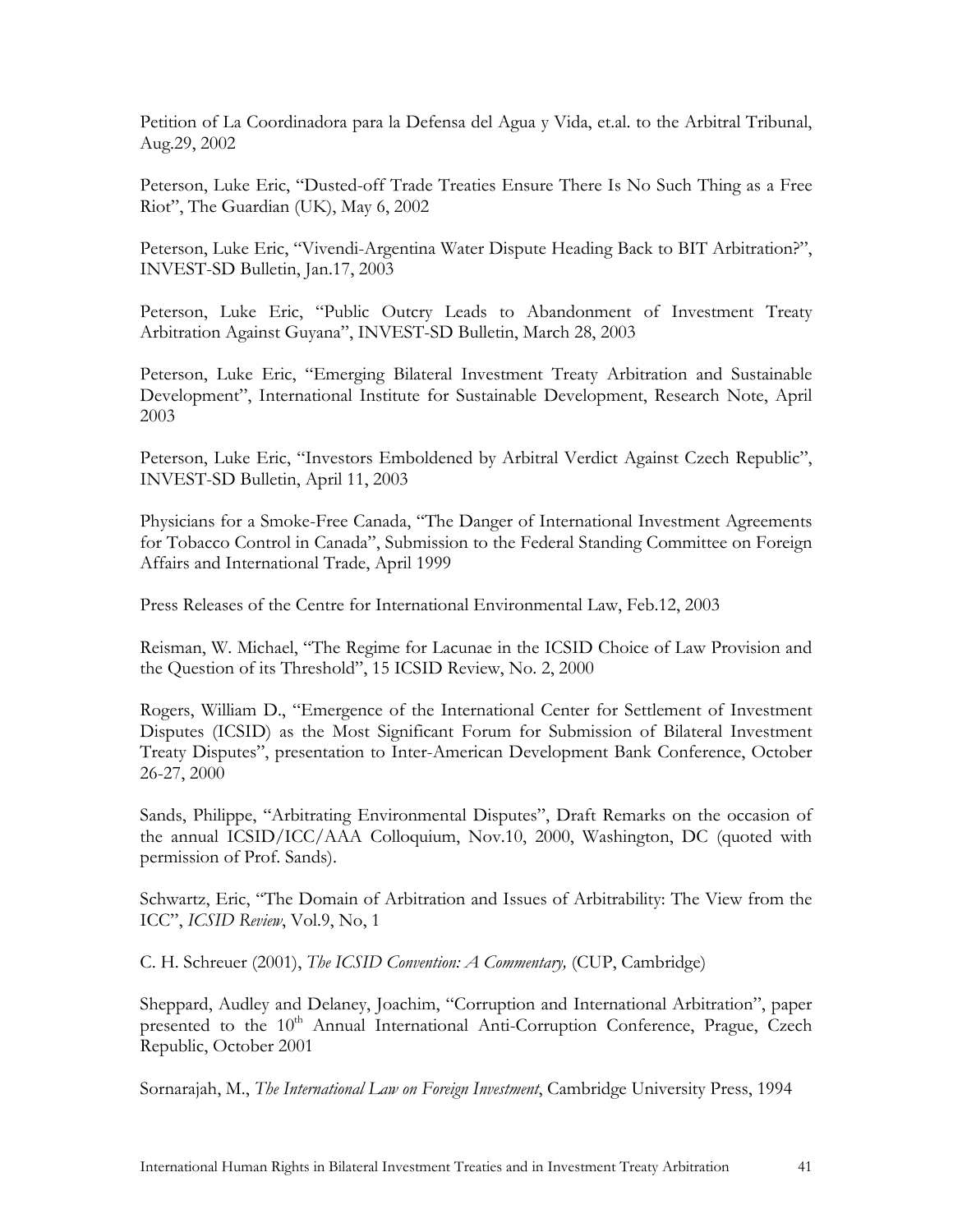Shihata, Ibrahim, "Towards a Greater Depoliticization of Investment Disputes: The Roles of ICSID and MIGA", 1 ICSID Review—Foreign Investment Law Journal 1 (1986)

Shihata, Ibrahim and Parra, Antonio, "The Experience of ICSID", *ICSID Review*, Vol. 14, No. 2, Fall 1999,

Spelliscy, Shane, "Burning the Idols of Non-Arbitrability: Arbitrating Administrative Law Disputes with Foreign Investors", 12 American Review of International Arbitration 95

Steiner, Henry J, and Alston, Philip, International Human Rights in Context, Oxford University Press, 2000, Second edition,

Thomas, J.C., "Reflections on Article 1105 of NAFTA: History, State Practice, and the Influence of Commentators", 17 *ICSID Review*, Spring 2002,

United Nations Conference on Trade and Development (UNCTAD), *Bilateral Investment Treaties in the Mid-1990s*, New York and Geneva, 1998

UNCTAD, Bilateral Investment Treaties 1959-1999, UNCTAD/ITE/IIA/2, 2000

UNCTAD, "Taking of Property", Series on International Investment Agreements, 2000, pp.26-31

UNCTAD, Press Release of May 18, 2001

United Nations Economic and Social Council, "The Agreement on Trade-Related Aspects of Intellectual Property Rights and its impact on the enjoyment of human rights", Report of the High Commissioner to the Sub-Commission on the Promotion and Protection of Human Rights (E/CN.4/Sub.2/2001/13)

United Nations Economic and Social Council, "Globalization and its impact on the enjoyment of all human rights", Report of the High Commissioner to the Sub-Commission on Human Rights, (E/CN.4/2002/549)

United Nations Economic and Social Council, "The liberalization of trade in services and human rights", Report of the High Commissioner to the Sub-Commission on the Promotion and Protection of Human Rights, (E/CN.4/Sub.2/2002/9)

Walde, Thomas and Dow, Stephen, "Treaties and Regulatory Risk in Infrastructure Investment: The Effectiveness of International Law Disciplines versus Sanctions by Global Markets in Reducing the Political and Regulatory Risk for Private Infrastructure Investment," *Journal of World Trade* 34(2), 2000

Ward, Halina, "Governing Multinationals: The Role of Foreign Direct Liability", The Royal Institute for International Affairs, Energy and Environment Programme, Briefing Paper New Series No.18, February 2001

World Bank, *Report on Global Economic Prospects and the Developing Countries*, (Washington), 2003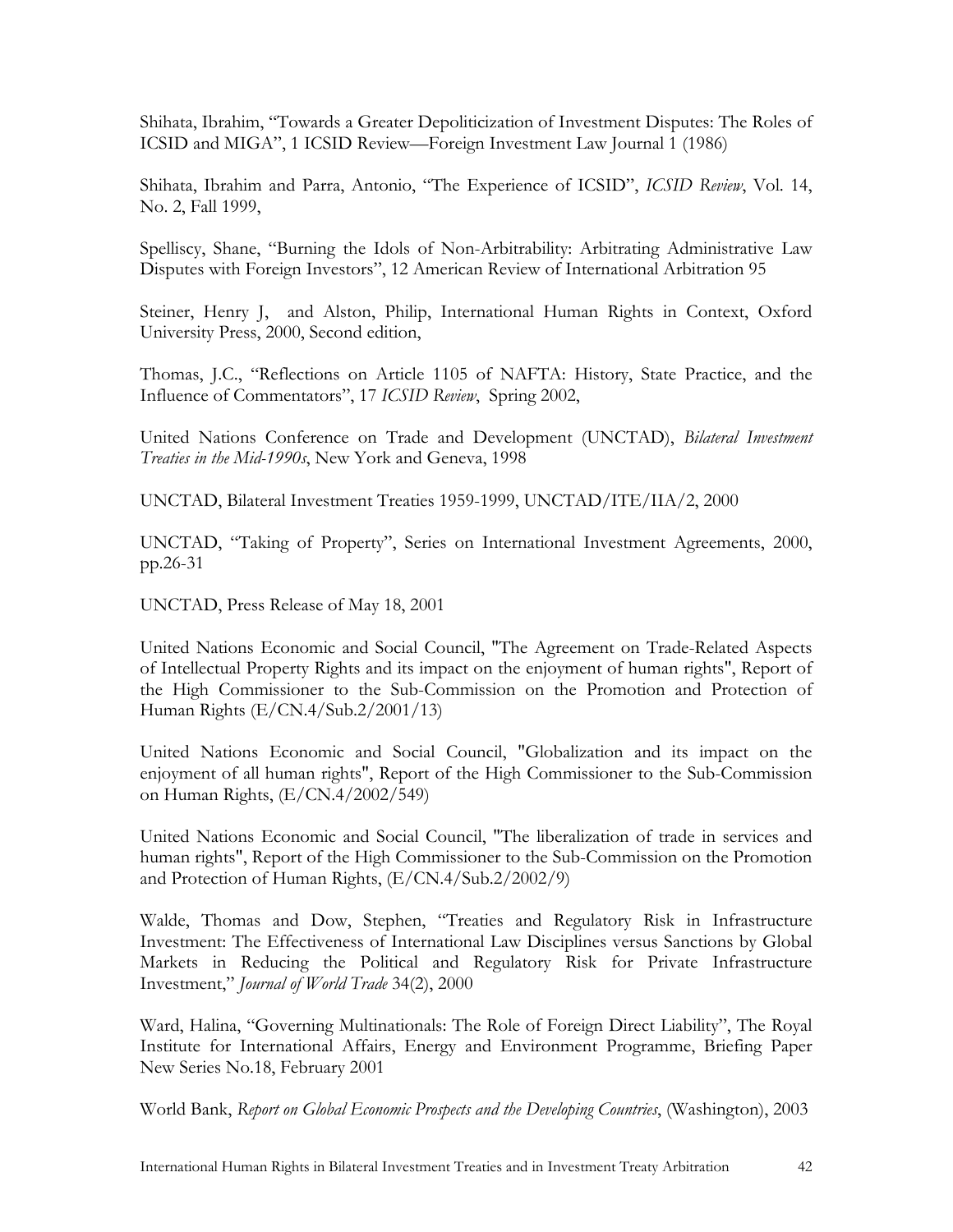World Bank, *Report of the World Bank Executive Directors on the Convention*, Doc. ICSID/2, 1 ICSID Reports 31

#### **Cases Cited:**

American Manufacturing and Trading v. Zaire, Award of Feb.21 1997, 36 International Legal Materials (ILM), 1534

Antoine Goetz & others v. Republic of Burundi (ICSID Case No. ARB/01/2)

Asian Agricultural Products Limited v. Republic of Sri Lanka 1990, Award, 30 ILM, pp 577- 655

Booker plc v. Co-operative Republic of Guyana (ICSID Case No. ARB/01/9)

CME Czech Republic B.V. v. The Czech Republic, UNCITRAL Arbitration, Partial Award

CME Czech Republic B.V. v. The Czech Republic, UNCITRAL Arbitration, Award on damages

Compañía de Aguas del Aconquija S.A. and Vivendi Universal v. Argentine Republic, Award of the Tribunal, (ICSID Case No. ARB/97/3)

Compania De Aguas Del Aconguija S.A. and Vivendi Universal (formerly Compagnie des Eaux) v. Argentine Republic, Decision on Annulment, July 3, 2002, in 41 ILM 1135, No.5

Compañia del Desarrollo de Santa Elena S.A. v. Republic of Costa Rica, 39 ILM 317 (2000)

Crompton v. Canada, UNCITRAL Arbitration

Guerra and Others v. Italy, ECHR, Reports of Judgments and Decisions 1998-I, No. 64 (Feb 19 1998)

Lopez Ostra v. Spain, European Court of Human Rights, Reports of Judgments and Decisions, 1994

Metalclad v. United Mexican States, UNCITRAL Arbitration, Award of the Tribunal, August 30, 2000

Methanex Corporation v. United States, UNCITRAL Arbitration

Ronald S. Lauder v. The Czech Republic, UNCITRAL Arbitration, Final Award

S.D. Myers v. Canada, UNCITRAL Arbitration, Partial Award, November 13, 2000

Southern Pacific Properties (Middle East) Limited v. Arab Republic of Egypt, Final Award, 32 *International Legal Materials*, No.4, July 1993,